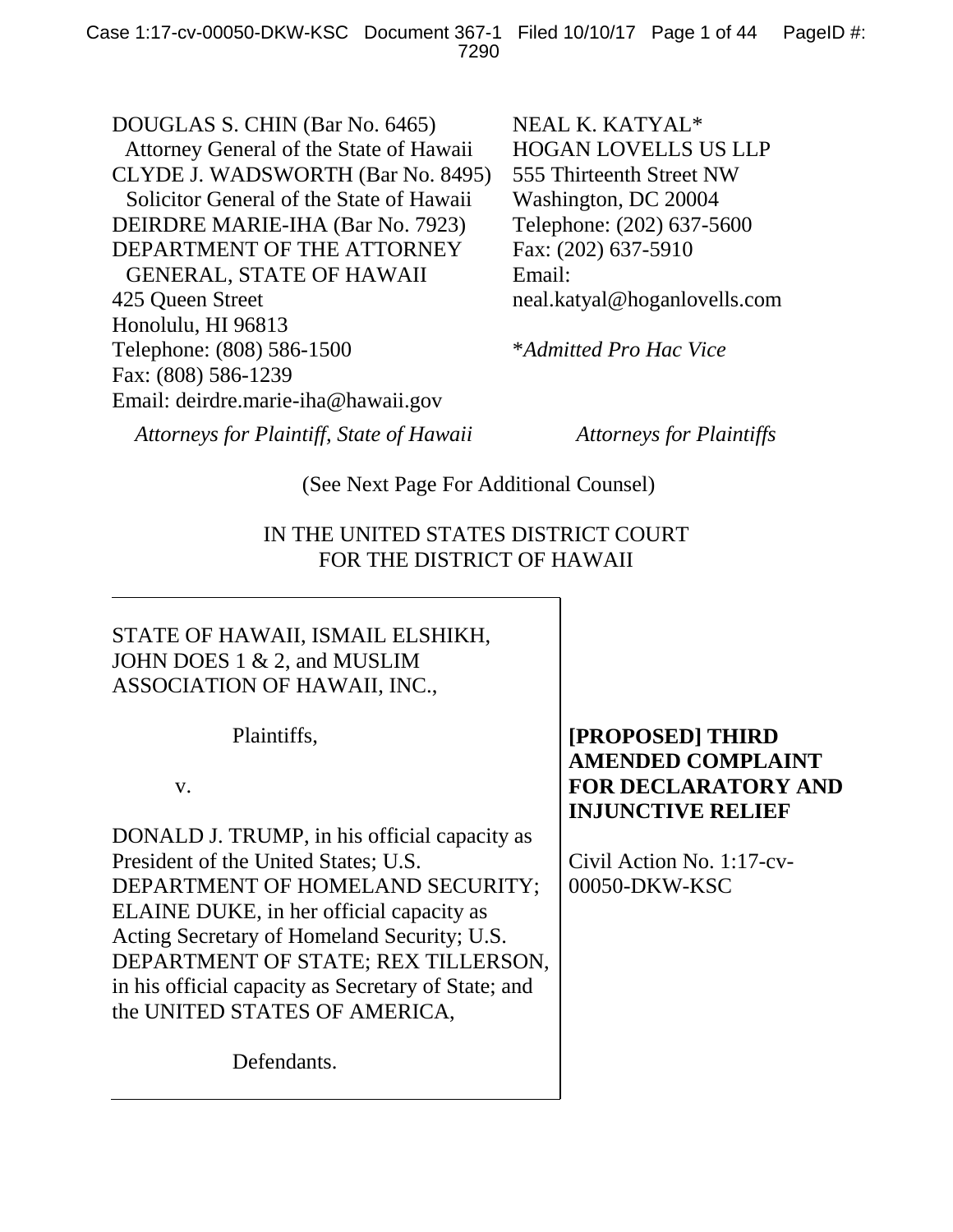### **ADDITIONAL COUNSEL**

DONNA H. KALAMA (Bar No. 6051) KIMBERLY T. GUIDRY (Bar No. 7813) ROBERT T. NAKATSUJI (Bar No. 6743) KALIKO'ONALANI D. FERNANDES (Bar No. 9964) KEVIN M. RICHARDSON (Bar No. 10224) Deputy Attorneys General DEPARTMENT OF THE ATTORNEY GENERAL, STATE OF HAWAII 425 Queen Street Honolulu, HI 96813 Telephone: (808) 586-1500 Fax: (808) 586-1239

*Attorneys for Plaintiff, State of Hawaii*

COLLEEN ROH SINZDAK\* MITCHELL P. REICH\* ELIZABETH HAGERTY\* YURI S. FUCHS\*\* SUNDEEP IYER\*\*† REEDY C. SWANSON\*\*†† HOGAN LOVELLS US LLP 555 Thirteenth Street NW Washington, DC 20004 Telephone: (202) 637-5600 Fax: (202) 637-5910

THOMAS P. SCHMIDT\* HOGAN LOVELLS US LLP 875 Third Avenue New York, NY 10022 Telephone: (212) 918-3000 Fax: (212) 918-3100

SARA SOLOW\*

ALEXANDER B. BOWERMAN\* HOGAN LOVELLS US LLP 1735 Market St., 23rd Floor Philadelphia, PA 19103 Telephone: (267) 675-4600 Fax: (267) 675-4601

*\*Admitted Pro Hac Vice* \*\**Pro Hac Vice Application Forthcoming* † *Admitted only in Maryland; supervised by firm members*  †† *Admitted only in Virginia; supervised by firm members*

*Attorneys for Plaintiffs*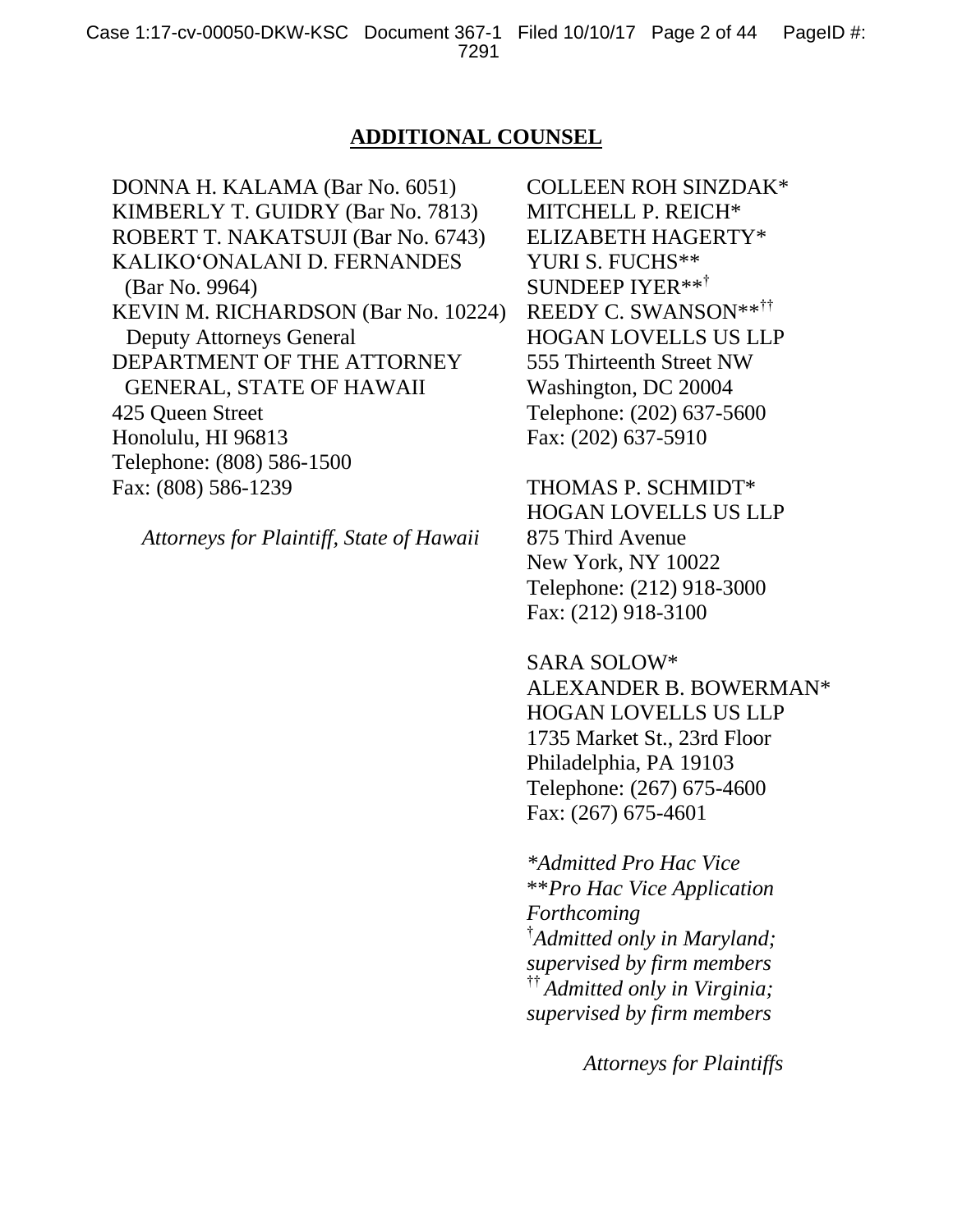## **INTRODUCTION**

1. The State of Hawaii, Dr. Ismail Elshikh, John Does 1 and 2, and the Muslim Association of Hawaii bring this suit to challenge the President's continuing efforts to impose a sweeping policy banning the entry of refugees and nationals of Muslim-majority countries.

2. On September 24, 2017, the President released the most recent iteration of this policy: a Proclamation entitled "Enhancing Vetting Capabilities and Processes for Detecting Attempted Entry Into the United States by Terrorists or Other Public-Safety Threats" ("EO-3").<sup>1</sup> EO-3 suffers from the same statutory and constitutional defects as its precursors.

3. The Immigration and Nationality Act ("INA") mandates that "no person shall receive any preference or priority or be discriminated against in the issuance of an immigrant visa because of \* \* \* nationality." 8 U.S.C.  $§ 1152(a)(1)(A).$ 

4. EO-3 indefinitely bars the issuance of immigrant and nonimmigrant visas to nationals of six Muslim-majority countries.

5. The INA permits the President to "suspend the entry of  $***$  aliens" under 8 U.S.C. § 1182(f) only when he finds their entry "would be detrimental to the interests of the United States. From its inception and throughout United States history, Section 1182(f) has always been understood to encompass authority for the President to exclude aliens akin to subversives, war criminals, or the statutorily inadmissible, or to block the admissions of foreigners in times of exigency when it is impracticable for Congress to act.

l

<sup>&</sup>lt;sup>1</sup> As of this filing, President Trump's September 24, 2017 Proclamation has not yet been published in the Federal Register. A copy of the Proclamation published on the White House website is attached as Exhibit 1, and is available at https://goo.gl/XvFZZ9.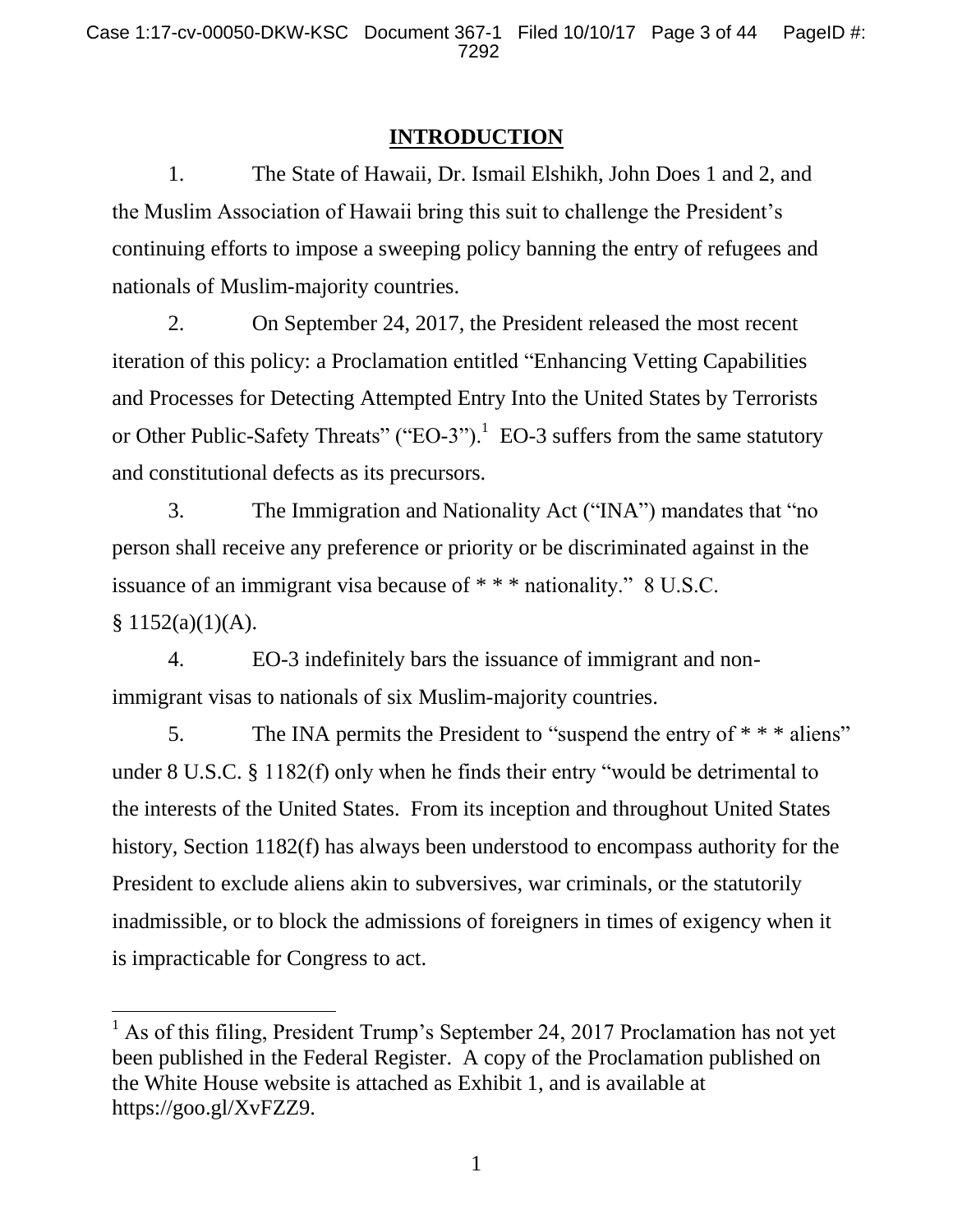6. EO-3 lacks the findings necessary to support its indefinite travel bans. And it bars the entry of classes of aliens that bear no resemblance to subversives, war criminals, or the inadmissible, in the absence of an exigency, and in a situation where Congress could plainly act.

7. The Establishment Clause prohibits any "law respecting an establishment of religion." U.S. Const. amend. I. "A law that has a religious, not secular, purpose violates [the Establishment Clause], as does one that officially prefers one religious denomination over another." *Washington* v. *Trump*, 847 F.3d 1151, 1167 (9th Cir. 2017).

8. EO-3, which indefinitely excludes a class of aliens that is overwhelmingly Muslim, is the latest outgrowth of the President's stated aim to enact a "total and complete shutdown of Muslims entering the United States."

9. EO-3 will go into effect at 6:01 PM HST on October 17, 2017. When it does, it will immediately inflict grievous harm on Plaintiffs. Like its precursors, it will prevent the University of Hawaii from recruiting and retaining qualified individuals, impair the State's tourism industry, undermine its refugee resettlement program, thwart its nondiscrimination laws, and effect an unconstitutional establishment of religion. It will also bar Dr. Elshikh, John Doe 1, and John Doe 2—as well as thousands of similarly situated individuals—from seeing close family members, impair their livelihoods, and denigrate them as Muslims and as equal citizens. And EO-3 will inhibit the Muslim Association of Hawaii from welcoming new members and visitors, and subject it to discrimination at the hands of its own government.

10. Because EO-3 is as unlawful and unconstitutional as its precursors, and because it will inflict the same grave harms, Plaintiffs file this Third Amended Complaint ("TAC" or "Complaint") adding allegations with respect to EO-3 and asking that this Court enjoin the enforcement of Sections 2(a)-(c), (e), (g), and (h)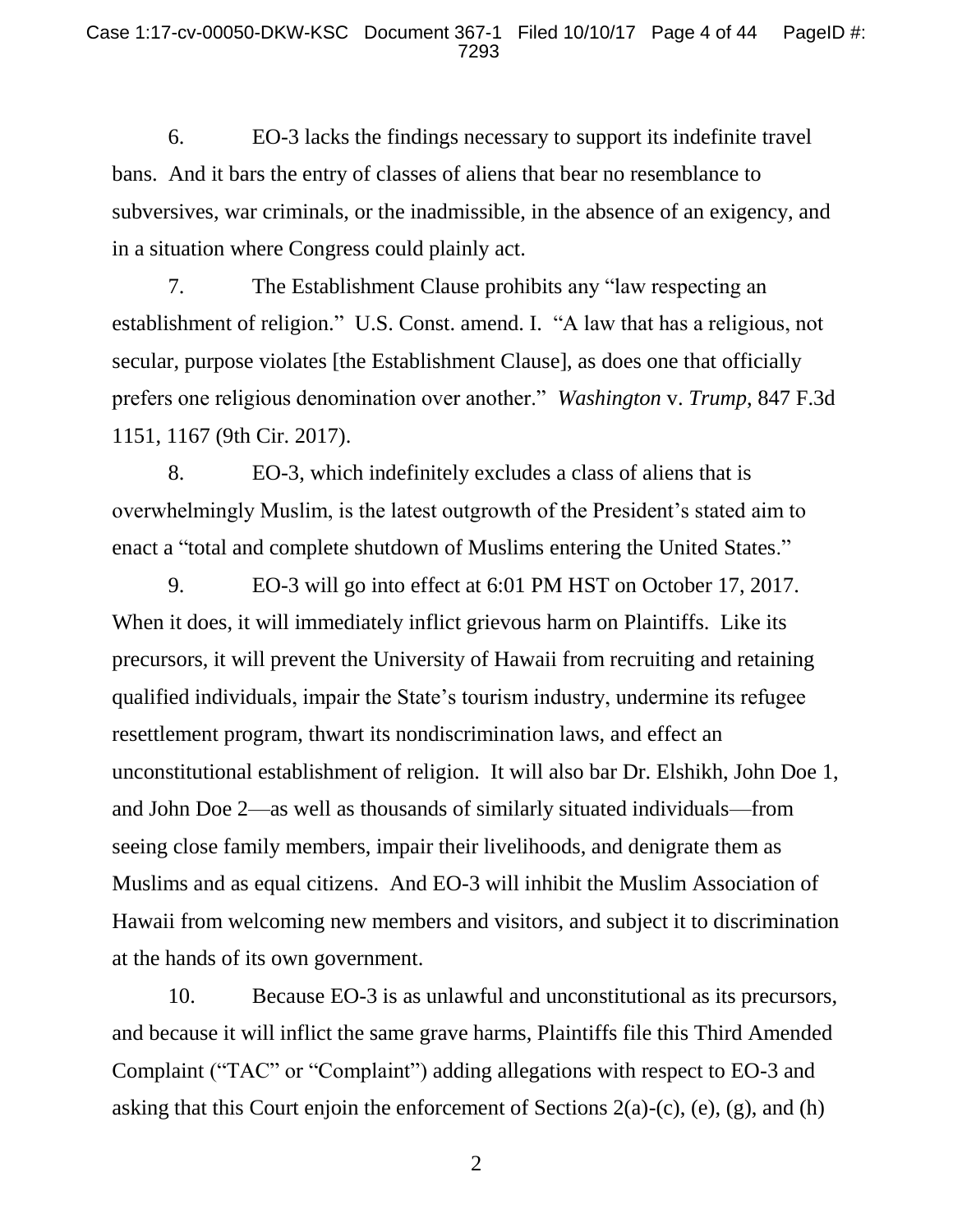of EO-3. Because EO-2 has not been revoked, and continues to inflict widespread harm on Plaintiffs and the public, Plaintiffs continue to ask that this Court enjoin the enforcement of Section 2(c),  $6(a)$ , and  $6(b)$  of EO-2.

# **JURISDICTION AND VENUE**

11. This Court has federal question jurisdiction under 28 U.S.C. § 1331 because this action arises under the U.S. Constitution, the Administrative Procedure Act ("APA"), the INA, and other federal statutes.

12. The Court is authorized to award the requested declaratory and injunctive relief under the Declaratory Judgment Act, 28 U.S.C. §§ 2201-2202, the APA, 5 U.S.C. § 706, and its equitable powers.

13. Venue is proper in this District pursuant to 28 U.S.C. § 1391(b)(2) and  $(e)(1)$ . A substantial part of the events giving rise to this claim occurred in this District, and each Defendant is an officer of the United States sued in his or her official capacity.

# **PARTIES**

## **I. PLAINTIFFS**

## **A. The State of Hawaii**

14. Plaintiff State of Hawaii is the nation's most ethnically diverse State.

15. David Yutaka Ige is the Governor of Hawaii, the chief executive officer of the State of Hawaii. The Governor is responsible for overseeing the operations of the state government, protecting the welfare of Hawaii's citizens, and ensuring that the laws of the State are faithfully executed.

16. Douglas S. Chin is the Attorney General of Hawaii, the chief legal officer of the State. The Attorney General is charged with representing the State in Federal Court on matters of public concern.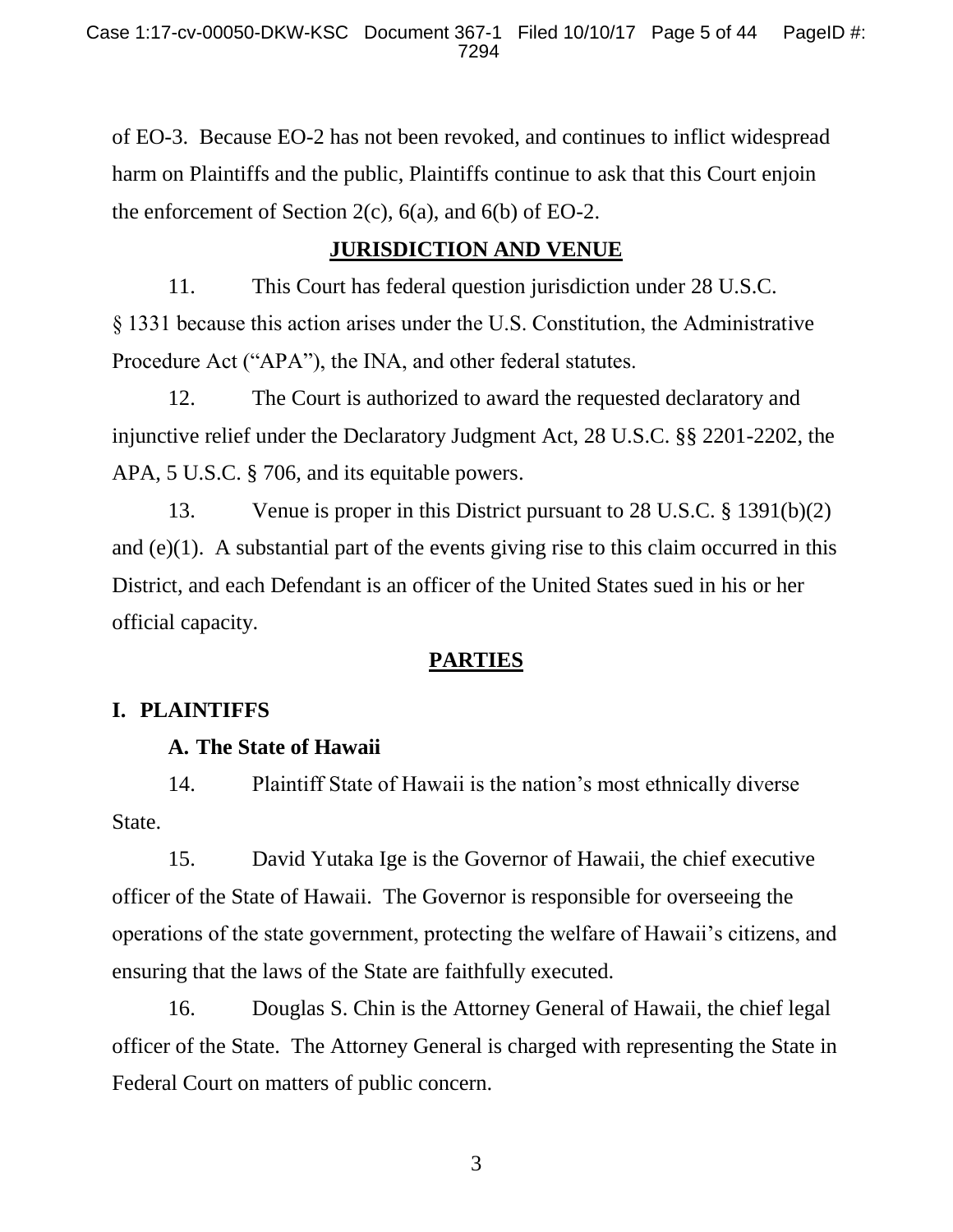17. Hawaii has a substantial foreign-born population. Over 250,000 foreign-born individuals reside in the State. $^2$  These individuals comprise approximately 20% of the State's labor force and 22.5% of its business owners.<sup>3</sup>

18. Thousands of foreign-born individuals living in Hawaii obtain lawful permanent resident status each year.<sup>4</sup> Since 2009, more than 100 of the individuals who obtained lawful permanent status have been nationals of countries designated by both EO-2 and EO-3. $5$ 

19. Hawaii has a large foreign-born student population. The State currently is home to approximately 10,800 foreign-born students, many of whom are nationals of the countries designated by both EO-2 and EO-3. $^6$  In the 2016-2017 school year, Hawaii's foreign-born students contributed over \$480 million to Hawaii's economy through the payment of tuition and fees, living expenses, and other activities. These foreign-born students supported 5,093 jobs and generated more than \$32 million in state tax revenues during that time.<sup>7</sup>

<sup>2</sup> United States Census Bureau, *2016 American Community Survey 1-Year Estimates*, https://goo.gl/IGwJyf.

<sup>3</sup> The Fiscal Policy Institute, *Immigrant Small Business Owners*, at 24 (June 2012), https://goo.gl/vyNK9W.

<sup>4</sup> U.S. Department of Homeland Security, *Lawful Permanent Residents Supplemental Table 1: Persons Obtaining Lawful Permanent Resident Status by State or Territory of Residence and Region and Country of Birth Fiscal Year 2015*, https://goo.gl/ELYIkn.

<sup>&</sup>lt;sup>5</sup> See id. These figures are incomplete, as DHS has withheld data pertaining to residents from several of the designated countries for each of those years.

<sup>6</sup> Hawaii Department of Business, Economic Development & Tourism, *The Economic Impact of International Students in Hawaii – 2017 Update*, at 8 (July 2017), https://goo.gl/s7q6JV; *see also* U.S. Chamber of Commerce et al., *Help Wanted: The Role of Foreign Workers in the Innovation Economy*, at 21 (2013), https://goo.gl/c3BYBu.

<sup>7</sup> *The Economic Impact of International Students in Hawaii – 2017 Update*, *supra*, at 3, 8-9.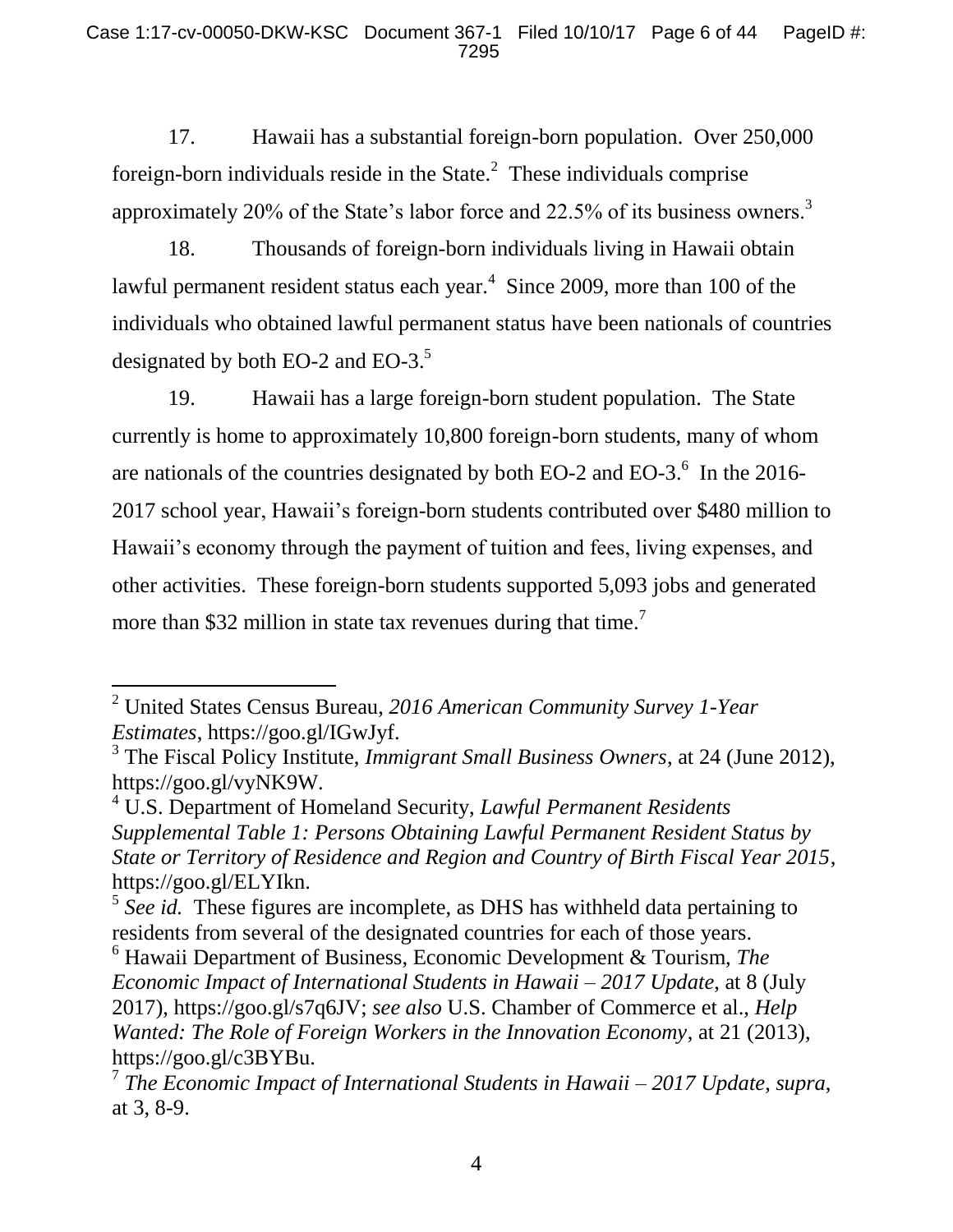20. The University of Hawaii enrolls a large number of foreign-born students. Its student population includes 973 international students, 526 of them graduate students, enrolled with student visas. Twenty of those international students are nationals of countries designated by both EO-2 and EO-3. In the spring of 2017, 23 students enrolled at the University of Hawaii were nationals of the countries designated by EO-2. $8$ 

21. The University of Hawaii regularly receives applications from, and offers admissions to, international students from the countries designated by both EO-2 and EO-3. For the fall of 2017, the University received 45 graduate applications from individuals who are nationals of the countries designated by both EO-2 and EO-3, and extended offers to at least 18 applicants. For the spring of 2018, the University received 5 graduate applications from individuals who are nationals of the designated countries.

22. The University of Hawaii also employs approximately 313 international faculty and scholars from 48 different countries. Numerous permanent and visiting faculty members at the University are nationals of countries designated by both EO-2 and EO-3. In the spring of 2017, the University had 29 visiting faculty members who were nationals of the countries designated by EO-2 and 28 visiting faculty members who were nationals of the countries designated by  $EO-3.<sup>9</sup>$ 

23. Tourism is Hawaii's "lead economic driver."<sup>10</sup> In 2016, before any of the President's travel bans were implemented, Hawaii welcomed 8.94 million visitors accounting for a record \$15.6 billion in spending.<sup>11</sup>

<sup>8</sup> *See* Dkt. No. 66-6, ¶ 7 (Supplemental Decl. of Risa Dickson).

<sup>9</sup> *See id.*

<sup>10</sup> Hawaii Tourism Authority, *2016 Annual Report to the Hawaii State Legislature*, at 20, https://goo.gl/T8uiWW.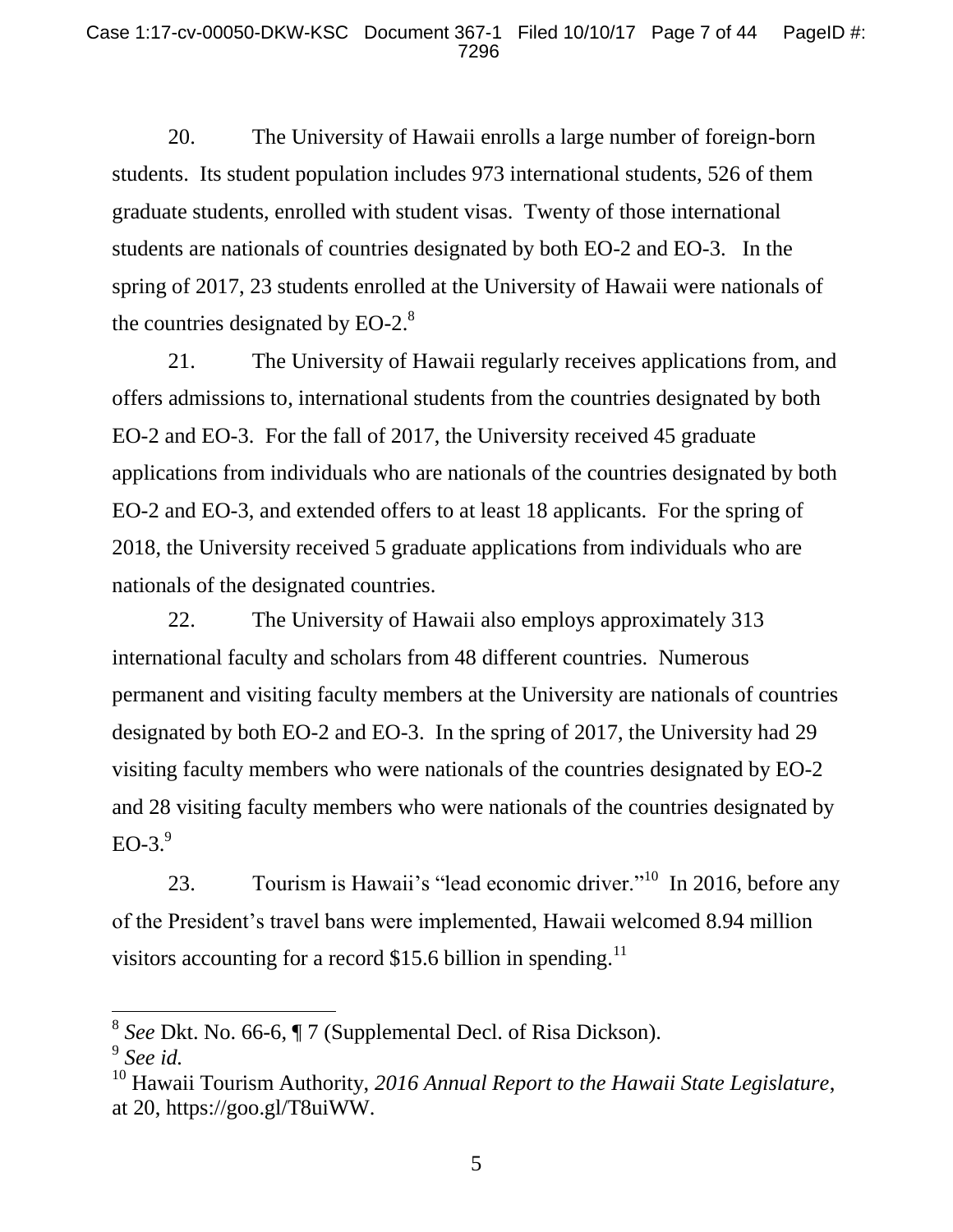24. The Office of Community Services ("OCS") operates refugee resettlement programs for the State. There are two components to OCS's refugee resettlement activities: the "Refugee Social Services Program," through which the State contracts with private organizations to provide job training and placement services to refugees in Hawaii; and "the Refugee Cash Assistance Program," through which the State provides up to eight months of cash assistance to refugees in Hawaii from the date of their arrival in the United States.<sup>12</sup> These programs are supported by federal grants. *See* 45 C.F.R. part 400.

25. In fiscal year 2017, the State received \$75,000 in federal grants for its Refugee Services Program, and contracted with private organizations to expend those funds. As of June 2017, the Refugee Services Program provided English language instruction to 36 refugees, employment and job search services to 6 refugees, and reached 48 refugees total.

26. The State also receives money from the federal government for each refugee it resettles of a certain income level, pursuant to the Refugee Cash Assistance Program. *See* Haw. Admin. Rules § 17-661 *et seq*. In fiscal year 2017, the federal government awarded \$17,919 to the State of Hawaii for Refugee Cash Assistance.

27. The State of Hawaii bars the establishment of religion and many forms of invidious discrimination. Article I, § 4 of the Hawaii Constitution provides that "[n]o law shall be enacted respecting an establishment of religion, or prohibiting the free exercise thereof." The State's laws also declare that the practice of discrimination "because of race, color, religion, age, sex, including

<sup>&</sup>lt;sup>11</sup> Hawaii Tourism Authority, *Hawaii Tourism Industry Set New Records in 2016* (Jan. 30, 2017), https://goo.gl/KBENwb.

<sup>12</sup> State of Hawaii, Office of Community Services, *Refugee And Entrant Assistance Program*, https://goo.gl/dHn8hR (last updated Aug. 18, 2017).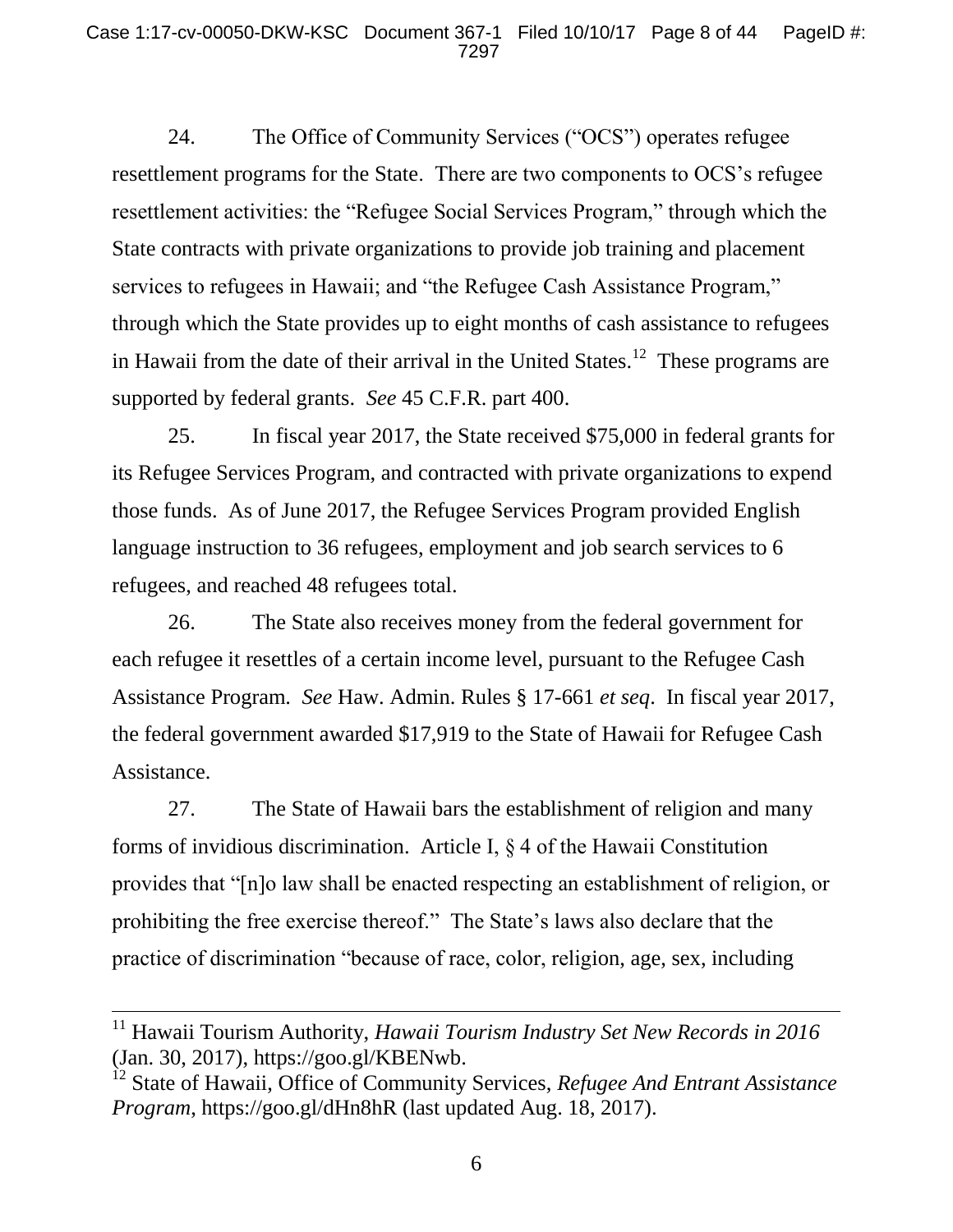gender identity or expression, sexual orientation, marital status, national origin, ancestry, or disability" is against public policy. Haw. Rev. Stat. Ann. § 381-1; *accord id.* §§ 489-3, 515-3.

28. The State has an interest in protecting the health, safety, and welfare of its residents and in safeguarding its ability to enforce state law. The State also has an interest in "assuring that the benefits of the federal system," including the rights and privileges protected by the United States Constitution and federal statutes, "are not denied to its general population." *Alfred L. Snapp & Sons, Inc.* v. *Puerto Rico*, 458 U.S. 592, 608 (1982). The State's interests extend to all of the State's residents, including individuals who suffer indirect injuries and members of the general public.

### **B. Dr. Ismail Elshikh**

29. Plaintiff Ismail Elshikh, PhD, is an American citizen of Egyptian descent.

30. Dr. Elshikh is the Imam of the Muslim Association of Hawaii. He is a leader within Hawaii's Islamic community, and has been a resident of Hawaii for over a decade.

31. Dr. Elshikh's wife is of Syrian descent and is also a resident of Hawaii. Dr. Elshikh and his wife have five children, who are all American citizens and residents of Hawaii.

32. Dr. Elshikh has four brothers-in-law who are Syrian nationals, living in Syria. On October 5, 2017, one of Dr. Elshikh's brothers-in-law filed an application for a tourist visa to visit Dr. Elshikh and his family in the United States.

### **C. John Doe 1**

33. Plaintiff John Doe 1 is an American citizen of Yemeni descent.

34. Doe 1 has been a resident of Hawaii for almost 30 years. Doe 1's wife and four children are U.S. citizens as well.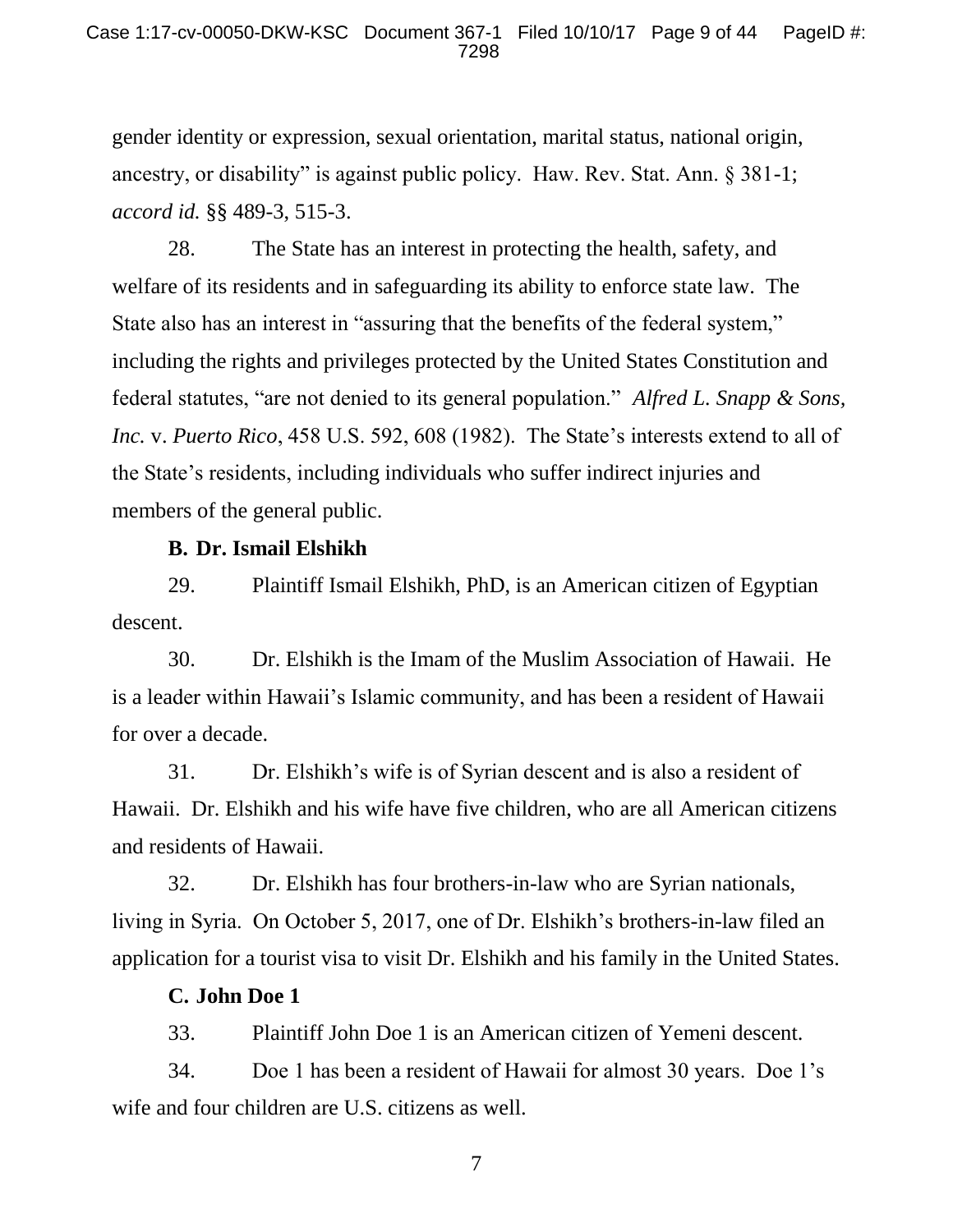35. Doe 1, his wife, and his children are Muslims and members of the mosque where Dr. Elshikh is Imam.

36. One of Doe 1's daughters is married to a national of Yemen who lives in Malaysia. In September 2015, Doe 1's daughter filed an I-130 visa petition on behalf of her husband to allow him to immigrate to the United States as the spouse of a U.S. citizen. The I-130 Petition was approved in June 2017. Doe 1's family then filed a visa application on behalf of Doe 1's son-in-law.

37. Doe 1's son-in-law's visa application is still pending. Under normal visa processing procedures, he would receive a visa with the next three to twelve months.

### **D. John Doe 2**

38. Plaintiff John Doe 2 is a legal permanent resident of the United States who was born in Iran.

39. Doe 2 is a resident of Hawaii, and a Professor at the University of Hawaii.

40. Doe 2's mother is an Iranian national living in Iran. Several months ago, she filed an application for a tourist visa to visit Doe 2. Her application is currently pending.

41. Other close relatives of Doe 2 who are Iranian nationals living in Iran have filed applications for tourist visas to visit Doe 2. They recently underwent visa interviews. They intend to visit Doe 2 as soon as their applications are approved.

### **E. The Muslim Association of Hawaii**

42. Plaintiff Muslim Association of Hawaii, Inc. (the "Association") is the only formal Muslim organization in the State of Hawaii.

43. Hakim Ouansafi is the Chairman of the Association.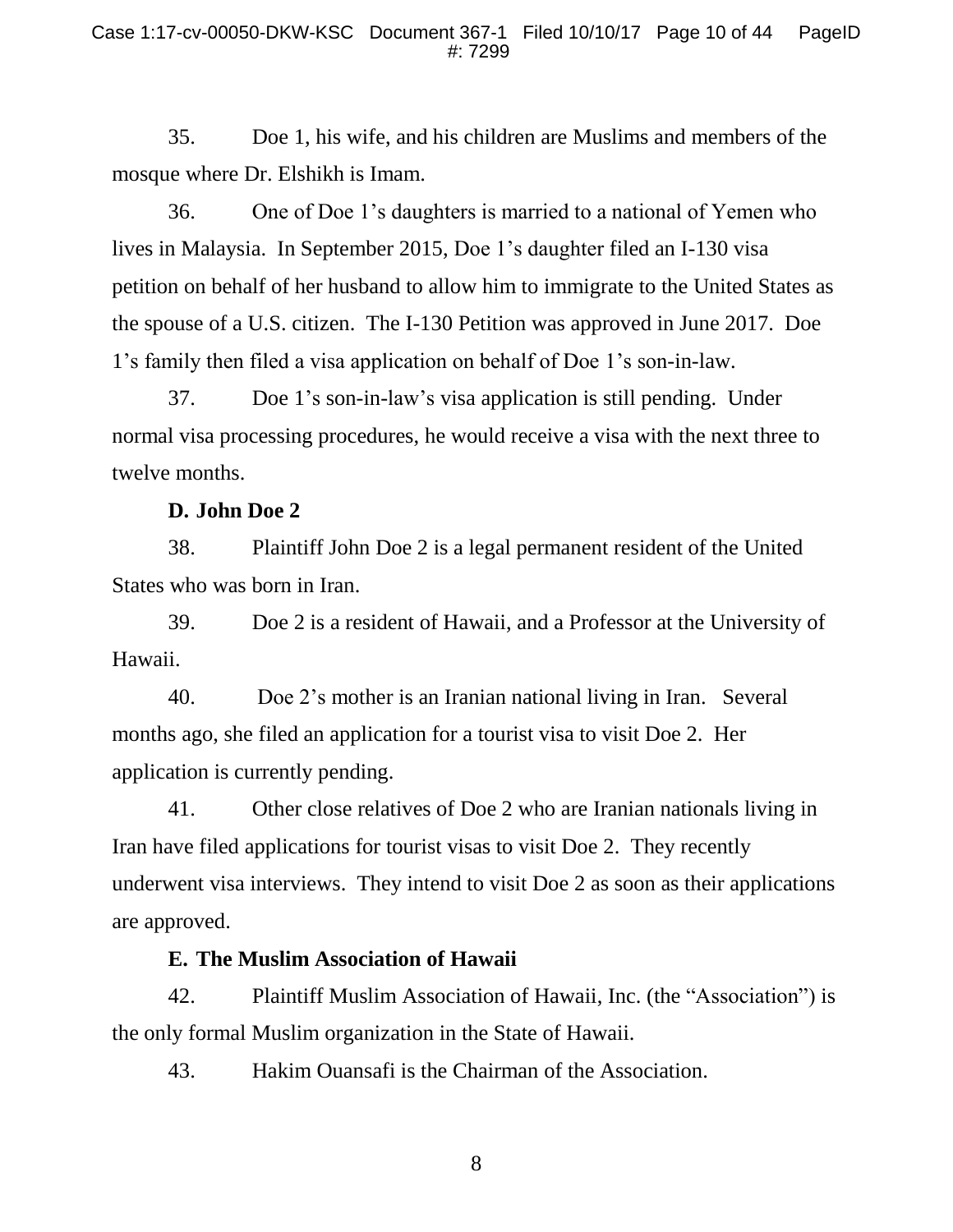44. The Association has approximately 5,000 members, approximately 4,500 of whom reside on Oahu and 500 of whom reside on the other islands.

45. The Association owns and operates a mosque in Honolulu, Hawaii. Dr. Ismail Elshikh is the Imam of the mosque, which hosts weekly Friday prayer gatherings. Over 300 people attend the prayer gatherings every week, including visitors and students who are nationals of countries designated by both EO-2 and EO-3.

### **II. DEFENDANTS**

46. Defendant Donald J. Trump is the President of the United States.

47. Defendant U.S. Department of Homeland Security ("DHS") is a federal agency responsible for implementing and enforcing the INA, EO-2, and EO-3. DHS is a department of the Executive Branch of the United States Government, and is an agency within the meaning of 5 U.S.C. § 552(f). United States Customs and Border Protection ("CBP") is a component of DHS that is responsible for detaining and removing aliens barred by EO-2 and EO-3 who arrive at air, land, and sea ports across the United States, including Honolulu International Airport and Kona International Airport.

48. Defendant Elaine Duke is the Acting Secretary of Homeland Security. She is responsible for implementing and enforcing the INA, EO-2, and EO-3, and she oversees CBP. She is sued in her official capacity.

49. Defendant U.S. Department of State is a federal agency responsible for implementing the U.S. Refugee Admissions Program, EO-2, and EO-3. The Department of State is a department of the Executive Branch of the United States Government, and is an agency within the meaning of 5 U.S.C.  $§ 552(f).$ 

50. Defendant Rex Tillerson is the Secretary of State. He oversees the Department of State's implementation of the U.S. Refugee Admissions Program,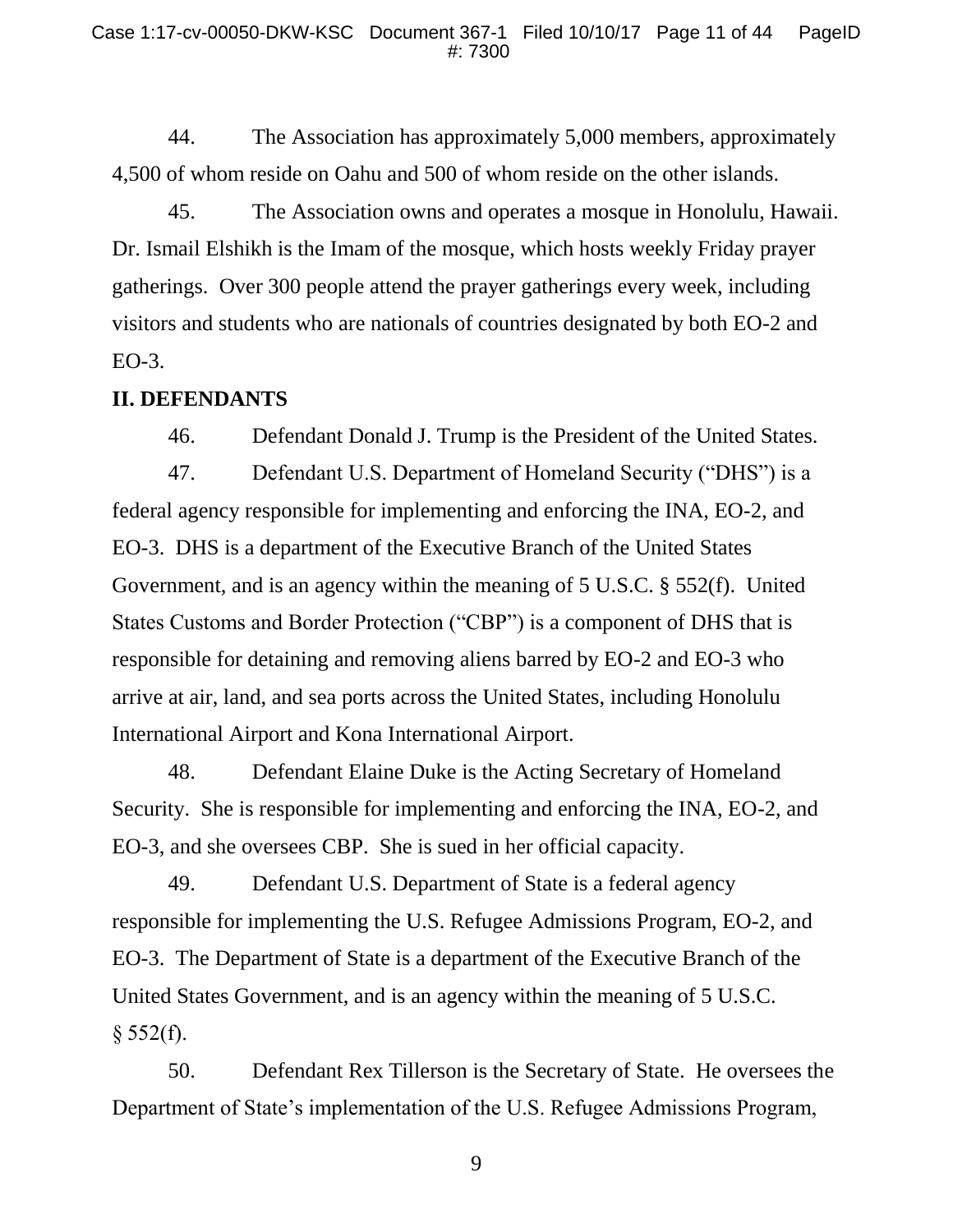EO-2, and EO-3. The Secretary of State has authority to determine and implement certain visa procedures for non-citizens. Secretary Tillerson is sued in his official capacity.

51. Defendant United States of America includes all government agencies and departments responsible for the implementation of the INA, EO-2, and EO-3, and for detaining and removing aliens barred by EO-2 and EO-3 who arrive at air, land, and sea ports across the United States, including Honolulu International Airport and Kona International Airport.

### **ALLEGATIONS**

### **I. THE TRAVEL BANS**

l

## **A. President Trump's Campaign Statements**

52. President Trump repeatedly campaigned on the promise that, if elected, he would ban Muslim immigrants and refugees from entering the United States.

53. On July 11, 2015, Mr. Trump claimed, falsely, that Christian refugees from Syria are blocked from entering the United States. In a speech in Las Vegas, Mr. Trump said, "If you're from Syria and you're a Christian, you cannot come into this country, and they're the ones that are being decimated. If you are Islamic  $**$  \* it's hard to believe, you can come in so easily."<sup>13</sup>

54. On December 7, 2015, Mr. Trump issued a press release entitled "Donald J. Trump Statement on Preventing Muslim Immigration." It stated that "Donald J. Trump is calling for a total and complete shutdown of Muslims entering

<sup>13</sup> Louis Jacobson, *Donald Trump says if you're from Syria and a Christian, you can't come to the U.S. as a refugee*, PolitiFact (July 20, 2015, 10:00 AM EDT), https://goo.gl/fucYZP.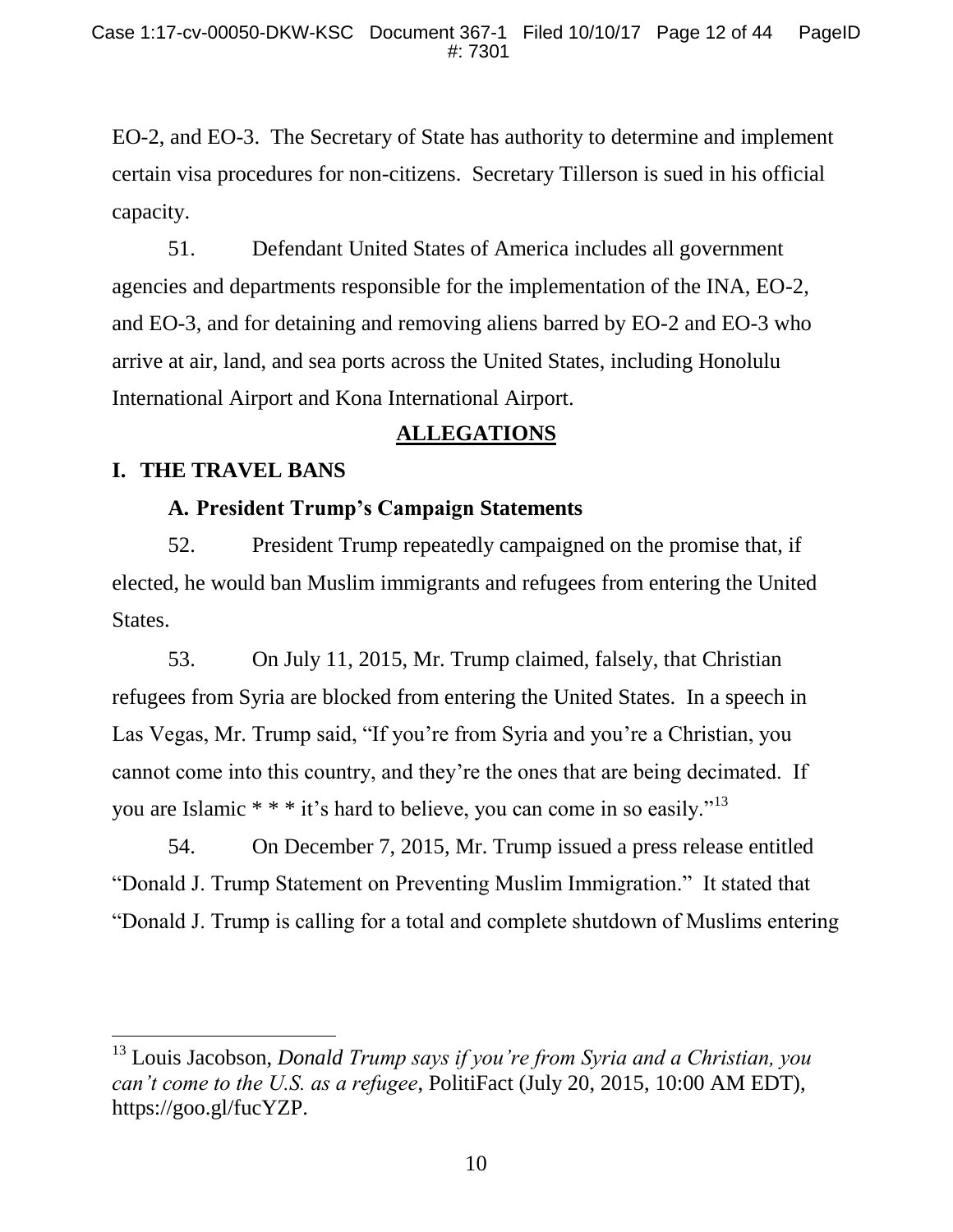the United States." The release asserted that "there is great hatred towards Americans by large segments of the Muslim population."<sup>14</sup>

55. The next day, Mr. Trump compared his proposal to President Franklin Roosevelt's internment of Japanese Americans during World War II, saying, "[Roosevelt] did the same thing."<sup>15</sup> When asked what the customs process would look like for a Muslim non-citizen attempting to enter the United States, Mr. Trump said, "[T]hey would say, are you Muslim?" The interviewer responded: "And if they said 'yes,' they would not be allowed into the country." Mr. Trump said: "That's correct."<sup>16</sup>

56. During a Republican primary debate in January 2016, Mr. Trump was told that his "comments about banning Muslims from entering the country created a firestorm," and asked whether he wanted to "rethink this position." He said, "No." $17$ 

57. In March 2016, Mr. Trump stated, during an interview, "I think Islam hates us." He went on to say: "[W]e can't allow people coming into this country who have this hatred of the United States \* \* \* [a]nd of people that are not Muslim." Mr. Trump was then asked, "Is there a war between the west and radical

 $\overline{a}$ 

<sup>14</sup> Press Release, Donald J. Trump for President, *Donald J. Trump Statement on Preventing Muslim Immigration* (Dec. 7, 2015). A copy of this press release is attached as Exhibit 2.

<sup>15</sup> Jenna Johnson, *Donald Trump says he is not bothered by comparisons to Hitler*, The Washington Post (Dec. 8, 2015), https://goo.gl/6G0oH7.

<sup>16</sup> Nick Gass, *Trump not bothered by comparisons to Hitler*, Politico (Dec. 8, 2015, 7:51 AM EST), https://goo.gl/IkBzPO.

<sup>17</sup> The American Presidency Project, *Presidential Candidates Debates: Republican Candidates Debate in North Charleston, South Carolina* (Jan. 14, 2016), https://goo.gl/se0aCX.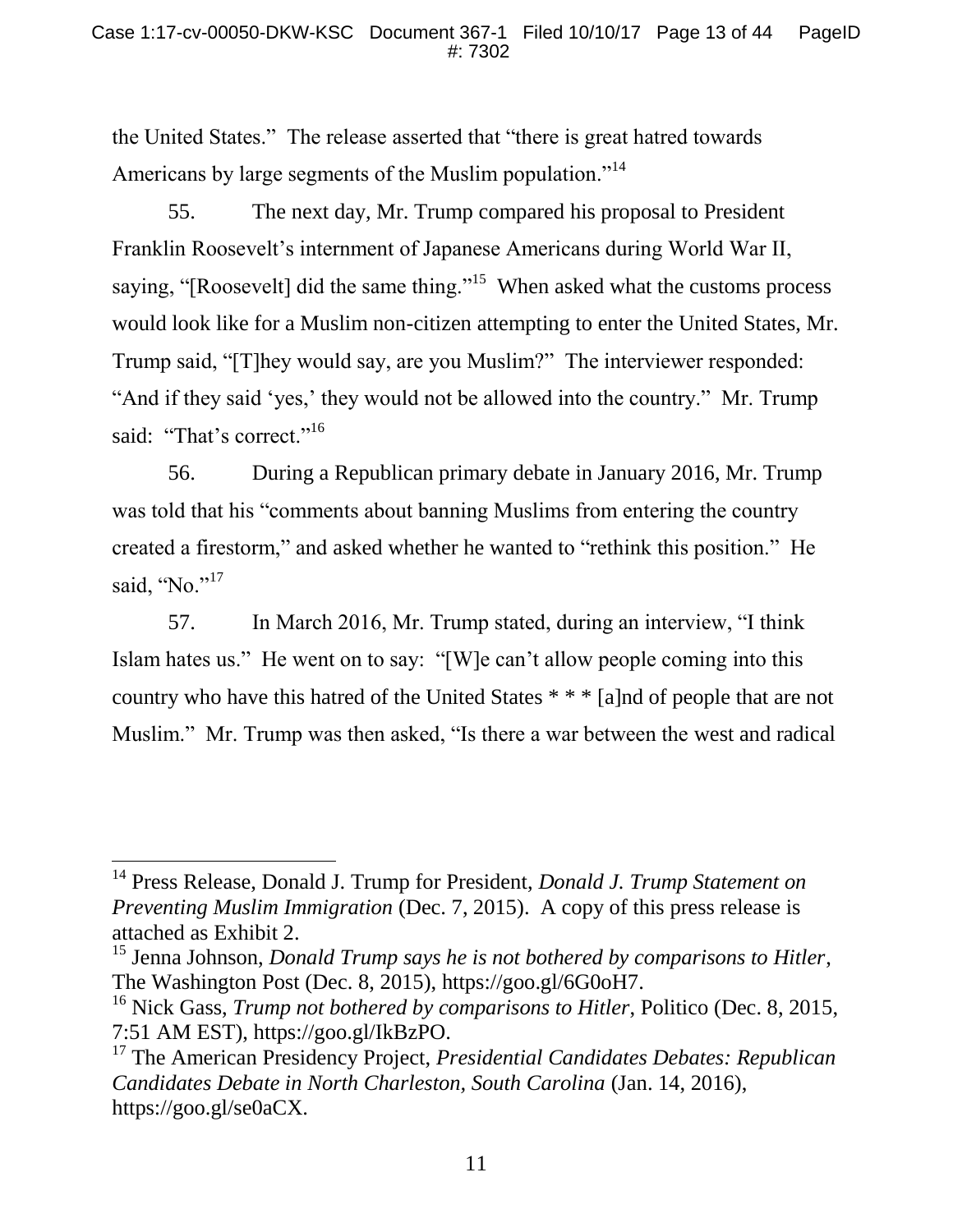Islam, or between the west and Islam itself?" He replied: "It's very hard to separate because you don't know who is who."<sup>18</sup>

58. Later that month, Mr. Trump said: "We're having problems with the Muslims, and we're having problems with Muslims coming into the country." Mr. Trump called for surveillance of mosques in the United States, saying: "You have to deal with the mosques, whether we like it or not, I mean, you know, these attacks aren't coming out of—they're not done by Swedish people." And he said: "This all happened because, frankly, there's no assimilation. They are not assimilating  $* * *$ . They want to go by sharia law."<sup>19</sup>

59. As the campaign progressed, Mr. Trump sometimes couched the "total and complete shutdown of Muslims" in different terms. In a June 2016 speech, Mr. Trump characterized the proposal as "suspend[ing] immigration from areas of the world where there's a proven history of terrorism against the United States, Europe or our allies until we fully understand how to end these threats." But he linked that idea to the need to stop "importing radical Islamic terrorism to the West through a failed immigration system."<sup>20</sup>

60. In the same speech, Mr. Trump criticized his opponent for "her refusal to say the words 'radical Islam,'" stating: "Here is what she said, exact quote, 'Muslims are peaceful and tolerant people, and have nothing whatsoever to do with terrorism.' That is [my opponent]." Mr. Trump also warned that his opponent would "admit[] hundreds of thousands of refugees from the Middle East"

 $\overline{a}$ 

<sup>&</sup>lt;sup>18</sup> Anderson Cooper 360 Degrees: Exclusive Interview With Donald Trump (CNN television broadcast Mar. 9, 2016, 8:00 PM EST), *transcript available at*  https://goo.gl/y7s2kQ.

<sup>19</sup> Jenna Johnson & Abigail Hauslohner, *'I think Islam hates us': A timeline of Trump's comments about Islam and Muslims*, The Washington Post (May 20, 2017), https://goo.gl/zmcJ4o. A copy of this article is attached as Exhibit 3. <sup>20</sup> Ryan Teague Beckwith, *Read Donald Trump's Speech on the Orlando Shooting*, Time (June 13, 2016, 4:36 PM EDT), https://goo.gl/kgHKrb.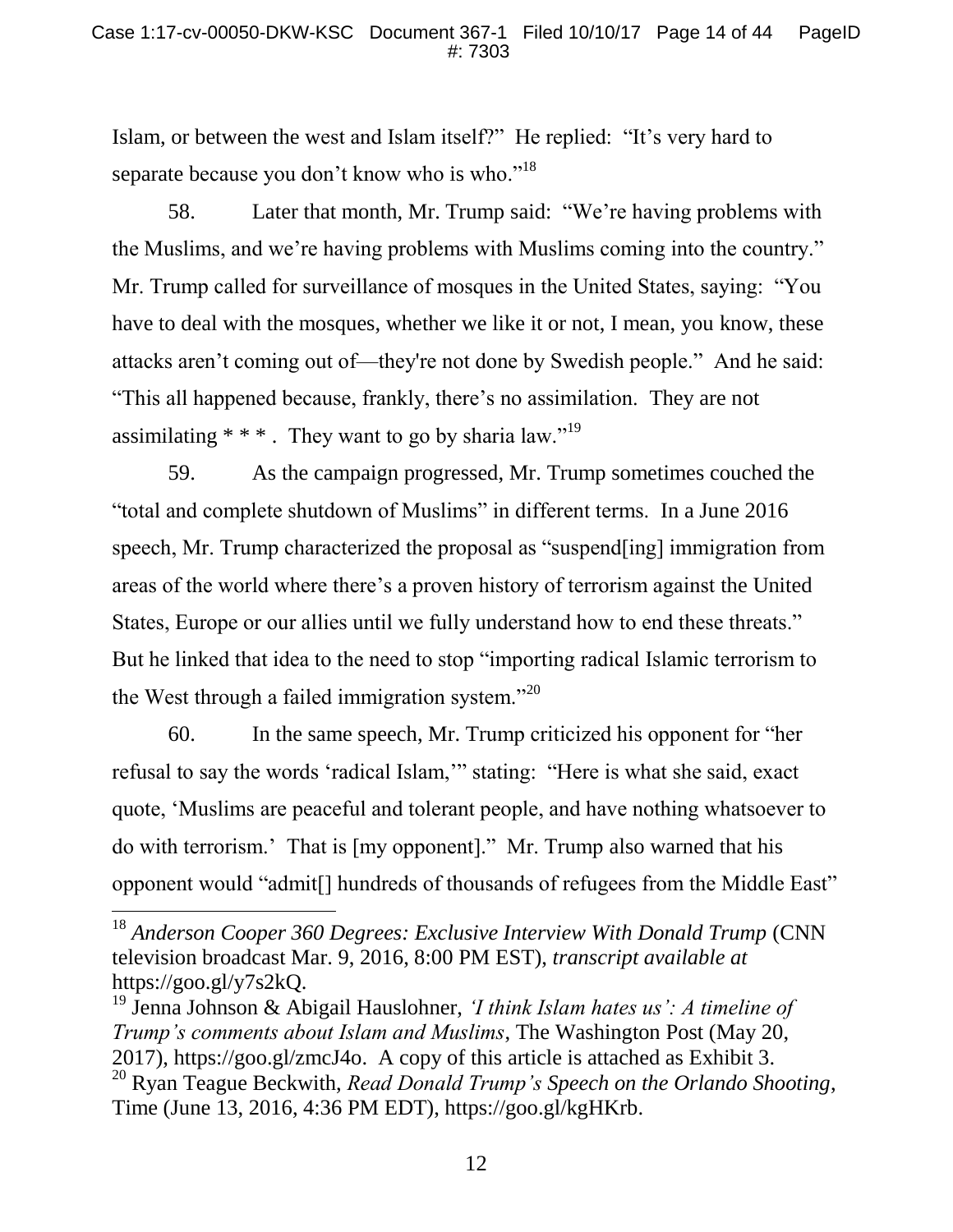who would "try[] to take over our children and convince them \* \* \* how wonderful Islam is." And Mr. Trump stated that the Obama administration had "put political correctness above common sense," but said that he "refuse[d] to be politically correct."<sup>21</sup>

61. That same month, in an interview on a talk radio show, Mr. Trump articulated his view of the President's power to follow through on these promises, claiming: "The president has the right to ban any group or anybody \* \* \* that he feels is going to do harm to our country. \* \* \* They have an absolute right  $* * * "22"$ 

62. On July 24, 2016, Mr. Trump was asked: "The Muslim ban. I think you've pulled back from it, but you tell me." Mr. Trump responded: "I actually don't think it's a rollback. In fact, you could say it's an expansion. I'm looking now at territories. People were so upset when I used the word Muslim. Oh, you can't use the word Muslim. Remember this. And I'm okay with that, because I'm talking territory instead of Muslim."<sup>23</sup>

63. During an October 9, 2016 Presidential Debate, Mr. Trump was asked: "Your running mate said this week that the Muslim ban is no longer your position. Is that correct? And if it is, was it a mistake to have a religious test?" Mr. Trump replied: "The Muslim ban is something that in some form has morphed into a[n] extreme vetting from certain areas of the world." When asked to clarify

l <sup>21</sup> *Id.*

<sup>22</sup> Sopan Deb, *Trump continues to question Obama's commitment to fighting terror*, CBS News (June 14, 2016), https://goo.gl/rMMyCo.

<sup>23</sup> *Meet the Press* (NBC television broadcast July 24, 2016), *transcript available at*  https://goo.gl/jHc6aU. A copy of this transcript is attached as Exhibit 4.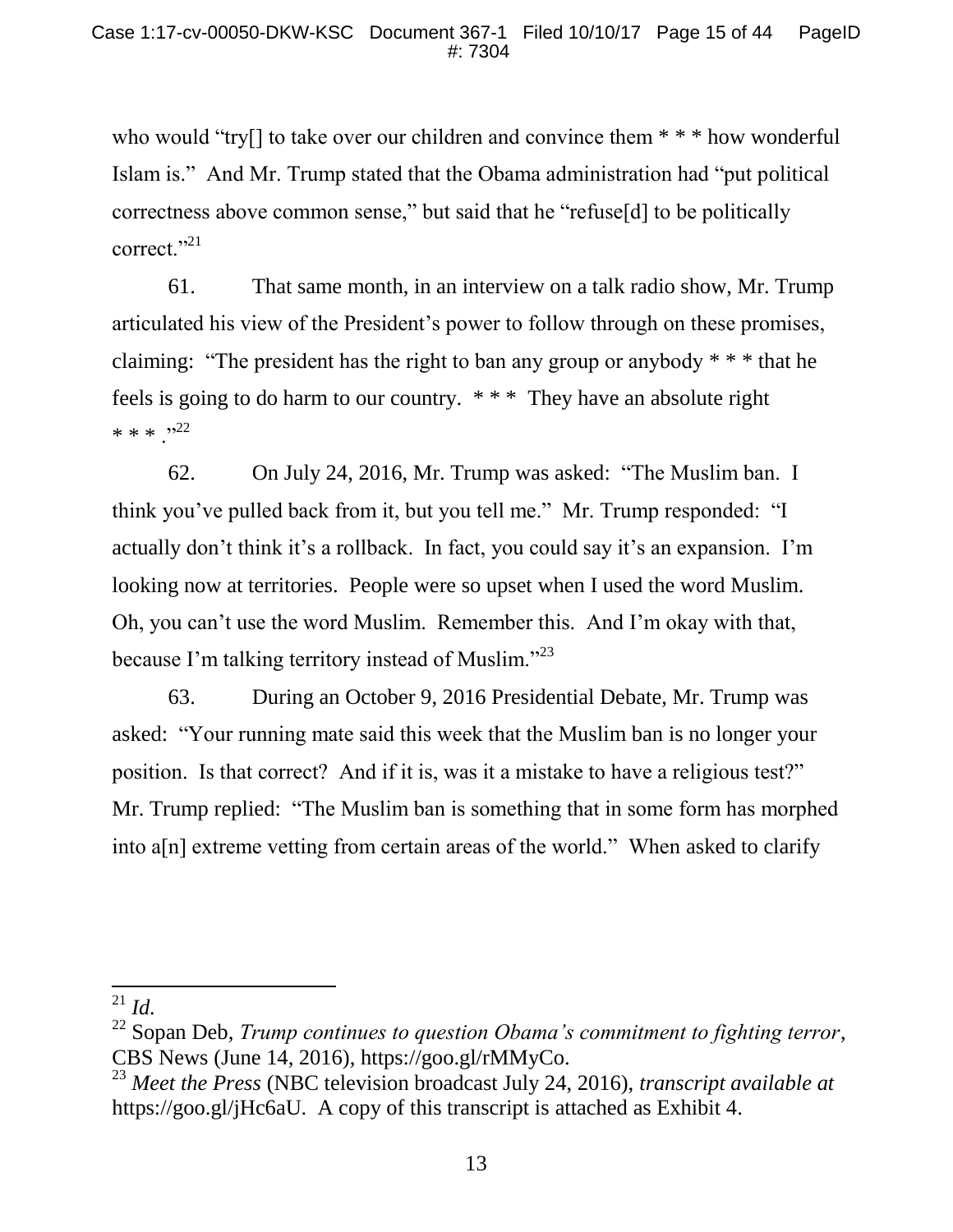whether "the Muslim ban still stands," Mr. Trump said, "It's called extreme" vetting."<sup>24</sup>

64. On December 21, 2016, Mr. Trump was asked whether he had decided "to rethink or re-evaluate [his] plans to create a Muslim registry or ban Muslim immigration to the United States." Mr. Trump replied: "You know my plans. All along, I've been proven to be right."<sup>25</sup>

## **B. The First Travel Ban ("EO-1")**

l

65. Within a week of taking office, President Trump acted upon his campaign promises to restrict Muslim immigration, curb refugee admissions, and prioritize non-Muslim refugees.

66. On January 27, 2017, President Trump signed an Executive Order entitled, "Protecting the Nation From Foreign Terrorist Entry into the United States" ("EO-1"). When signing EO-1, President Trump read the title, looked up, and said: "We all know what that means."<sup>26</sup>

67. EO-1 imposed an immediate, 90-day ban on entry by nationals of seven overwhelmingly Muslim countries: Iran, Iraq, Libya, Somalia, Sudan, Syria, and Yemen. The Order also suspended the U.S. Refugee Admissions Program ("USRAP") for 120 days, lowered the cap on annual refugee admissions, and indefinitely barred Syrian refugees. The USRAP suspension included a targeted carve-out for refugees who were "religious minorit[ies]" in their home countries.

68. EO-1 established a process for expanding its travel bans to additional countries. It directed the Secretary of State to "request [that] all foreign

<sup>24</sup> The American Presidency Project, *Presidential Debates: Presidential Debate at Washington University in St. Louis, Missouri* (Oct. 9, 2016), https://goo.gl/iIzf0A. <sup>25</sup> *President-Elect Trump Remarks in Palm Beach, Florida*, C-SPAN (Dec. 21, 2016), https://goo.gl/JlMCst.

<sup>26</sup> *Trump Signs Executive Orders at Pentagon*, ABC News (Jan. 27, 2017), https://goo.gl/7Jzird.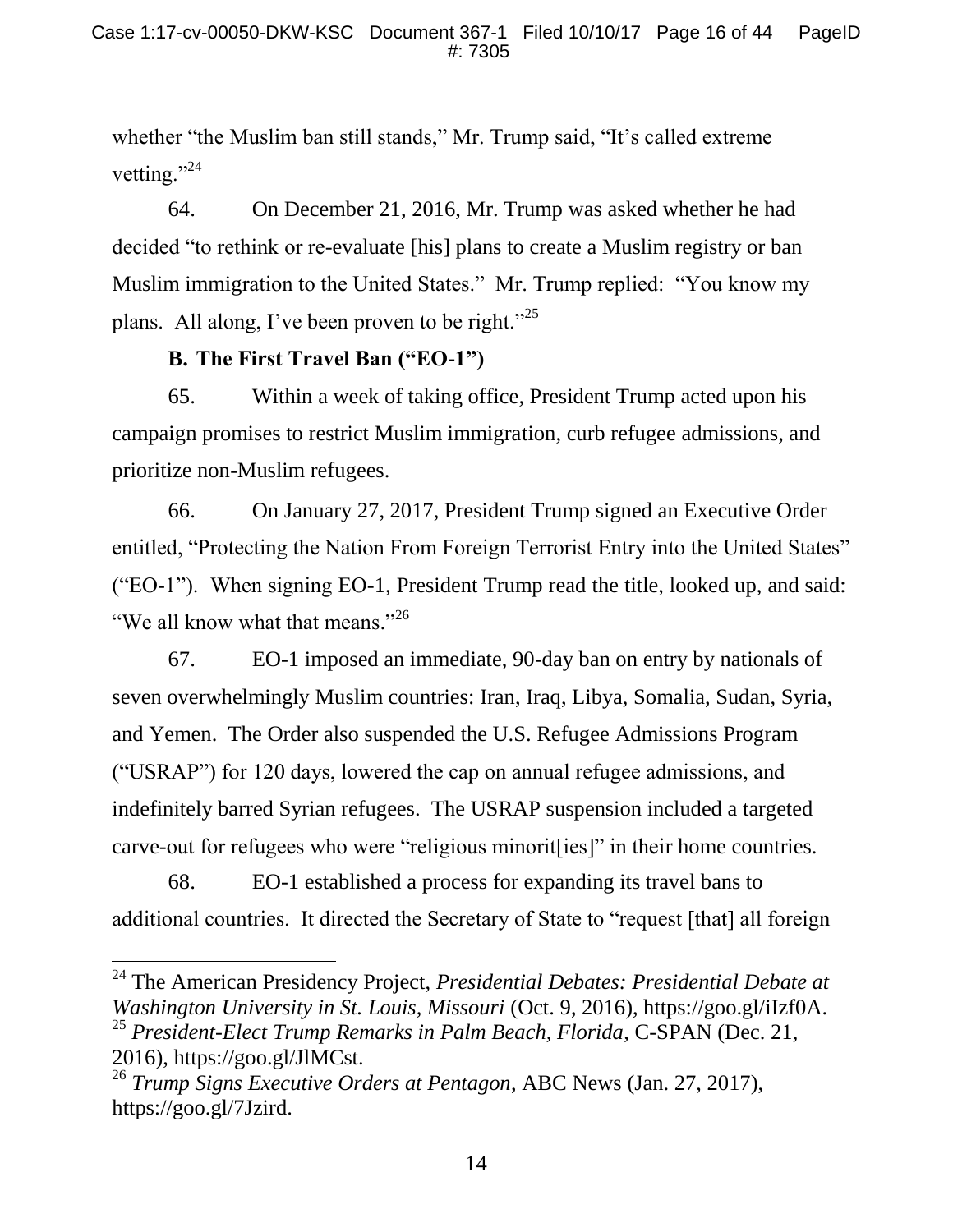governments" provide the United States with information necessary to determine whether its nationals are security threats, and directed the Secretaries of Homeland Security and State to "submit to the President a list of countries recommended for inclusion" in the ban from among any countries that did not provide the information requested. The order also authorized the Secretaries of State and Homeland Security to "submit to the President the names of any additional countries recommended for similar treatment" in the future.

69. In a January 27, 2017 interview with Christian Broadcasting Network, President Trump explained that Christians would be given priority under EO-1. He said: "Do you know if you were a Christian in Syria it was impossible, at least very tough to get into the United States? If you were a Muslim you could come in, but if you were a Christian, it was almost impossible and the reason that was so unfair, everybody was persecuted in all fairness, but they were chopping off the heads of everybody but more so the Christians. And I thought it was very, very unfair. So we are going to help them." $27$ 

70. The day after signing the first Executive Order, President Trump's advisor, Rudolph Giuliani, explained on television how the Executive Order was developed. He said: "[W]hen [Mr. Trump] first announced it, he said, 'Muslim ban.' He called me up. He said, 'Put a commission together. Show me the right way to do it legally."<sup>28</sup>

<sup>27</sup> *Brody File Exclusive: President Trump Says Persecuted Christians Will Be Given Priority as Refugees*, Christian Broadcasting Network (Jan. 27, 2017), https://goo.gl/2GLB5q.

<sup>28</sup> Amy B. Wang, *Trump asked for a 'Muslim ban,' Giuliani says – and ordered a commission to do it 'legally'*, The Washington Post (Jan. 29, 2017), https://goo.gl/Xog80h. A copy of this article is attached as Exhibit 5.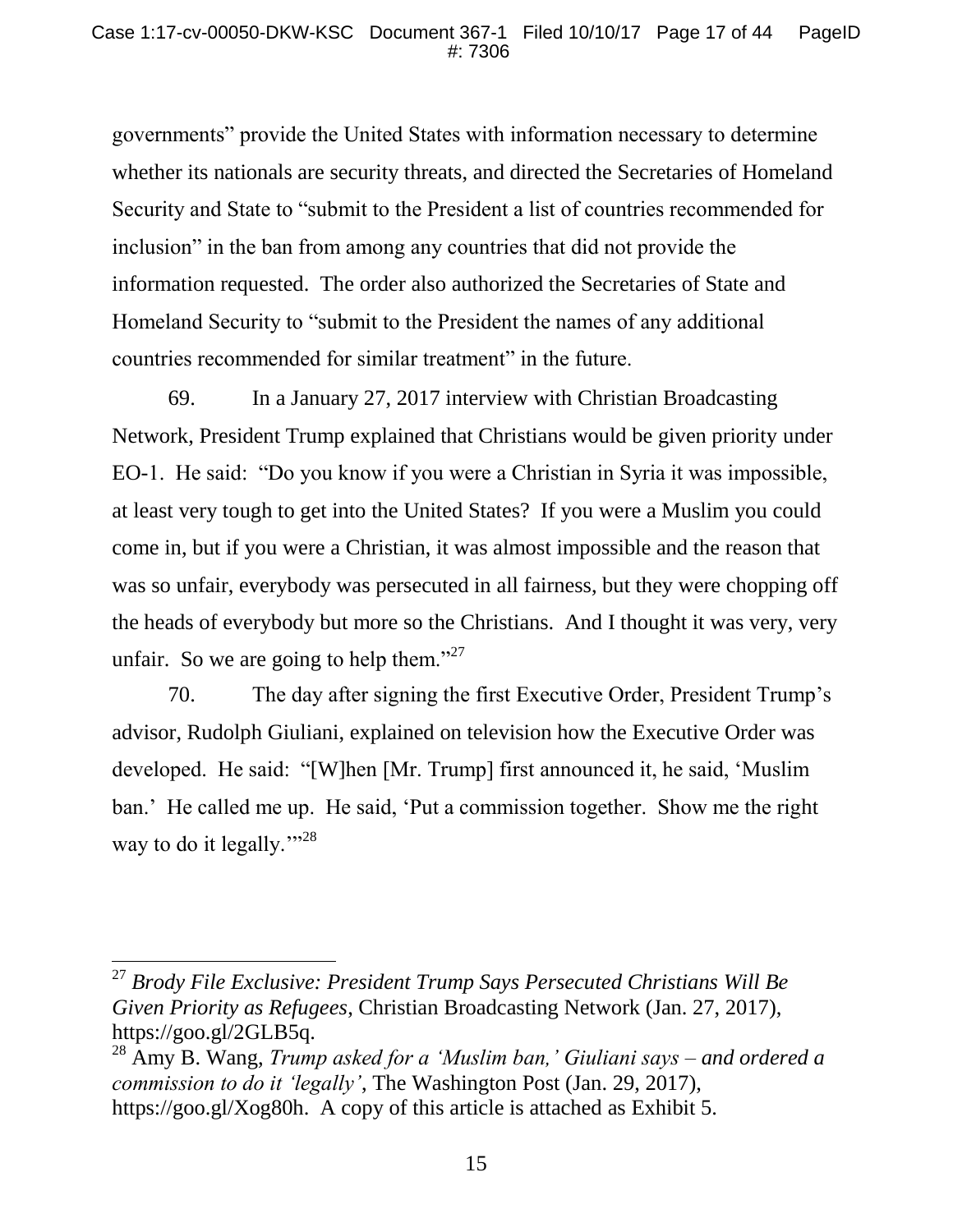71. EO-1 spurred confusion and chaos. Over 100 people were detained upon arrival at U.S. airports, $^{29}$  and in just a few days, over 60,000 visas were revoked.<sup>30</sup>

72. Within days of EO-1's issuance, hundreds of State Department officials signed a memorandum circulated through the State Department's "Dissent Channel" stating that the Executive Order "runs counter to core American values" including "nondiscrimination," and that "[d]espite the Executive Order's focus on them, a vanishingly small number of terror attacks on U.S. soil have been committed by foreign nationals" here on visas.<sup>31</sup>

73. Likewise, Senators John McCain (R-AZ) and Lindsey Graham (R-SC) stated: "This executive order sends a signal, intended or not, that America does not want Muslims coming into our country."<sup>32</sup>

74. On February 3, 2017, the U.S. District Court for the Western District of Washington enjoined EO-1's enforcement nationwide.<sup>33</sup> The Ninth Circuit denied the Government's request to stay the district court's injunction.<sup>34</sup>

<sup>29</sup> Michael D. Shear et al., *Judge Blocks Trump Order on Refugees Amid Chaos and Outcry Worldwide*, N.Y. Times (Jan. 28, 2017), https://goo.gl/OrUJEr.

<sup>30</sup> Adam Kelsey et al., *60,000 Visas Revoked Since Immigration Executive Order Signed: State Department*, ABC News (Feb. 3, 2017, 6:32 PM EST), https://goo.gl/JwPDEa.

<sup>31</sup> Jeffrey Gettleman, *State Department Dissent Cable on Trump's Ban Draws 1,000 Signatures*, N.Y. Times (Jan. 31, 2017), https://goo.gl/svRdIw. A copy of the Dissent Channel memorandum is attached as Exhibit 6.

<sup>32</sup> Press Release, Senator John McCain, *Statement By Senators McCain & Graham On Executive Order On Immigration* (Jan. 29, 2017), https://goo.gl/EvHvmc. A copy of this press release is attached as Exhibit 7.

<sup>33</sup> *Washington* v. *Trump*, 2017 WL 462040, at \*2-3 (W.D. Wash. Feb. 3, 2017).

<sup>34</sup> *Washington* v*. Trump*, 847 F.3d 1151, 1169 (9th Cir. 2017) (per curiam).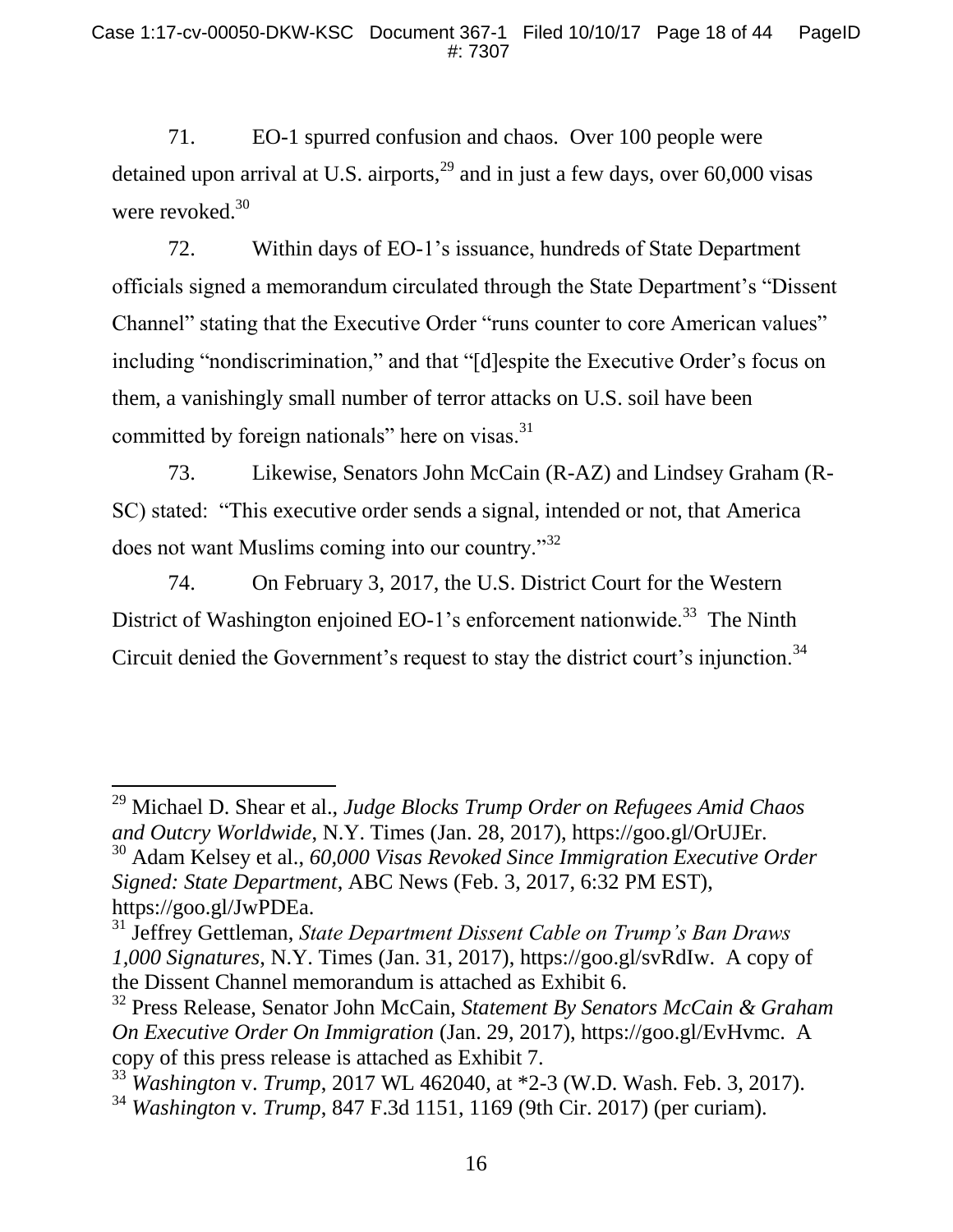# **C. The Second Travel Ban ("EO-2")**

75. The Government did not appeal the Ninth Circuit's decision. Instead, it announced that the President intended to issue a new order to replace EO-1.

76. On February 21, Senior Advisor to the President Stephen Miller made clear that the second travel ban would not meaningfully differ from EO-1. He said: "Fundamentally, you're still going to have the same basic policy outcome for the country, but you're going to be responsive to a lot of very technical issues that were brought up by the court and those will be addressed. But in terms of protecting the country, those basic policies are still going to be in effect."<sup>35</sup>

77. During a press conference in February, President Trump said with respect to the new ban: "I got elected on defense of our country. I keep my campaign promises, and our citizens will be very happy when they see the result."<sup>36</sup>

78. While EO-2 was being prepared, the President repeated his view that 8 U.S.C. § 1182(f) means that the President "can suspend, you can put restrictions, you can do whatever you want."<sup>37</sup> Mr. Miller similarly stated that the President's powers to impose entry restrictions "will not be questioned."<sup>38</sup>

 $\overline{a}$ 

<sup>35</sup> *Miller: New order will be responsive to the judicial ruling; Rep. Ron DeSantis: Congress has gotten off to a slow start* (Fox News television broadcast Feb. 21, 2017), *transcript available at* https://goo.gl/wcHvHH.

<sup>36</sup> *Full transcript: President Donald Trump's news conference*, CNN Politics (Feb. 17, 2017, 4:12 AM EST), https://goo.gl/sTLbbx.

<sup>37</sup> *Transcript of President Donald Trump's speech to the Major Cities Chiefs Police Organization*, The Hill (Feb. 8, 2017, 3:40 PM EST), https://goo.gl/BkvQM2.

<sup>38</sup> *Face the Nation transcript February 12, 2017: Schumer, Flake, Miller*, CBS News (Feb. 12, 2017, 2:35 PM EST), https://goo.gl/v7gk6Z.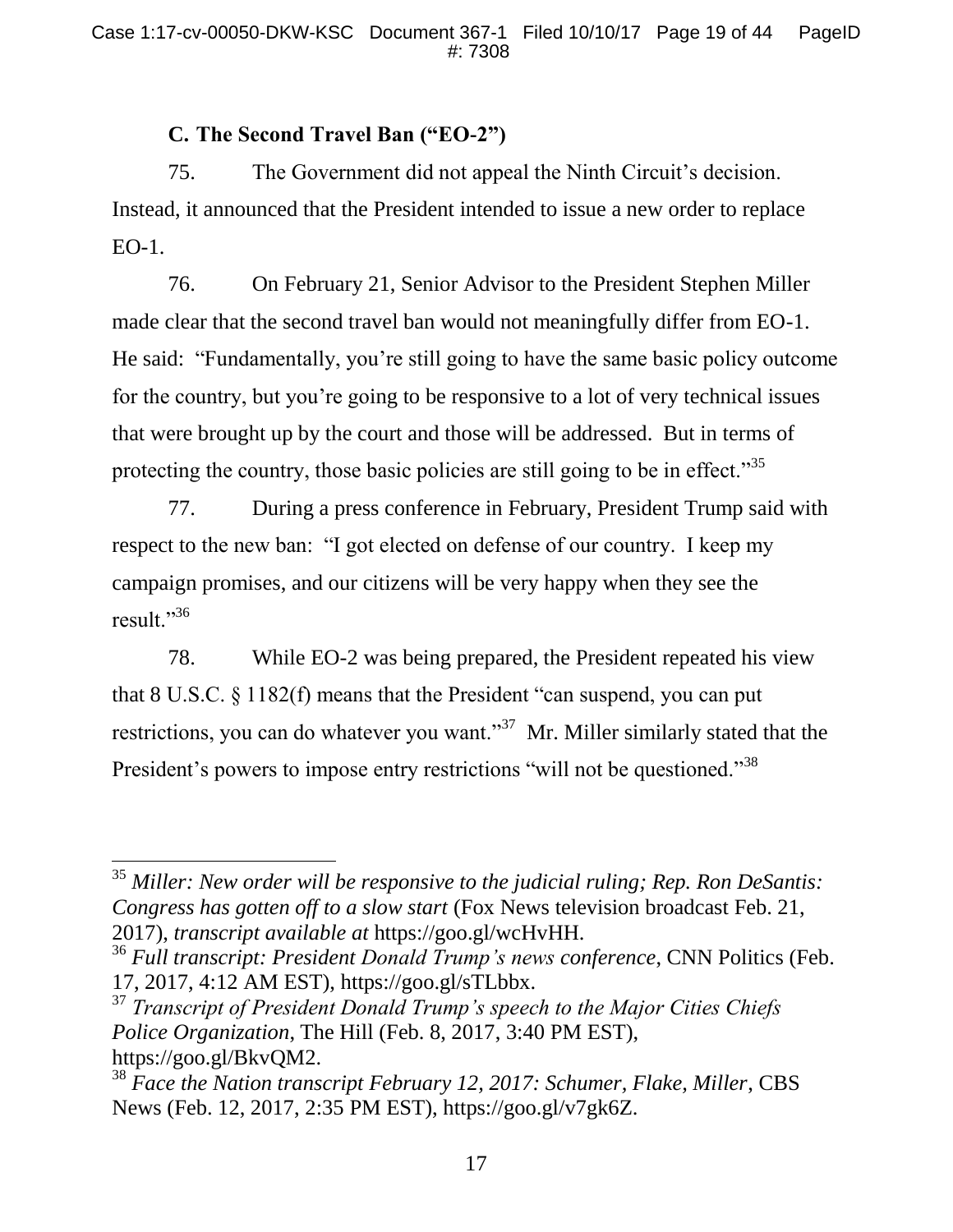79. On February 24, 2017, a draft Department of Homeland Security report concluded that "country of citizenship is unlikely to be a reliable indicator of potential terrorist activity."<sup>39</sup> The final version of the report, released approximately a week later, concluded "that most foreign-born, [U.S.]-based violent extremists likely radicalized several years after their entry to the United States, [thus] limiting the ability of screening and vetting officials to prevent their entry because of national security concerns."<sup>40</sup>

80. On March 6, 2017, President Trump issued an executive order entitled "Executive Order Protecting The Nation From Foreign Terrorist Entry Into The United States" ("EO-2"). EO-2 contained substantially the same travel restrictions as EO-1. Section 2(c) of EO-2 suspended the "entry into the United States of nationals of Iran, Libya, Somalia, Sudan, Syria, and Yemen" for a period of "90 days from the effective date of this order." Section 6(a) suspended the "travel" of all refugees to the United States for a period of 120 days, and suspended all "decisions" by the Secretary of Homeland Security on applications

 $\overline{a}$ 

<sup>40</sup> *See* U.S. Department of Homeland Security, *Intelligence Assessment: Most Foreign-born, US-based Violent Extremists Radicalized after Entering Homeland; Opportunities for Tailored CVE Programs Exist*, at 1 (Mar. 1, 2017), https://goo.gl/igQQsn. A copy of this report is attached as Exhibit 9. *See generally* Tammy Kupperman, *DHS assessment: Individuals radicalized once in US*, CNN Politics (Mar. 4, 2017, 3:02 PM EST), https://goo.gl/Q6OVTd (discussing report); Nikita Vladimirov, *New DHS report finds most US-based extremists radicalized years after entry*, The Hill (Mar. 2, 2017, 10:34 PM EST), https://goo.gl/St8cTc (same).

<sup>39</sup> *See* U.S. Department of Homeland Security, *Citizenship Likely an Unreliable Indicator of Terrorist Threat to the United States*, at 1, https://goo.gl/vyy5qy (last visited Oct. 9, 2017, 6:45 PM EST). A copy of this draft report is attached as Exhibit 8. *See generally* Vivian Salama & Alicia A. Caldwell, *AP Exclusive: DHS report disputes threat from banned nations*, Associated Press (Feb. 24, 2017), https://goo.gl/91to90.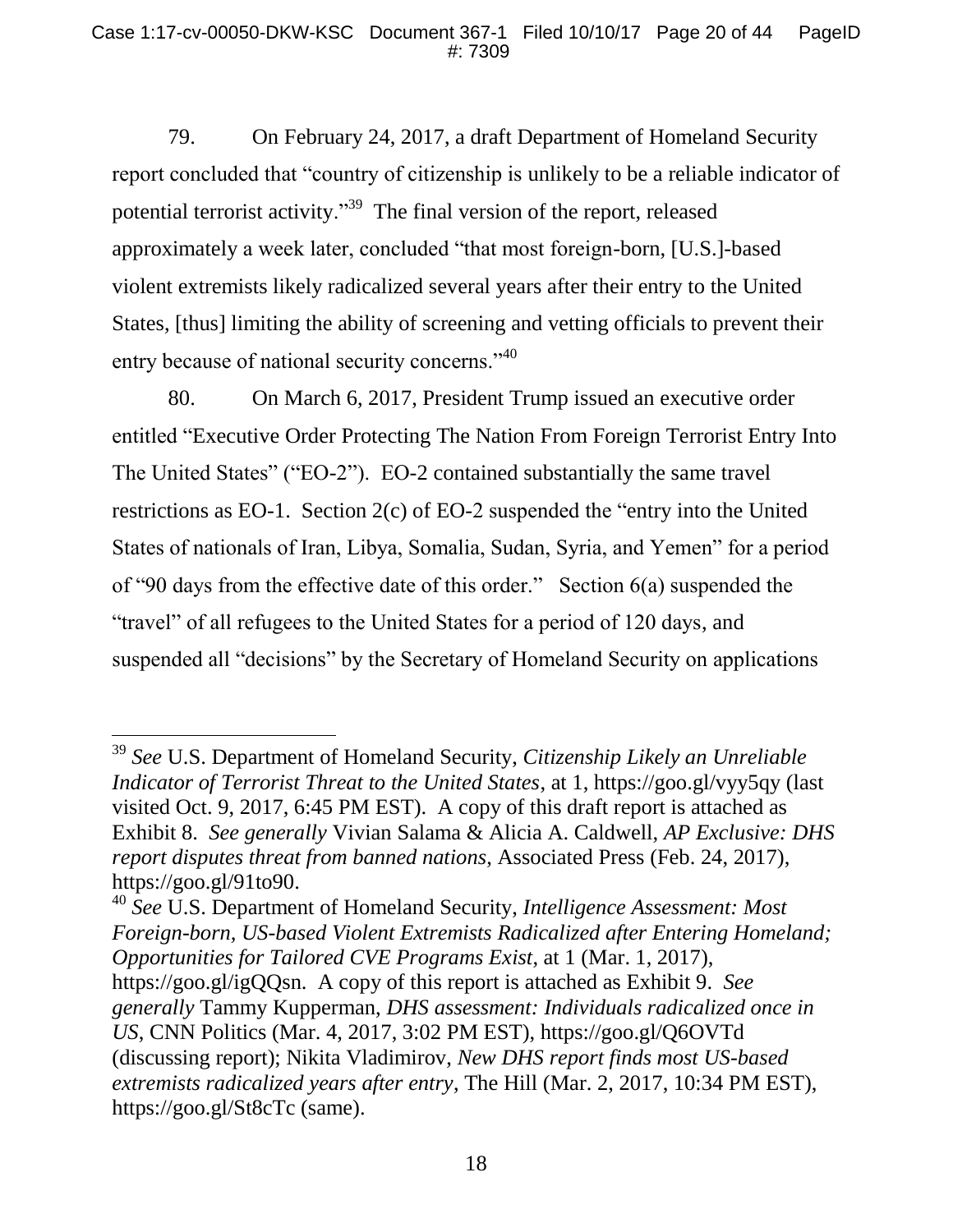for refugee status for 120 days. Section 6(b) lowered the annual cap on refugee admissions to 50,000 refugees for fiscal year 2017.

81. EO-2 also established a process for expanding its travel bans. It directed the Secretaries of Homeland Security and State as well as the Director of National Intelligence to "conduct a worldwide review to identify whether, and if so what, additional information will be needed from each foreign country to adjudicate an application by a national of that country for a visa, admission, or other benefit under the INA \* \* \* to determine that the individual is not a security or public safety threat." Those officials were instructed to submit to the President "a list of countries that do not provide adequate information" within 20 days of the effective date of the Order. The Secretary of State was instructed to "request that all foreign governments that do not supply [the necessary] information regarding their nationals begin providing it within 50 days of notification." Then, the Secretary of Homeland Security, in consultation with the Secretary of State and the Attorney General, was to "submit to the President a list of countries recommended for inclusion" in the travel ban. Those officials were also authorized to "submit to the President," at "any point after the submission of the list" of countries recommended for inclusion, "the names of additional countries recommended for similar treatment."

82. In a briefing the day after EO-2 was signed, White House Press Secretary Sean Spicer told reporters that with EO-2, President Trump "continue[d] to deliver on  $* * *$  his most significant campaign promises."<sup>41</sup> At this time—and until minutes before oral argument in the Fourth Circuit in May 2017—President Trump's regularly updated campaign website continued to feature his campaign

<sup>41</sup> The White House, Office of the Press Sec'y, *Press Briefing by Press Secretary Sean Spicer #18* (Mar. 7, 2017), https://goo.gl/dYyRzY.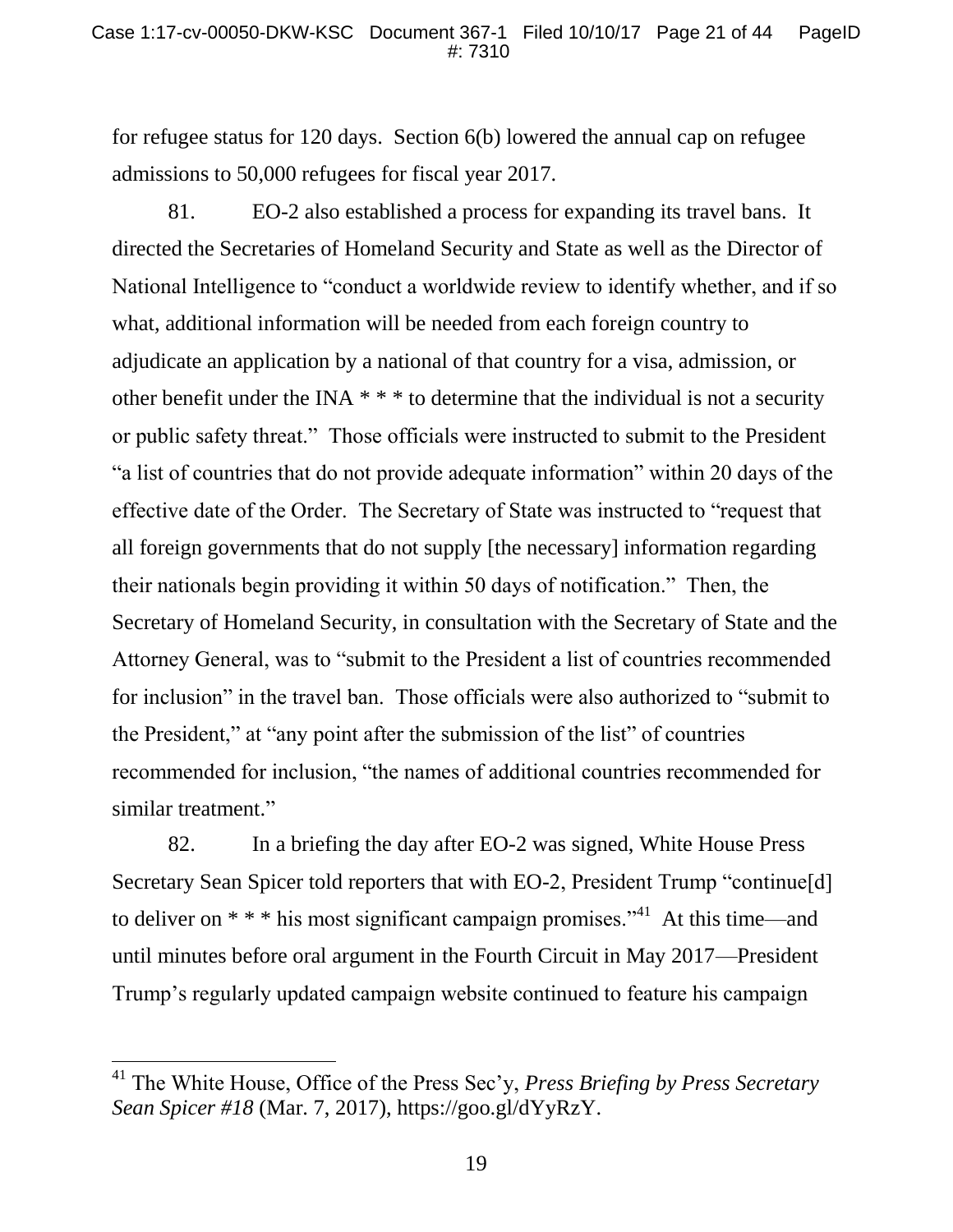statement calling for a "total and complete shutdown of Muslims entering the United States."<sup>42</sup>

83. In March 2017, this Court issued a temporary restraining order, and subsequently a preliminary injunction, enjoining Sections 2 and 6 of EO-2.<sup>43</sup> On June 12, 2017, the Ninth Circuit affirmed in large part this Court's preliminary injunction, but permitted the review prescribed in Section 2 to go into effect. The Supreme Court granted certiorari and partially stayed this Court's injunction as to aliens who lack a bona fide relationship to a U.S. person or entity.<sup>44</sup>

84. Shortly after this Court first enjoined EO-2, the President told a rally of his supporters that EO-2 was just a "watered down version of the first one" and had been "tailor[ed]" at the behest of "the lawyers."<sup>45</sup> He added: "I think we ought to go back to the first one and go all the way, which is what I wanted to do in the first place."<sup>46</sup> In addition, President Trump stated that it is "very hard" for Muslims to assimilate into Western culture.<sup>47</sup>

85. During a rally in April 2017, President Trump recited the lyrics to a song called "The Snake," as he had during the campaign, as a warning about allowing Syrian refugees into the United States. $48$  During a gathering that same

<sup>42</sup> Christine Wang, *Trump website takes down Muslim ban statement after reporter grills Spicer in briefing*, CNBC (May 8, 2017), https://goo.gl/j0kpAi.

<sup>43</sup> *Hawaii* v. *Trump,* 241 F. Supp. 3d 1119 (D. Haw. 2017); *Hawaii* v. *Trump,* 245

F. Supp. 3d 1227 (D. Haw. 2017).

<sup>44</sup> *Hawaii* v. *Trump,* 859 F.3d 741 (9th Cir. 2017).

<sup>45</sup> Katie Reilly*, Read President Trump's Response to the Travel Ban Ruling: It 'Makes Us Look Weak'*, Time (Mar. 16, 2017), https://goo.gl/UcPHfg. <sup>46</sup> *See id.*

<sup>47</sup> Chris Cillizza, *Donald Trump's explanation of his wire-tapping tweets will shock and amaze you*, The Washington Post (Mar. 16, 2017), https://goo.gl/yMLIlm. <sup>48</sup> *Compare* Marc Fisher, *Trump invigorates, enchants crowd during rally in Harrisburg, Pa.*, The Washington Post (Apr. 29, 2017), https://goo.gl/3tUnNo (recounting that President Trump read "The Snake" during a recent speech), *with*  Ali Vitali, *'The Snake': Trump Poetry Slams Syrian Refugees With Allegorical*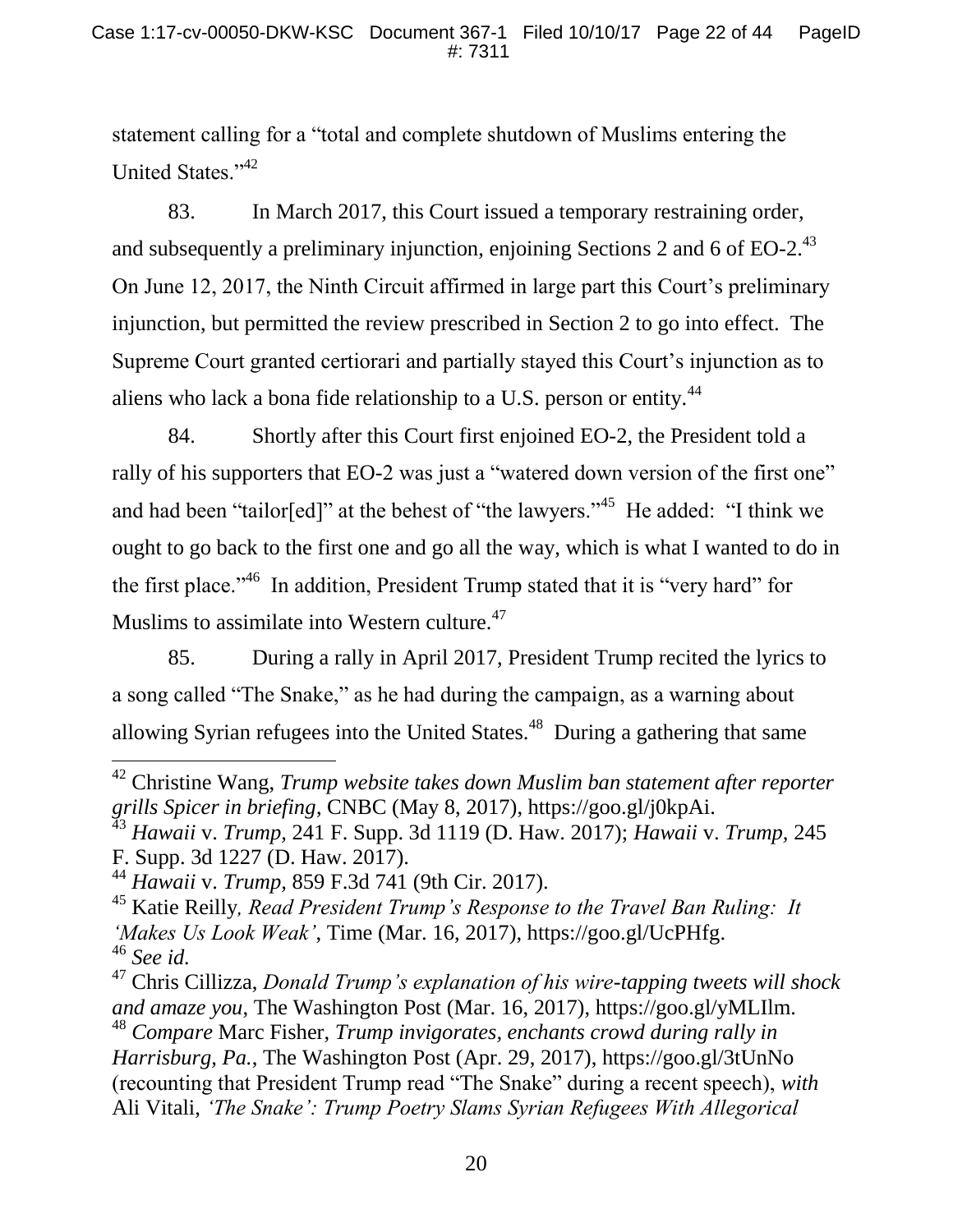month, he reiterated his view that Muslim refugees had previously been favored over Christians, and that his Administration would help Christians.<sup>49</sup>

86. On June 5, 2017, the President endorsed the "original Travel Ban" in a series of tweets in which he complained about how the Justice Department had submitted a "watered down, politically correct version  $* * *$  to S.C."<sup>50</sup> He urged the Justice Department to seek "an expedited hearing of the watered down Travel Ban before the Supreme Court," and to "seek [a] much tougher version!"<sup>51</sup> He further stated: "People, the lawyers and the courts can call it whatever they want, but I am calling it what we need and what it is, a TRAVEL BAN!"<sup>52</sup> And he added: "That's right, we need a TRAVEL BAN for certain DANGEROUS countries, not some politically correct term that won't help us protect our people!"<sup>53</sup>

87. On September 15, 2017, the President issued a tweet stating: "The travel ban into the United States should be far larger, tougher and more specificbut stupidly, that would not be politically correct!"<sup>54</sup>

*Song*, NBC News (Jan. 12, 2016), https://goo.gl/ZF1x1n (recounting that Donald Trump did "[a] dramatic reading" of "The Snake" during a campaign speech).

<sup>49</sup> Scott Johnson, *At the White House with Trump*, PowerlineBlog.com (Apr. 25, 2017), https://goo.gl/ZeXqhY.

<sup>50</sup> Donald J. Trump (@realDonaldTrump), Twitter (June 5, 2017, 3:29 AM EDT) https://goo.gl/dPiDBu.

 $^{51}$  Donald J. Trump (@realDonaldTrump), Twitter (June 5, 2017, 3:37 AM EDT), https://goo.gl/E3AP7F.

 $52$  Donald J. Trump (@realDonaldTrump), Twitter (June 5, 2017, 3:25 AM EDT), https://goo.gl/9fsD9K.

<sup>&</sup>lt;sup>53</sup> Donald J. Trump (@realDonaldTrump), Twitter (June 5, 2017, 6:20 PM EDT), https://goo.gl/VGaJ7z.

<sup>54</sup> Donald J. Trump (@realDonaldTrump), Twitter (Sept. 15, 2017, 6:54 AM EDT), https://goo.gl/CGtXnD.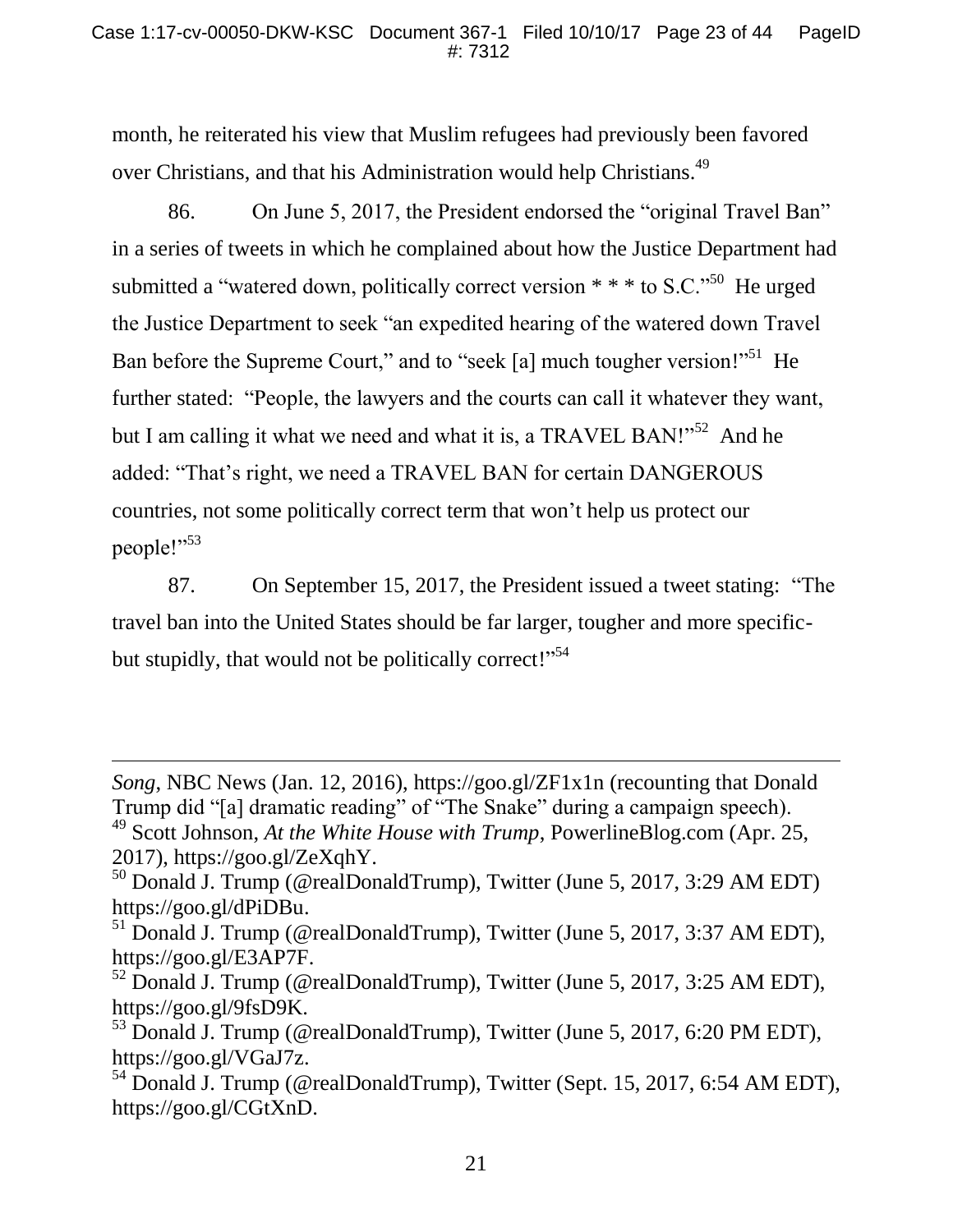88. The White House Press Secretary has confirmed that President Trump's tweets represent "official statements."<sup>55</sup> The President has never renounced or repudiated his calls for a ban on Muslim immigration.

# **D. The Third Travel Ban ("EO-3")**

89. On September 24, 2017, President Trump issued a Proclamation entitled "Enhancing Vetting Capabilities and Processes for Detecting Attempted Entry into the United States by Terrorists or Other Public-Safety Threats" ("EO-3").

90. Section 2 of EO-3 indefinitely bans immigration into the United States by nationals of seven countries: Iran, Libya, Syria, Yemen, Somalia, Chad, and North Korea. It also imposes restrictions on the issuance of nonimmigrant visas to nationals of six of those countries: It bans the issuance of all nonimmigrant visas to nationals of North Korea and Syria; bans the issuance of all nonimmigrant visas except student (F and M) and exchange (J) visas to nationals of Iran; and bans the issuance of business (B-1), tourist (B-2), and business/tourist (B-1/B-2) visas to nationals of Chad, Libya, and Yemen. EO-3 suspends the issuance of business, tourist, and business-tourist visas to certain Venezuelan government officials.

91. EO-3 states that it is a direct outgrowth of the review process set forth in EO-1 and EO-2. It asserts that, as directed by those orders, the Secretary of Homeland Security developed criteria to assess whether countries have adequate protocols and practices for sharing identity-management information and national security and public-safety information, and whether they pose a national security and public-safety risk. The order states that, based on this review, the Department of Homeland Security identified 16 countries that were "inadequate" under these

<sup>55</sup> Elizabeth Landers, *White House: Trump's tweets are 'official statements'*, CNN Politics (June 6, 2017, 4:37 PM EDT), https://goo.gl/XYyso5.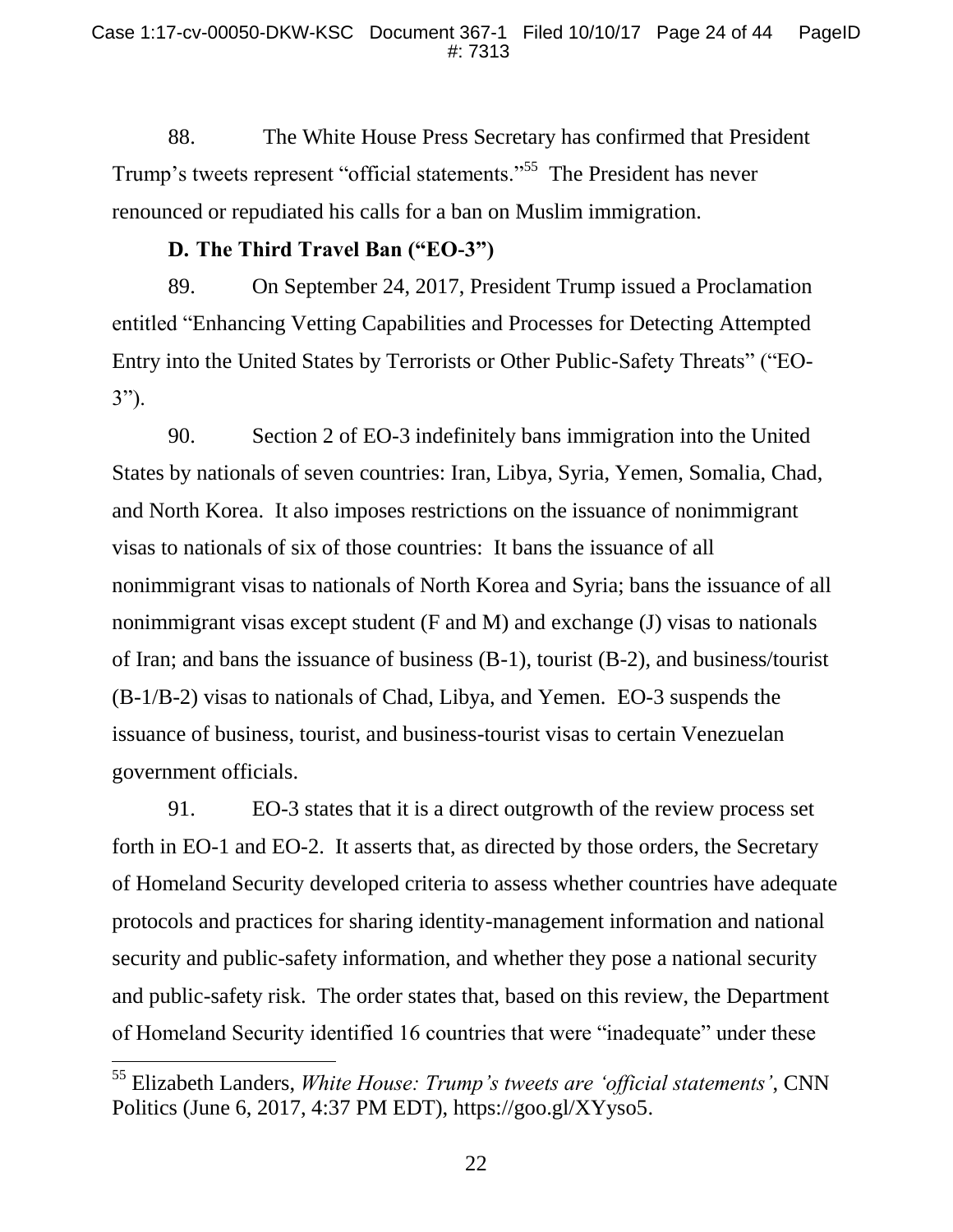criteria and 31 countries that were "at risk" of becoming "inadequate." The Secretary of Homeland Security recommended that entry restrictions be imposed on six of those countries: Chad, Iran, Libya, North Korea, Syria, Venezuela, and Yemen. Iraq was also deemed inadequate under these criteria but was not included in the travel ban. Somalia was not deemed inadequate but was nevertheless included.

92. Six of the seven countries whose nationals are subject to entry restrictions under EO-3—Chad, Iran, Libya, Syria, Somalia, and Yemen—have majority-Muslim populations. Approximately 55.3% of Chad's population is Muslim. Among the other five countries, the percentage of the population that is Muslim ranges from  $92.8\%$  to  $99.8\%$ .<sup>56</sup>

93. North Korea does not allow its nationals to emigrate outside of the country, particularly to the United States.<sup>57</sup> The United States issued 100 visas to North Koreans in 2016, and 42 of those were diplomatic visas, which are exempt from EO-3.<sup>58</sup> Three days before the issuance of EO-3, on September 21, 2017, the President imposed sanctions on North Korea that suspended entry by "North Korean person $[s]$ " as immigrants or nonimmigrants.<sup>59</sup>

<sup>56</sup> *See* Pew-Templeton Global Religious Futures Project, *Muslim Population by Country* (2010), http://www.globalreligiousfutures.org/countries. This is the same source that the Government relied upon during prior briefing in this Court about EO-1 and EO-2, and this Court cited this source in its Order granting Plaintiffs' motion for a temporary restraining order ("TRO") against enforcement of EO-2. *See, e.g.*, Dkt. No. 219, at 31 (Order Granting Mot. for TRO).

<sup>57</sup> Emily Rauhala, *Almost No North Koreans Travel to the U.S., So Why Ban Them?* The Washington Post (Sept. 25, 2017), [https://goo.gl/2szjNc.](https://goo.gl/2szjNc)

<sup>58</sup> Hyung-Jin Kim, *Trump's travel ban unlikely to affect North Korea*, The Washington Post (Sept. 25, 2017), https://goo.gl/81nD68.

<sup>59</sup> President Donald J. Trump, "Presidential Executive Order on Imposing Additional Sanctions with Respect to North Korea," §§ 1(a)(iv), 5 (Sept. 21, 2017), https://goo.gl/Dx3T6a.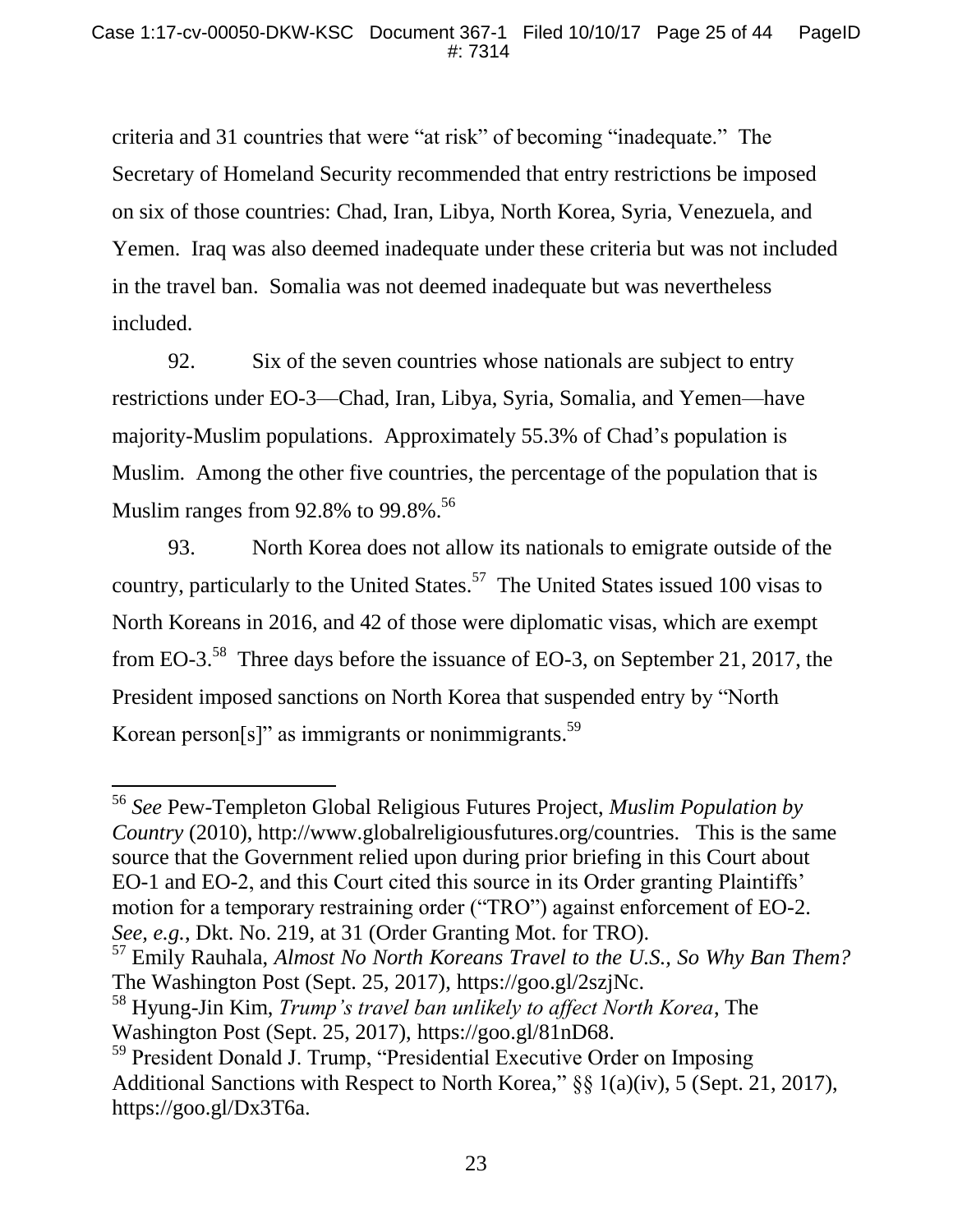94. In remarks made on the day that EO-3 was released, the President stated: "The travel ban: The tougher, the better."<sup>60</sup>

95. On September 27, 2017, President Trump responded to a question on why North Korea was added and why Sudan was removed from the list of nations in EO-3 by stating that "we can add countries very easily and we can take countries away," adding: "I want the toughest travel ban you can have."<sup>61</sup>

# **II. EFFECTS OF EO-2 AND EO-3 ON PLAINTIFFS**

## **A. Effects on Plaintiff State of Hawaii**

l

96. Both EO-2 and EO-3 have had and will continue to have profound negative effects on the State of Hawaii, its University, its public and private employers, its refugee program, and its residents.

97. EO-2 and EO-3 will negatively affect the University's ability to recruit and hire new faculty members and scholars. It will be difficult, if not impossible, for the University to hire individuals from the countries subject to entry restrictions under EO-2 and EO-3. Nationals of the countries subject to the orders may be unable to obtain entry to the United States. And even if they can obtain entry, faculty and scholars who are uncertain whether they can enter the country, or whose family members and associates would be subject to entry restrictions, will be unlikely to accept an offer of employment to work at the University.

98. EO-2 and EO-3 will negatively affect the University's ability to recruit and enroll new students. Nationals of the countries subject to the orders may be unable to obtain entry to the United States. And even if they can obtain

<sup>60</sup> The White House, Office of the Press Sec'y, *Press Gaggle by President Trump, Morristown Municipal Airport, 9/24/2017* (Sept. 24, 2017), https://goo.gl/R8DnJq. <sup>61</sup> The White House, Office of the Press Sec'y, *Press Gaggle by President Trump* (Sept. 27, 2017), https://goo.gl/5dusi4.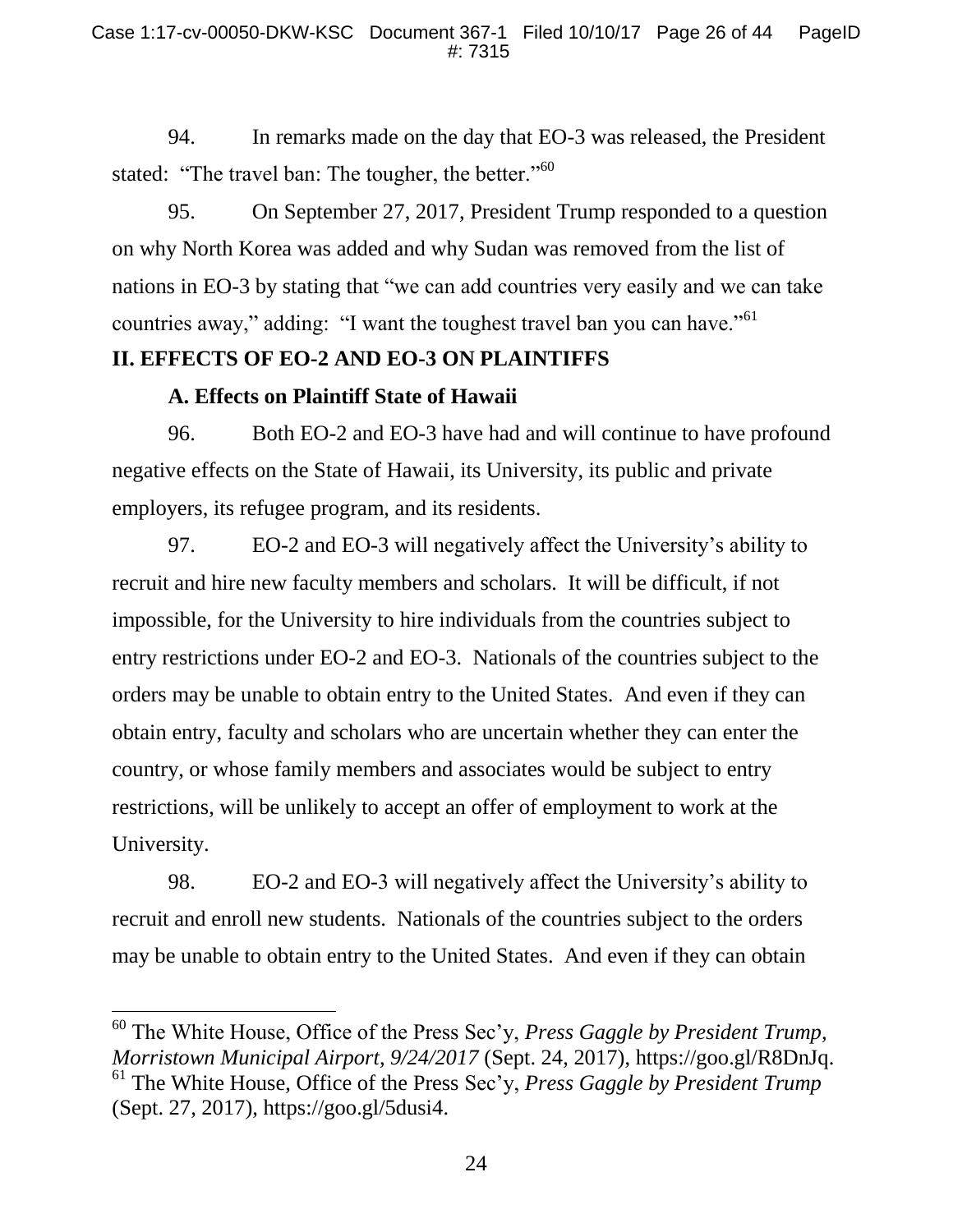entry, they will be uncertain whether their spouses, children, and other close family members will be able to join them in the United States or visit them here. Prospective students will therefore be deterred from applying to or enrolling in the University.

99. EO-2 and EO-3 will prevent the University of Hawaii from hosting speakers and visiting scholars from the designated countries. Specifically:

- a. The University will be precluded from offering a scholarship to a Syrian national who participated in a Speaker Series event in September 2017 hosted by the International Cultural Studies Program at the University. The University would like to offer this person a scholarship, but because he has a B-1/B-2 visa that will soon become inoperative—requiring him to obtain an new visa to enter the United States—EO-3 will preclude him from accepting the University's offer.
- b. The University's International Cultural Studies Program will be precluded from hosting a Syrian national who is an expert on the Syrian revolution to give a presentation at the University in either November 2017 or January 2018, as the University had planned to do.
- c. The University's International Cultural Studies Program will be precluded from inviting a Chadian national, who is the director of a film that the Honolulu Museum of Art will be screening this year, to a presentation about human rights abuses in Chad in the spring of 2018, as the University had planned to do.
- d. The University's Department of Art and Art History will be precluded from hosting a Syrian national living in Germany, who is an award-winning artist, as a visiting scholar in the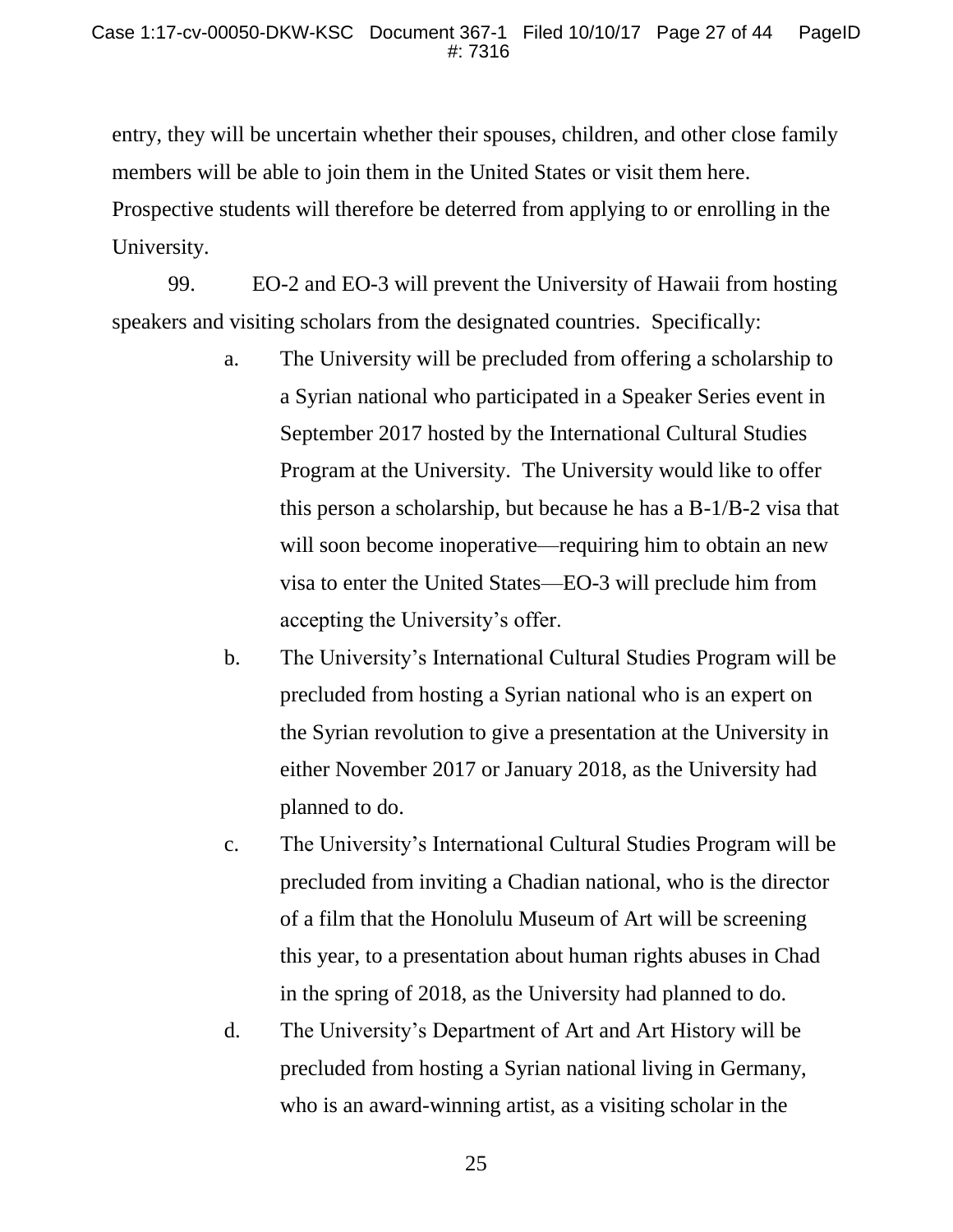Department's "Intersections program" this spring, as the University had planned to do.

e. The University's Department of Art and Art History will be precluded from hosting two award-winning Iranian artists to be visiting scholars, as the University had planned to do.

100. EO-2 and EO-3 will indefinitely separate many current faculty members, scholars, and students at the University from family members who are nationals of the designated countries. Many students and faculty members will consequently be unwilling to remain at the University or in the United States. Plaintiff John Doe 2, for instance, has stated that he will be less likely to remain in the country long-term if EO-3 goes into effect. At least one other University professor whose relatives are subject to EO-3 has expressed plans to move to Canada if EO-3 is not enjoined.

101. EO-2 and EO-3 will deter University students and faculty from temporarily leaving the country for professional, academic, or personal travel. Some individuals on single-entry visas who are nationals of the banned countries fear that they will not be able to return to the United States if they leave while either order is in effect. As a result, individuals will not take overseas trips that are important for their educational and scholarly pursuits, or for family reasons (*e.g.*, to care for an ailing family member). The University may lose talented members of its community who do not wish to or are unable to remain at the University because of this constraint.

102. In addition, EO-2 and EO-3 will inflict financial, proprietary, and academic injuries on the University. The University will receive reduced tuition dollars due to the reduced enrollment of students. It will be unable to win as many competitive grants due to its increased difficulty attracting and retaining highly qualified faculty, scholars, and students. The quality of the University's academic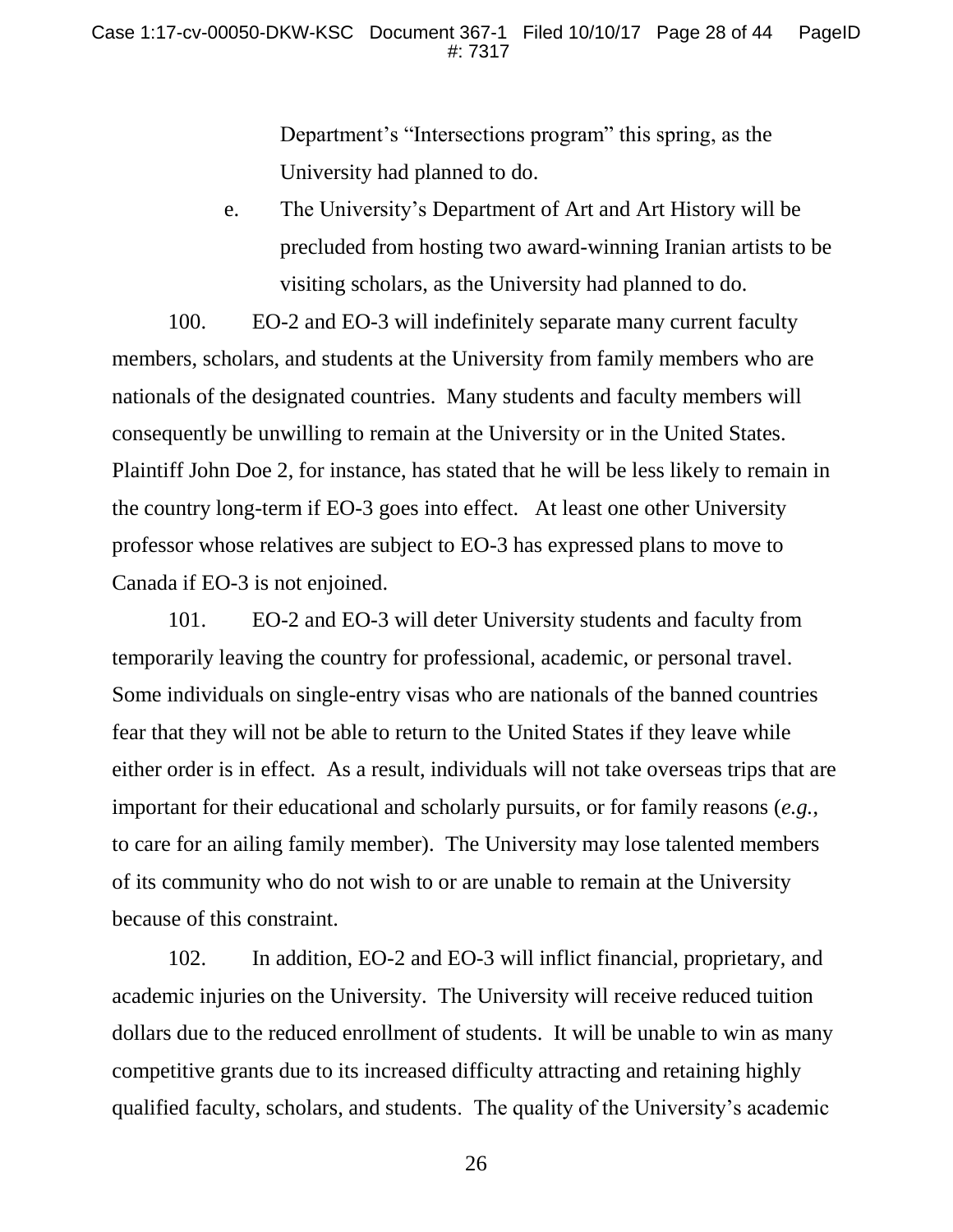work and the diversity of its academic community will also suffer from the loss of otherwise qualified individuals.

103. EO-2 and EO-3 are harming and will continue to harm Hawaii's economy. Nationals of the countries designated in each order will be unable to visit the State as tourists. Because tourism is a principal driver of the State's economy, this reduction in tourism will harm the State's businesses and, in turn, reduce its tax revenue.

104. Data from the past year confirms that EO-2 and EO-3 will reduce tourism. Since EO-1 and EO-2 were issued, the number of visitors to Hawaii from the Middle East has fallen in every single month as compared to the same month in 2016, and the aggregate number of visitors from the Middle East has fallen by over 25%. The aggregate number of visitors from Africa during that same period has declined by 15%.

105. The reduction in tourism to Hawaii is consistent with the experiences of other States. During the six-month period from March 2017 through August 2017, the number of visas issued to visitors from the countries designated by EO-2 fell 44% compared to the same period in 2016. The issuance of nonimmigrant visas to nationals of all Arab countries fell 16% compared to the prior year, even as the number of visas issued to people from all countries was unchanged. $62$ 

106. EO-2 and EO-3 also chill tourism to Hawaii from countries that are not yet designated by the orders. Both EO-2 and EO-3 establish procedures by which the President can extend the travel bans to additional countries. Nationals of other countries, who fear they may be subject to a subsequent ban, are therefore deterred from traveling to Hawaii. In addition, both EO-2 and EO-3 give rise to a

<sup>62</sup> Nahal Toosi, et al., *Muslim nations targeted by Trump's travel ban see steep visa drop*, Politico (Sept. 29, 2017), https://goo.gl/Ta2cCe.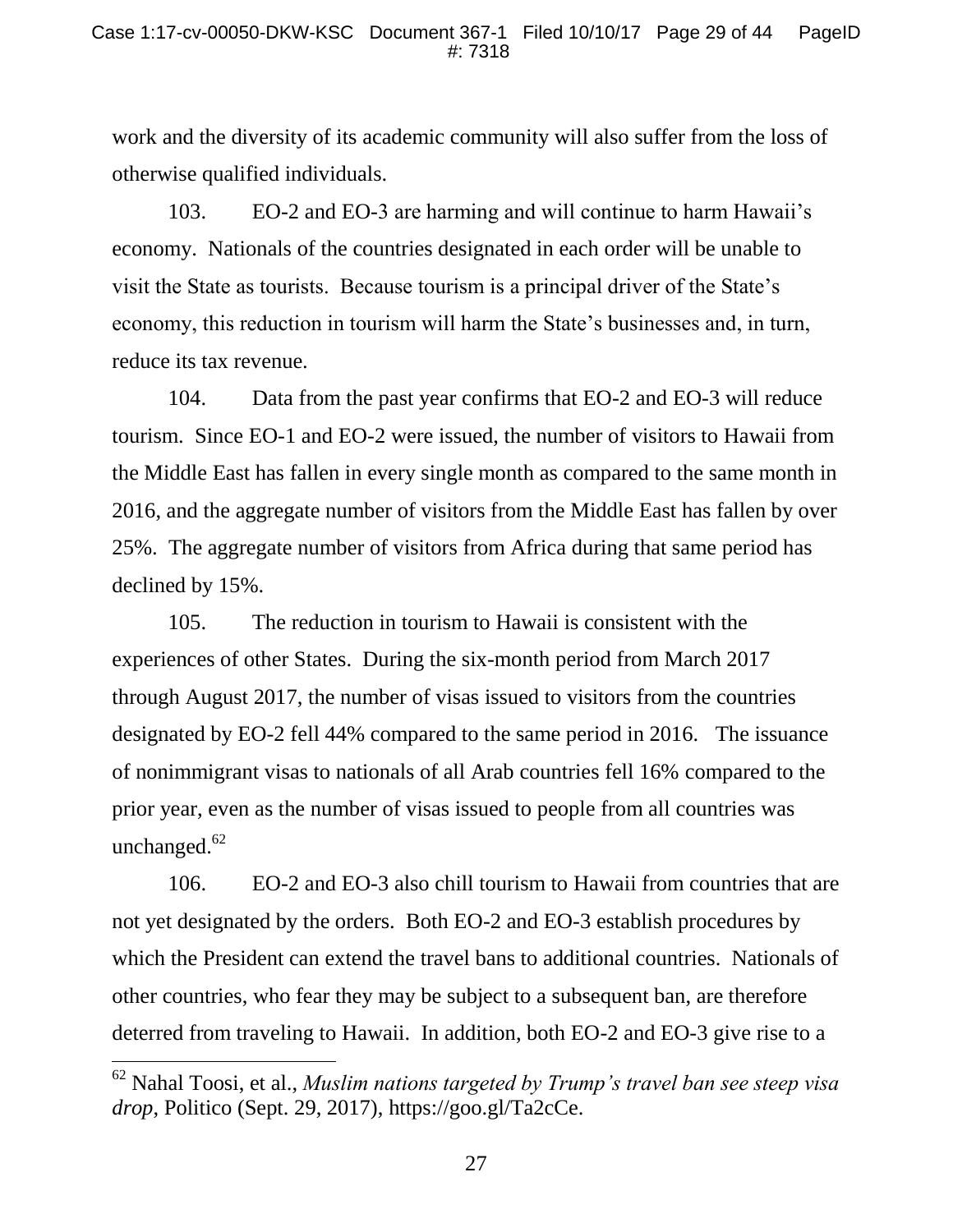global perception that the United States is an exclusionary country, impair the State's reputation as a place of welcome, and reduce foreign nationals' interest in visiting.

107. EO-2 and EO-3 hinder the efforts of the State and its residents to resettle and assist refugees. The State's refugee program is an important part of its culture and official policies,<sup>63</sup> and refugees from numerous countries have resettled in Hawaii in recent years. $64$  In late 2015, as other States objected to the admission of Syrian refugees, Governor Ige issued a statement that "slamming the door in their face would be a betrayal of our values." Governor Ige explained: "Hawaii and our nation have a long history of welcoming refugees impacted by war and oppression. Hawaii is the Aloha State, known for its tradition of welcoming all people with tolerance and mutual respect."<sup>65</sup> As long as EO-2 prohibits refugee admissions, the State and its residents are prevented from helping refugees resettle in Hawaii. The State will receive reduced federal grant funding as a result.

108. EO-2 and EO-3 prevent Hawaii from fulfilling the commitments to nondiscrimination and diversity embodied in the State's Constitution, laws, and policies. State agencies and universities cannot accept qualified applicants for open employment positions if they are nationals of the countries designated by these orders, contravening policies designed to promote diversity and recruit talent from abroad.<sup>66</sup> In addition, the orders require the State to tolerate a policy

<sup>63</sup> *See supra* ¶¶ 24-26 & note 12*.*

 $64$  U.S. Department of Health & Human Servs., Office of Refugee Resettlement, *Overseas Refugee Arrival Data: Fiscal Years 2012-2015* (Nov. 24, 2015), https://goo.gl/JcgkDM.

<sup>65</sup> Press Release, Governor of the State of Hawaii, *Governor David Ige's Statement On Syrian Refugees* (Nov. 16, 2015), https://goo.gl/gJcMIv.

<sup>66</sup> *See, e.g.*, State of Hawaii, Department of Human Resources Development, Policy No. 601.001: Discrimination / Harassment-Free Workplace Policy (revised Nov. 16, 2016), https://goo.gl/7q6yzJ; University of Hawaii, Mānoa, Policy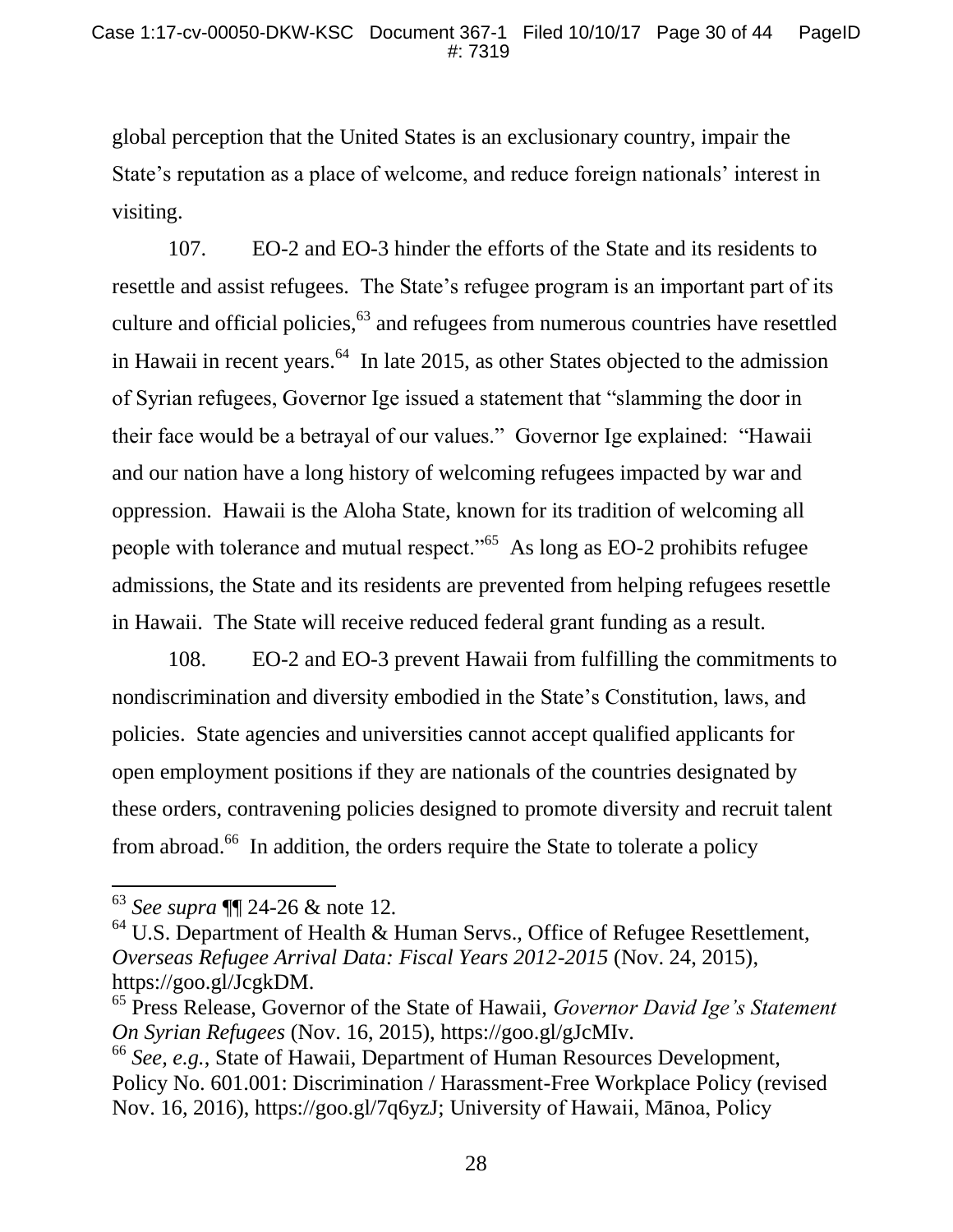designed to disfavor the Islamic faith, in violation of the Establishment Clause of both the federal and state constitutions.

109. EO-2 and EO-3 are antithetical to the State's identity and spirit. For many in Hawaii, including state officials, the travel bans conjure up the memory of the Chinese Exclusion Acts and the imposition of martial law and Japanese internment after the bombing of Pearl Harbor. As Governor Ige observed two days after President Trump issued EO-1, "Hawaii has a proud history as a place immigrants of diverse backgrounds can achieve their dreams through hard work. Many of our people also know all too well the consequences of giving in to fear of newcomers. The remains of the internment camp at Honouliuli are a sad testament to that fear. We must remain true to our values and be vigilant where we see the worst part of history about to be repeated."<sup>67</sup>

### **B. Effects on Plaintiff Dr. Elshikh**

l

110. EO-2 and EO-3 have injured Dr. Elshikh by preventing him from reuniting with his relatives and denigrating him as a Muslim and an Imam.

111. EO-1 and EO-2 separated Dr. Elshikh from his mother-in-law. Dr. Elshikh's mother-in-law is a Syrian national who until recently lived in Syria. In 2015, Dr. Elshikh's wife petitioned for an immigrant visa on her mother's behalf so that she could move to the United States and live with their family in Hawaii. On January 31, 2017, after EO-1 was issued, Dr. Elshikh's mother-in-law's visa application was put on hold. In March 2017, after EO-1 was enjoined, the application was processed and Dr. Elshikh's mother-in-law was scheduled for an

M1.100: Non-Discrimination and Affirmative Action Policy, https://goo.gl/6YqVl8 (last visited Oct. 9, 2017, 7:05 PM EDT); *see also, e.g.*, *Campus Life: Diversity*, University of Hawaii, Mānoa, https://goo.gl/3nF5C9 (last visited Oct. 9, 2017, 7:05 PM EDT).

<sup>67</sup> Press Release, Governor of the State of Hawaii, *Statement of Governor David Ige On Immigration To The United States* (Jan. 29, 2017), https://goo.gl/62w1fh.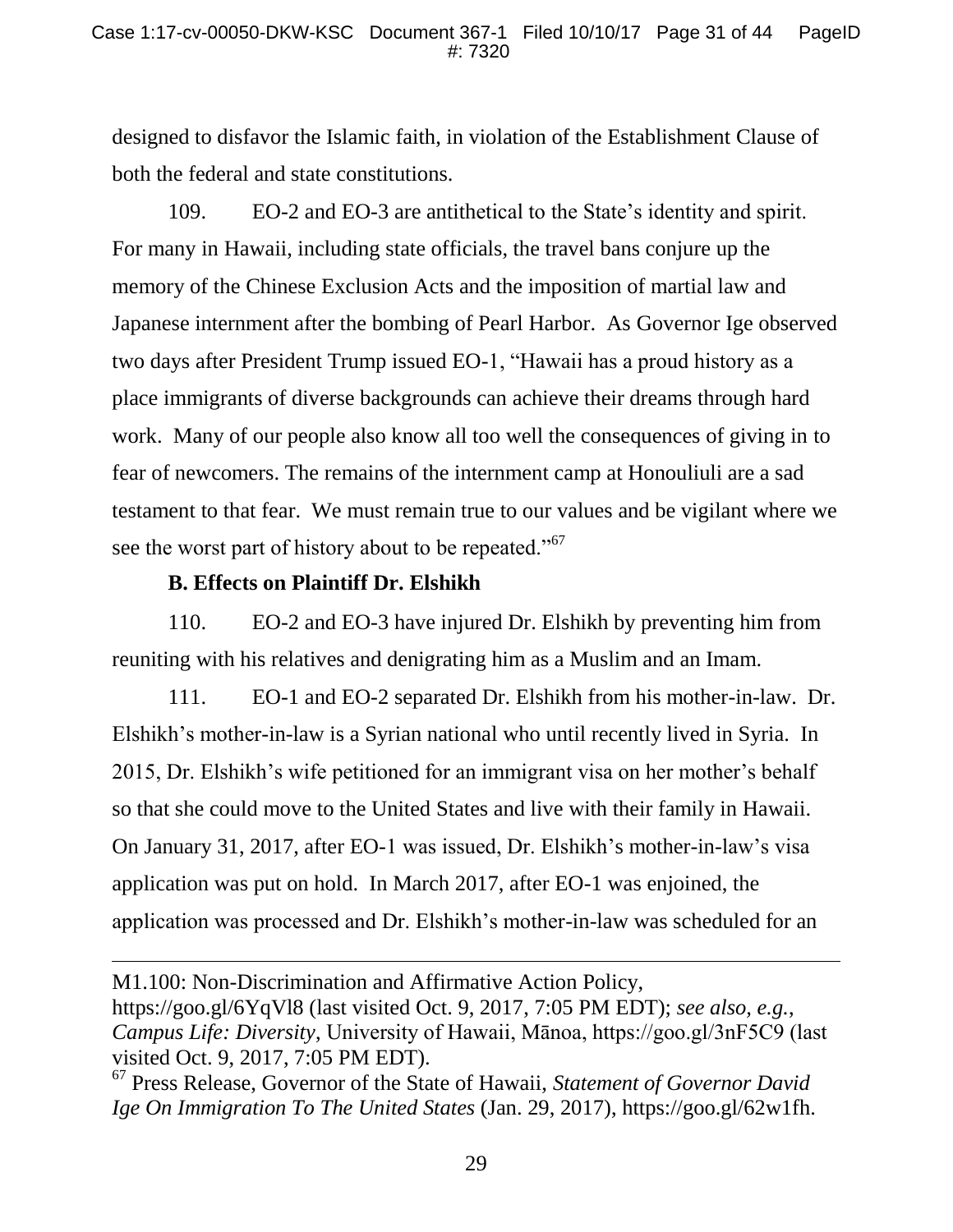interview. She received an immigrant visa in July 2017, immigrated to the United States in August 2017, and now lives in Hawaii with Dr. Elshikh and his family. Had EO-2 gone into effect, it would have barred Dr. Elshikh from seeing and living with his mother-in-law.

112. EO-3 will separate Dr. Elshikh from his brothers-in-law. Dr. Elshikh has four brothers-in-law who are Syrian nationals living in Syria. On October 5, 2017, one of Dr. Elshikh's brothers-in-law filed an application for a tourist visa so that he can travel to Hawaii and visit Dr. Elshikh's family. Dr. Elshikh will hold a combined birthday celebration for his three sons in March 2018, to which he is inviting all four of his brothers-in-law. EO-3 will prevent Dr. Elshikh's brothers-in-law from entering the United States or visiting him and his family.

113. EO-2 and EO-3 denigrate Dr. Elshikh and his family as Muslims. The orders convey to him and his children, all twelve years of age or younger, that they are not equal citizens of the country and that their government discriminates against persons who share their religion and ethnicity. The order conveys to them that they are members of a disfavored religion in Hawaii and the United States.

114. EO-2 and EO-3 harm Dr. Elshikh in his capacity as Imam of Hawaii's largest mosque. The orders denigrate and demean members of his mosque because of their religious views and national origin. The orders prevent members of the mosque from seeing members of their family, many of whom are nationals of countries designated by the orders, and prevent the mosque from welcoming visitors and refugees. As a result of the orders, members of the mosque are unable to associate as freely with those of other faiths.

#### **C. Effects on Plaintiff John Doe 1**

115. EO-2 and EO-3 prevent John Doe 1 from reuniting with his son-inlaw and denigrate him as a Muslim.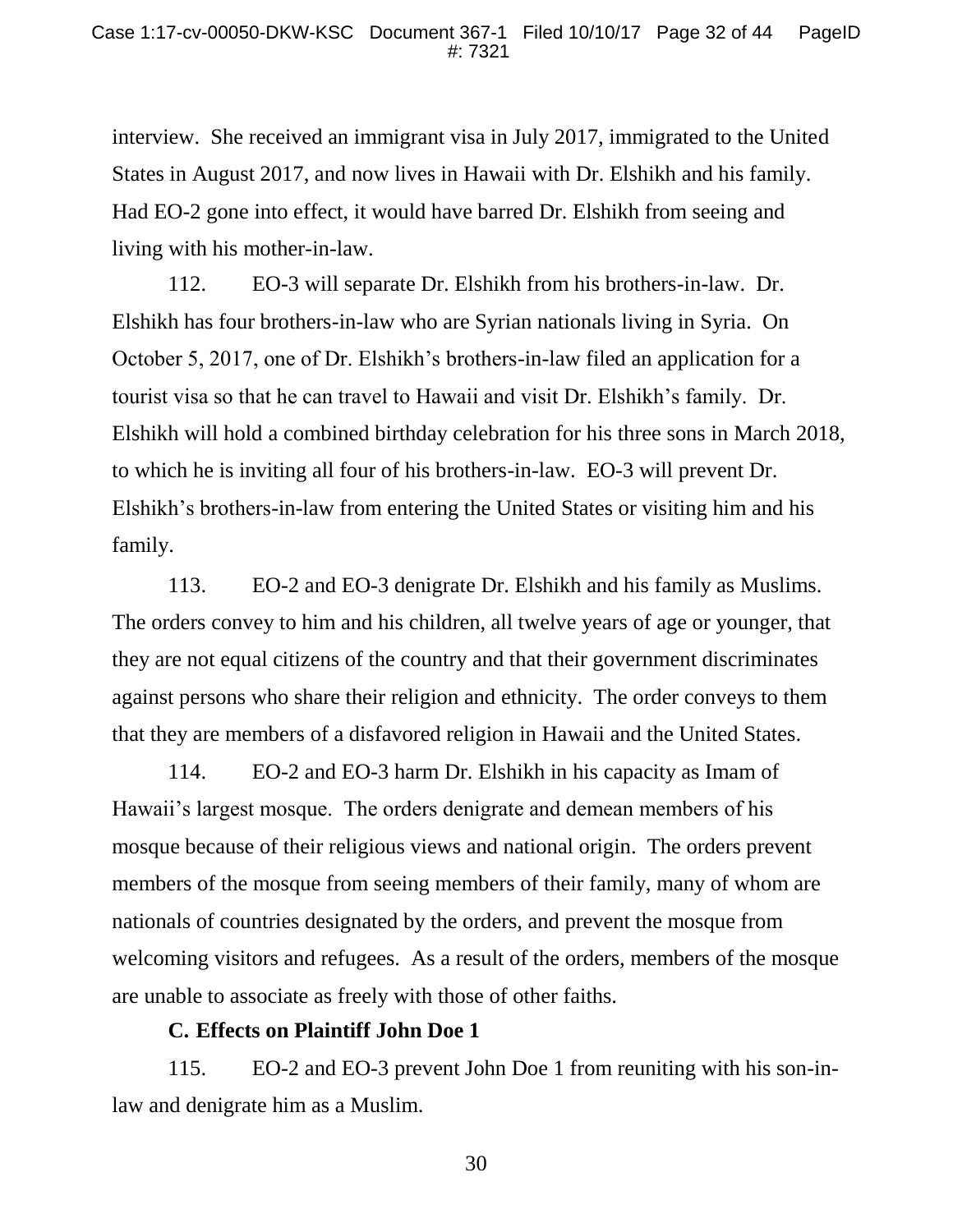116. John Doe 1's daughter filed an immigrant visa petition for her husband, a Yemeni national, in September 2015. After the petition was approved in late June 2017, the family submitted a visa application on the son-in-law's behalf. That application is currently pending. EO-3 will prevent Doe 1's son-inlaw from obtaining a visa to immigrate to the United States.

117. EO-2 and EO-3 discriminate against and denigrate Doe 1 and his family because they are Muslims and because Doe 1's daughter is married to another Muslim individual from a Muslim-majority country.

### **D. Effects on Plaintiff John Doe 2**

118. EO-2 and EO-3 prevent John Doe 2 from reuniting with his mother and other close relatives and discriminates against Doe 2 because of his nationality.

119. John Doe 2's mother, an Iranian national living in Iran, filed an application for a tourist visa several months ago so that she could visit Doe 2 in Hawaii. That application is still pending. EO-3 will prevent Doe 2's mother from obtaining a visa and visiting Doe 2 in the United States.

120. Some of Doe 2's close relatives, who are also Iranian nationals living in Iran, have filed applications for tourist visas so that they can visit Doe 2 in Hawaii. They have been interviewed and their applications are currently pending. EO-3 will prevent these relatives from obtaining visas and visiting Doe 2 in the United States.

121. Doe 2 is less likely to remain in the United States on a long-term basis because EO-3, if not enjoined, will continue to deprive him of the company of his family. EO-3, like EO-1 and EO-2, makes Doe 2 feel like an outcast in his own country because of his Iranian nationality.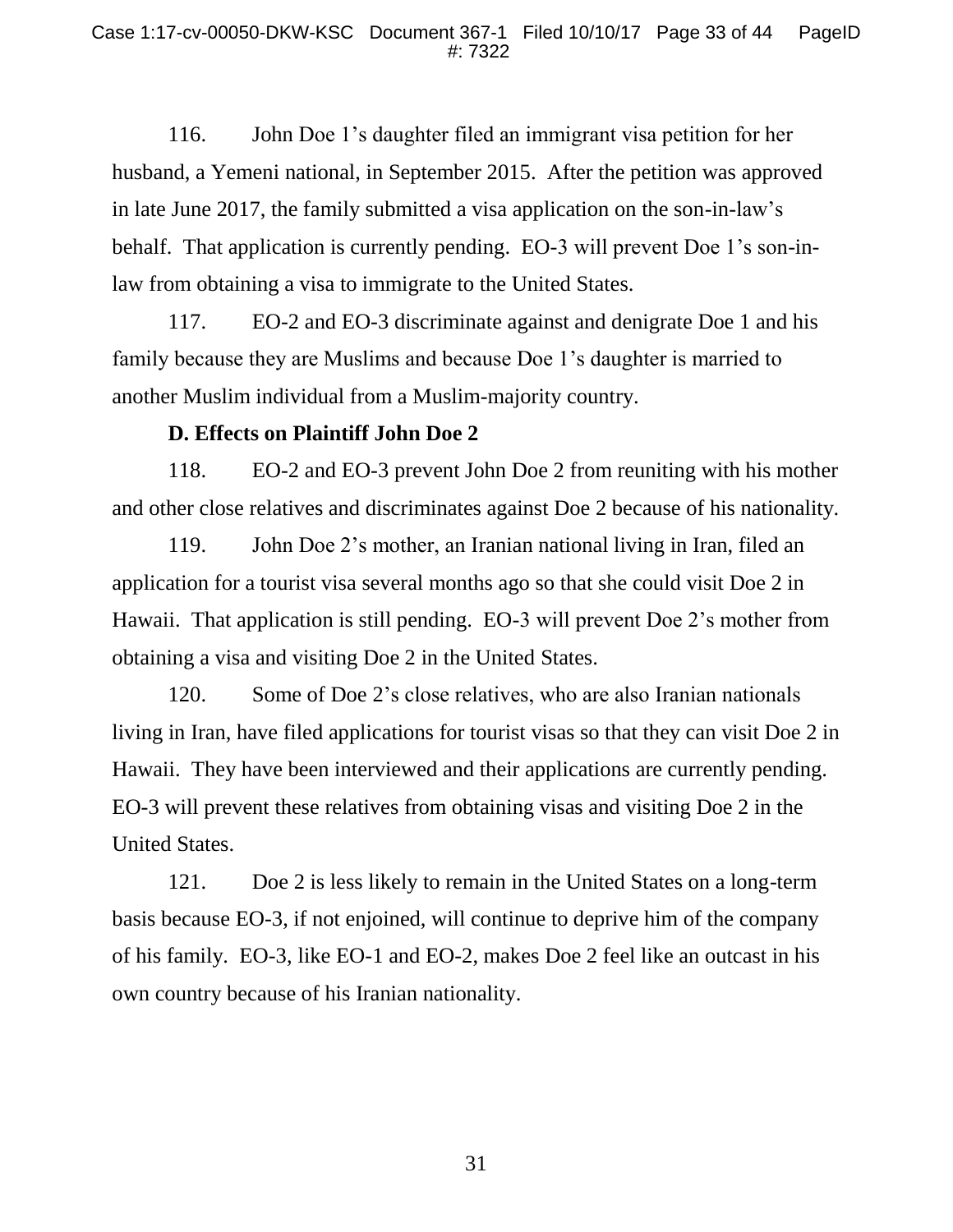#### **E. Effects on Plaintiff Muslim Association of Hawaii**

122. EO-2 and EO-3 reduce the membership of the Muslim Association of Hawaii, diminish its financial receipts, interfere with its religious exercise, and denigrate the faith of the Association and its members.

123. EO-2 and EO-3 will diminish the membership of the Association and inflict financial harm. Over the last decade, many new members of the Association have been refugees and nationals of countries designated by EO-2 and EO-3. EO-2 and EO-3 will prevent such individuals from entering the United States and becoming members of the Association. As a result, contributions to the Association will decrease and the Association's finances will be harmed.

124. EO-2 and EO-3 will also diminish the existing membership of the Association. Many current members of the Association are foreign-born individuals who are nationals of countries designated by EO-2 and EO-3, and have close family members and friends who remain in those countries. The orders will prevent these individuals from seeing their friends and family. As a result, some of these individuals are likely to leave Hawaii and cease being members of the Association. The Association will be deprived of their membership and suffer decreased contributions as a result.

125. EO-2 and EO-3 prevent nationals of the countries designated in EO-2 and EO-3 from visiting the mosque and its members. The orders also deter nationals of other Muslim-majority countries from visiting the Association because they are concerned that they will be subject to a future travel ban or made unwelcome in the United States. The Chairman of the Association is aware of four families from Morocco who have canceled plans to come to Hawaii because of the travel bans.

126. EO-2 and EO-3 interfere with the religious exercise of the Association and its members. Part of the religious practice of the Association and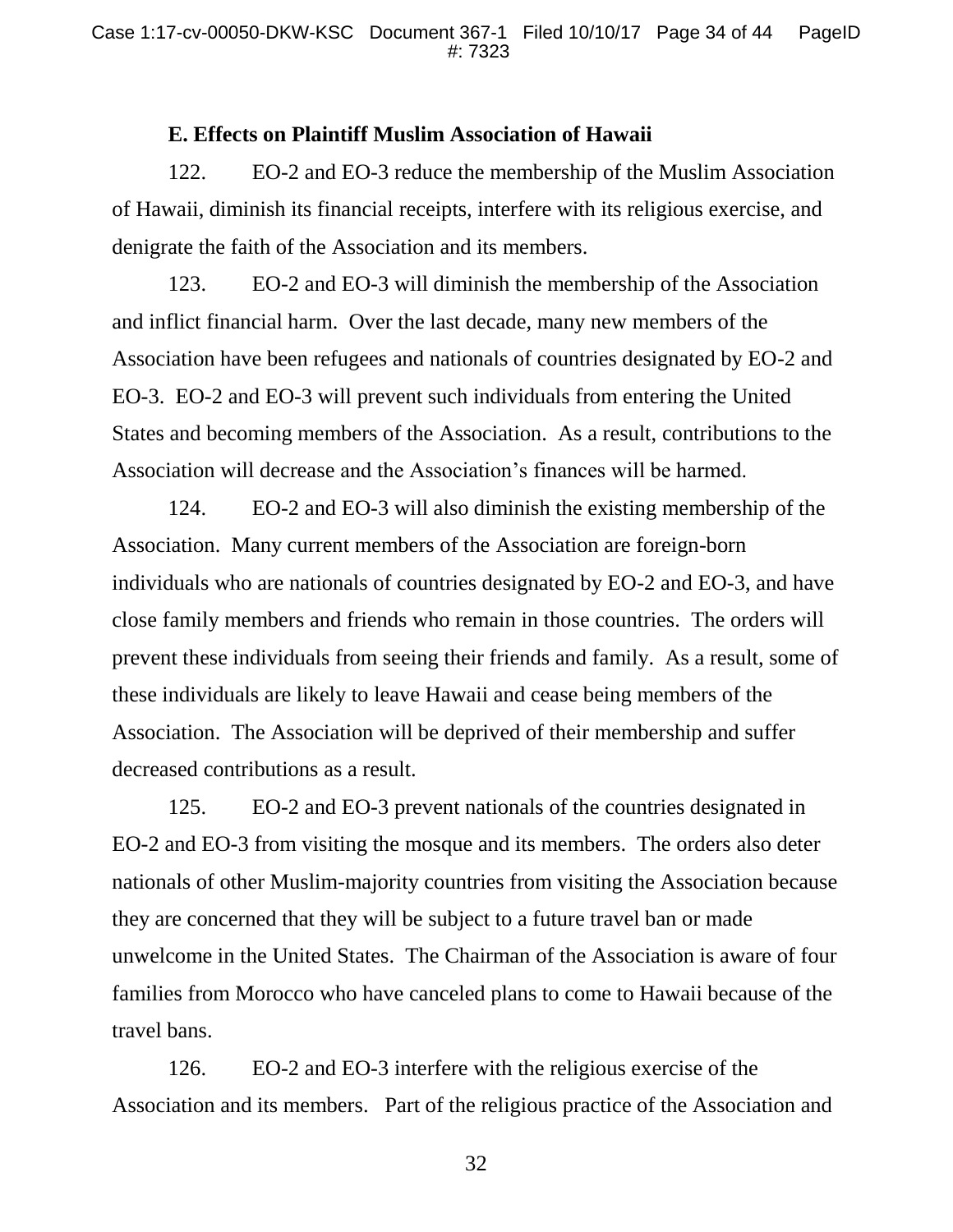its members is to welcome adherents of the Muslim faith from other countries in order to connect with their fellow Muslims. The orders prevent Muslims living abroad from coming to Hawaii to visit the Association's mosque and to meet and worship with its members. The orders thereby inhibit the free exercise of the Association and its members.

127. EO-2 and EO-3 denigrate and demean the Association and its members as Muslims. Members of the Association are made to feel that they are less than other Americans because of their religion. The orders have caused children of the Association's members to be ashamed of their own faith. Since the travel bans were promulgated, several children in the Association's community have expressed the desire to their parents to change their Muslim names, and to not wear head coverings, to avoid being victims of violence.

### **CAUSES OF ACTION**

### **COUNT I**

# **(8 U.S.C. § 1152(a)(1)(A))**

128. The foregoing allegations are realleged and incorporated by reference herein.

129. 8 U.S.C. § 1152(a)(1)(A) provides that "[e]xcept as specifically provided" in certain subsections, "no person shall receive any preference or priority or be discriminated against in the issuance of an immigrant visa because of the person's race, sex, nationality, place of birth, or place of residence."

130. Section 2(c) of EO-2 discriminates on the basis of nationality in the issuance of immigrant and nonimmigrant visas.

131. Sections 2(a)-(c), (e), (g), and (h) of EO-3 discriminate on the basis of nationality in the issuance of immigrant and nonimmigrant visas.

132. Through their actions described in this Complaint, Defendants have violated 8 U.S.C. § 1152(a)(1)(A). Defendants' violations inflict ongoing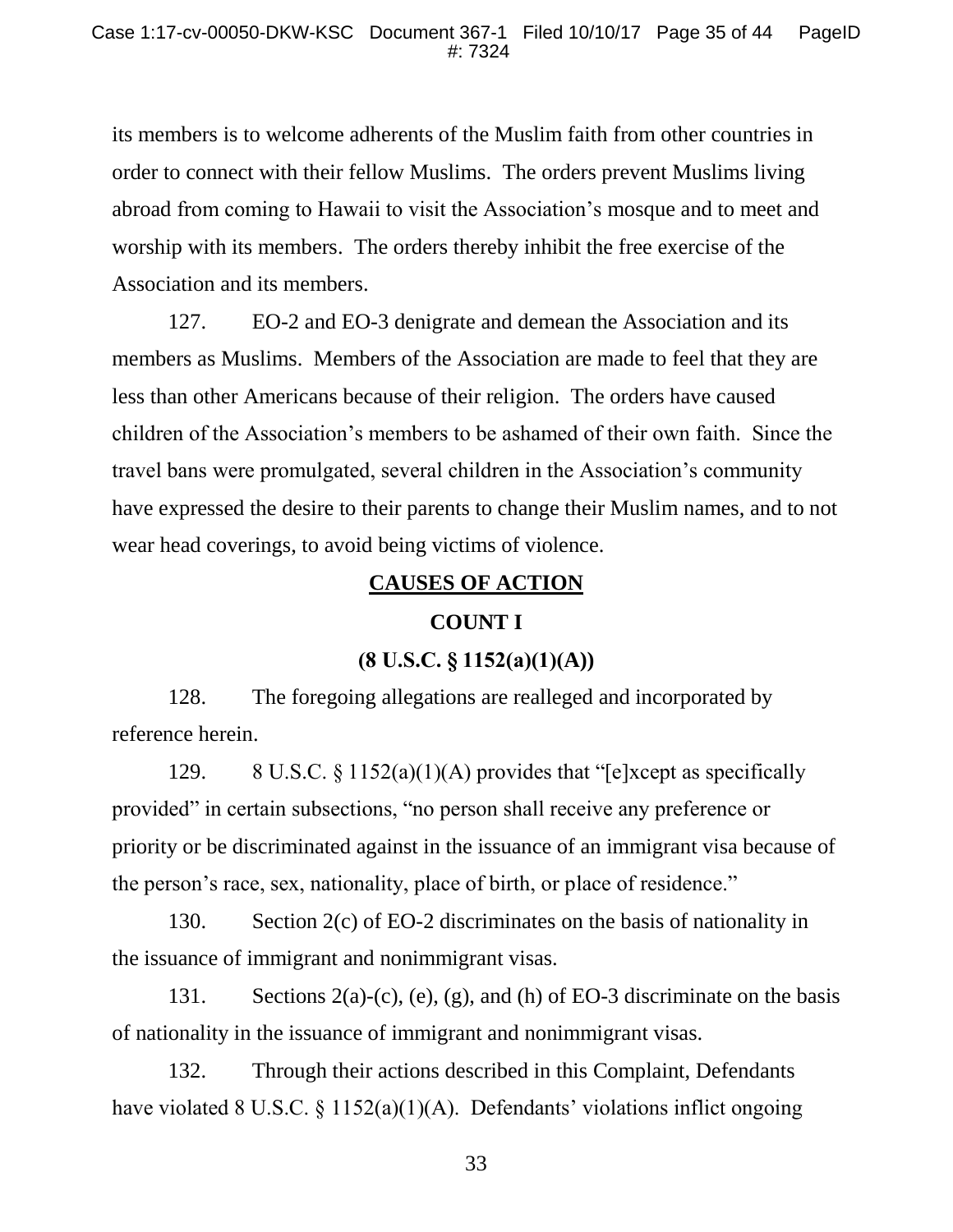harm upon the State of Hawaii, Dr. Elshikh, John Does 1 and 2, the Muslim Association of Hawaii and its members, and other Hawaii residents.

# **COUNT II**

## **(8 U.S.C. §§ 1182(f) and 1185(a))**

133. The foregoing allegations are realleged and incorporated by reference herein.

134. 8 U.S.C. § 1182(f) provides that "[w]henever the President finds that the entry of any aliens or of any class of aliens into the United States would be detrimental to the interests of the United States, he may by proclamation, and for such period as he shall deem necessary, suspend the entry of all aliens or any class of aliens as immigrants or nonimmigrants, or impose on the entry of aliens any restrictions he may deem to be appropriate."  $8 \text{ U.S.C.} \$ § 1185(a)(1) provides that "[u]nless otherwise ordered by the President, it shall be unlawful for any alien to depart from or enter or attempt to depart from or enter the United States except under such reasonable rules, regulations, and orders, and subject to such limitations and exceptions as the President may prescribe."

135. Sections 2(c), 6(a), and 6(b) of EO-2 exceed the scope of the President's authority under Sections 1182(f) and 1185(a) by, *inter alia*, excluding aliens whose entry would not be "detrimental to the interests of the United States" within the meaning of those terms as informed by their text, history, and context, and by failing to adequately "find[]" that the entry of such aliens would be harmful to the United States.

136. Sections 2(a)-(c), (e), (g), and (h) of EO-3 exceed the scope of the President's authority under Sections 1182(f) and 1185(a) by, *inter alia*, excluding aliens whose entry would not be "detrimental to the interests of the United States" within the meaning of those terms as informed by their text, history, and context,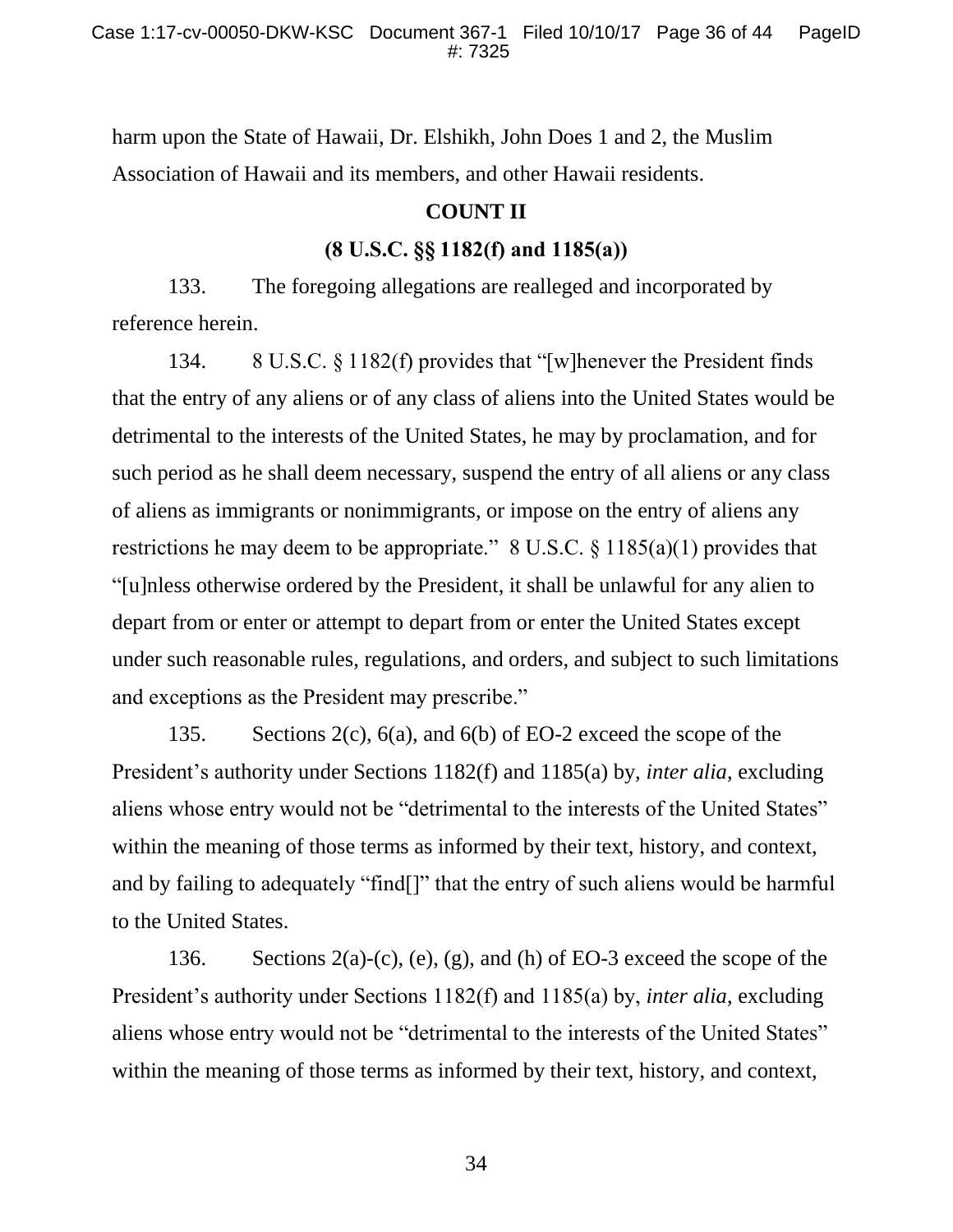and by failing to adequately "find[]" that the entry of such aliens would be harmful to the United States.

137. Through their actions described in this Complaint, Defendants have violated 8 U.S.C. §§ 1182(f) and 1185(a). Defendants' violations inflict ongoing harm upon the State of Hawaii, Dr. Elshikh, John Does 1 and 2, the Muslim Association of Hawaii and its members, and other Hawaii residents.

# **COUNT III**

# **(8 U.S.C. § 1157(a))**

138. The foregoing allegations are realleged and incorporated by reference herein.

139. 8 U.S.C. § 1157(a)(2) provides that "[e]xcept as provided in subsection (b), the number of refugees who may be admitted under this section in any fiscal year after fiscal year 1982 shall be such number as the President determines, before the beginning of the fiscal year and after appropriate consultation, is justified by humanitarian concerns or is otherwise in the national interest."

140. Section 6(b) of EO-2 altered the number of refugees who could be admitted for fiscal year 2017 after the beginning of the fiscal year and without engaging in appropriate consultation.

141. Through their actions described in this Complaint, Defendants have violated 8 U.S.C. § 1157(a). Defendants' violation inflicts ongoing harm upon the State of Hawaii, Dr. Elshikh, John Does 1 and 2, the Muslim Association of Hawaii and its members, and other Hawaii residents.

## **COUNT IV**

## **(First Amendment – Establishment Clause)**

142. The foregoing allegations are realleged and incorporated by reference herein.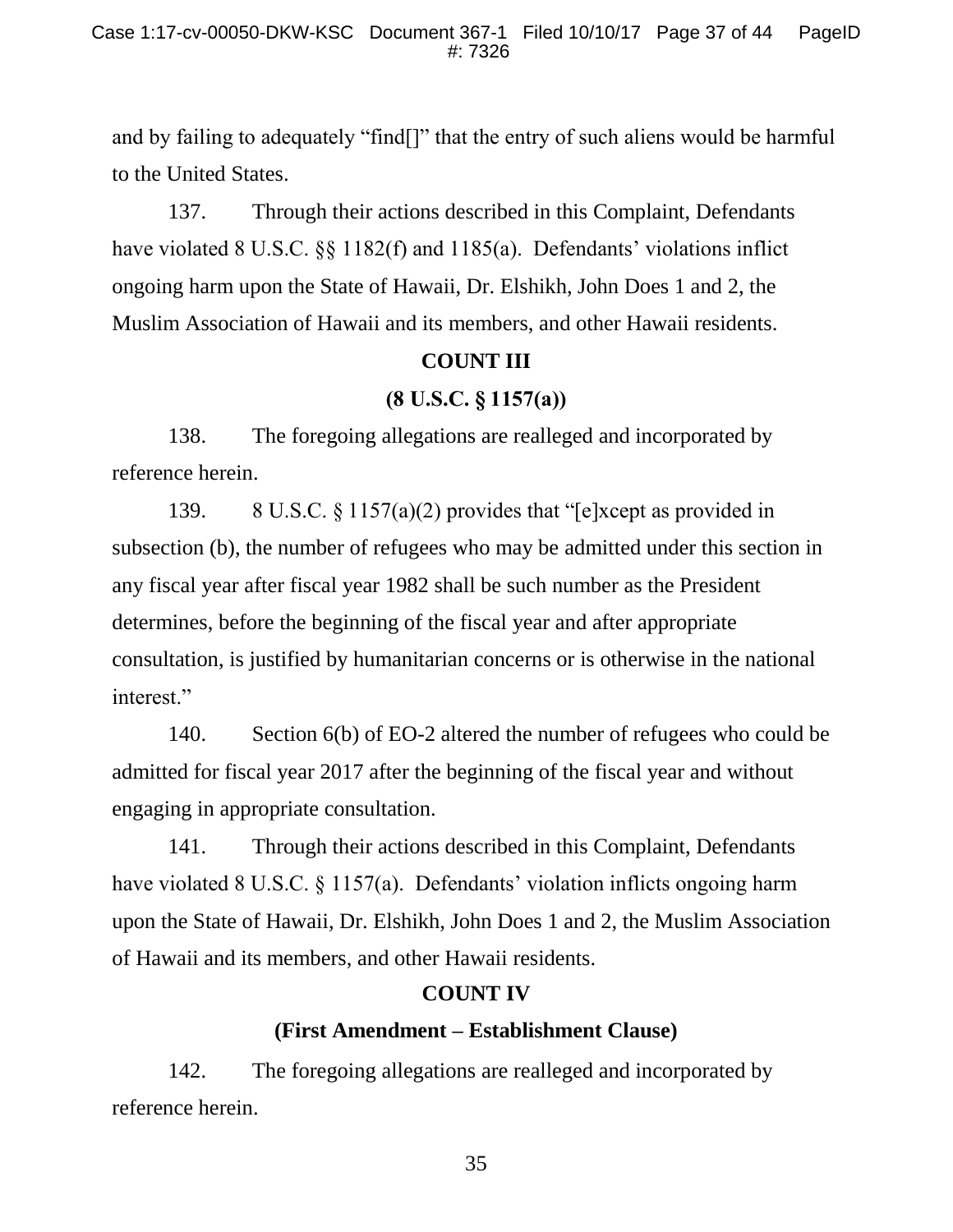143. The Establishment Clause of the First Amendment provides that **"**Congress shall make no law respecting an establishment of religion."This restriction prohibits the Federal Government from officially preferring one religion over another.

144. Sections 2(c), 6(a), and 6(b) of EO-2 denigrate and disadvantage members of the Islamic faith and effect an unconstitutional establishment of religion.

145. Sections  $2(a)-(c)$ ,  $(e)$ ,  $(g)$ , and  $(h)$  of EO-3 denigrate and disadvantage members of the Islamic faith and effect an unconstitutional establishment of religion.

146. Through their actions described in this Complaint, Defendants have violated the Establishment Clause. Defendants' violations inflict ongoing harm upon the State of Hawaii, Dr. Elshikh, John Does 1 and 2, the Muslim Association of Hawaii and its members, and other Hawaii residents.

#### **COUNT V**

### **(First Amendment – Free Exercise)**

147. The foregoing allegations are realleged and incorporated by reference herein.

148. The Free Exercise Clause of the First Amendment provides that "Congress shall make no law \* \* \* prohibiting the free exercise [of religion]." This Clause prohibits Congress from enacting laws with the purpose or effect of suppressing religious belief or practice.

149. Sections 2(c), 6(a), and 6(b) of EO-2 target members of the Islamic faith for special burdens and subject them to denigration and disadvantages that have the purpose and effect of suppressing their practice of religion.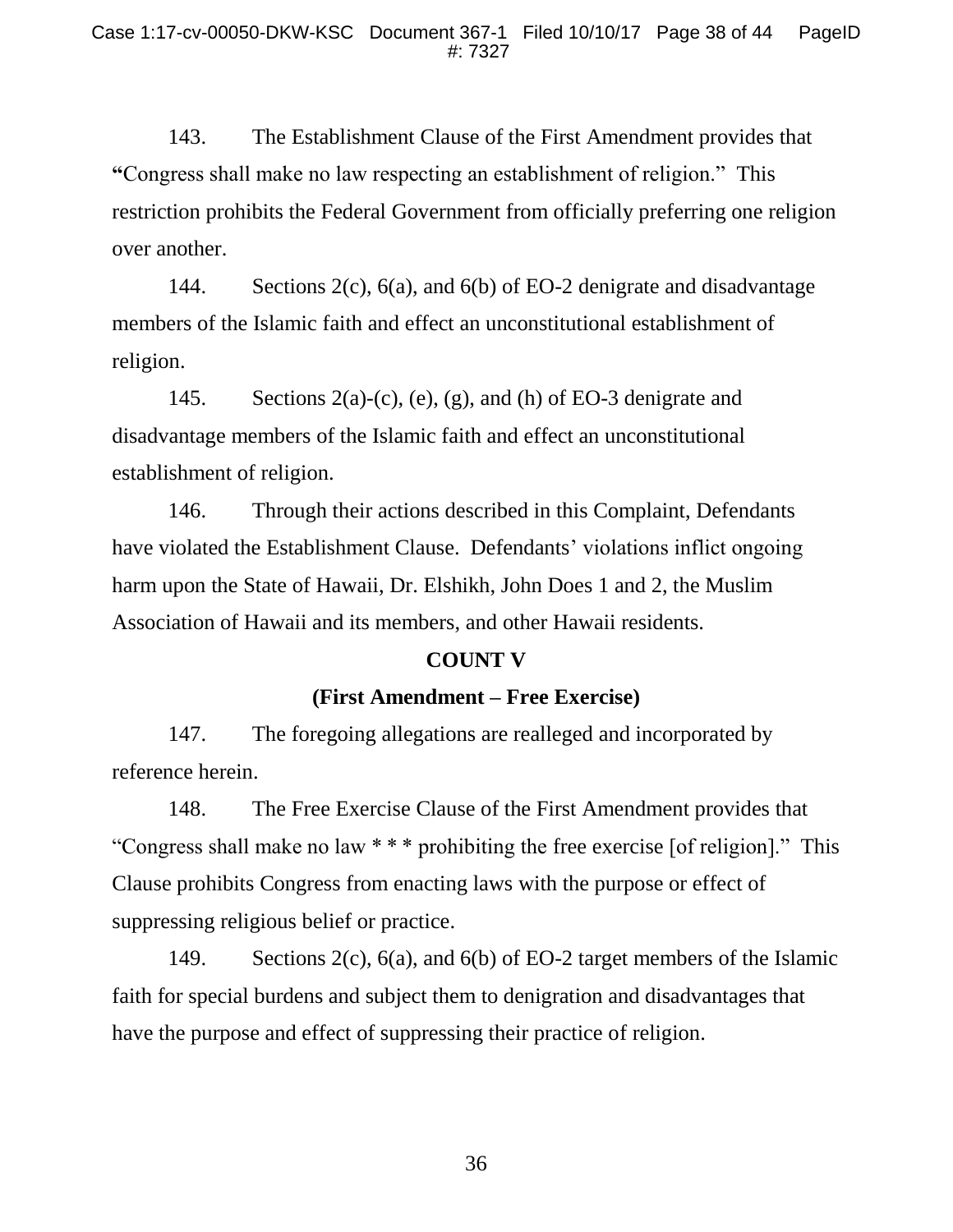150. Sections  $2(a)-(c)$ ,  $(e)$ ,  $(g)$ , and  $(h)$  of EO-3 target members of the Islamic faith for special burdens and subject them to denigration and disadvantages that have the purpose and effect of suppressing their practice of religion.

151. Through their actions described in this Complaint, Defendants have violated the Free Exercise Clause. Defendants' violations inflict ongoing harm upon the State of Hawaii, Dr. Elshikh, John Does 1 and 2, the Muslim Association of Hawaii and its members, and other Hawaii residents.

### **COUNT VI**

### **(Fifth Amendment – Equal Protection)**

152. The foregoing allegations are realleged and incorporated by reference herein.

153. The Due Process Clause of the Fifth Amendment prohibits the Federal Government from denying equal protection of the laws, including on the basis of religion and/or national origin, nationality, or alienage.

154. Sections 2(c), 6(a), and 6(b) of EO-2 discriminate on the basis of religion and/or national origin, nationality, or alienage and were motivated by animus and a desire to effect such discrimination.

155. Sections 2(a)-(c), (e), (g), and (h) of EO-3 discriminate on the basis of religion and/or national origin, nationality, or alienage and were motivated by animus and a desire to effect such discrimination.

156. EO-2 and EO-3 differentiate between persons based on their religion and/or national origin, nationality, or alienage and are accordingly subject to strict scrutiny. The orders fail that test because they over- and under-inclusive in restricting immigration for security reasons. The statements of President Trump and his advisors also provide direct evidence of the orders' discriminatory motives.

157. The orders are not rationally related to a legitimate government interest.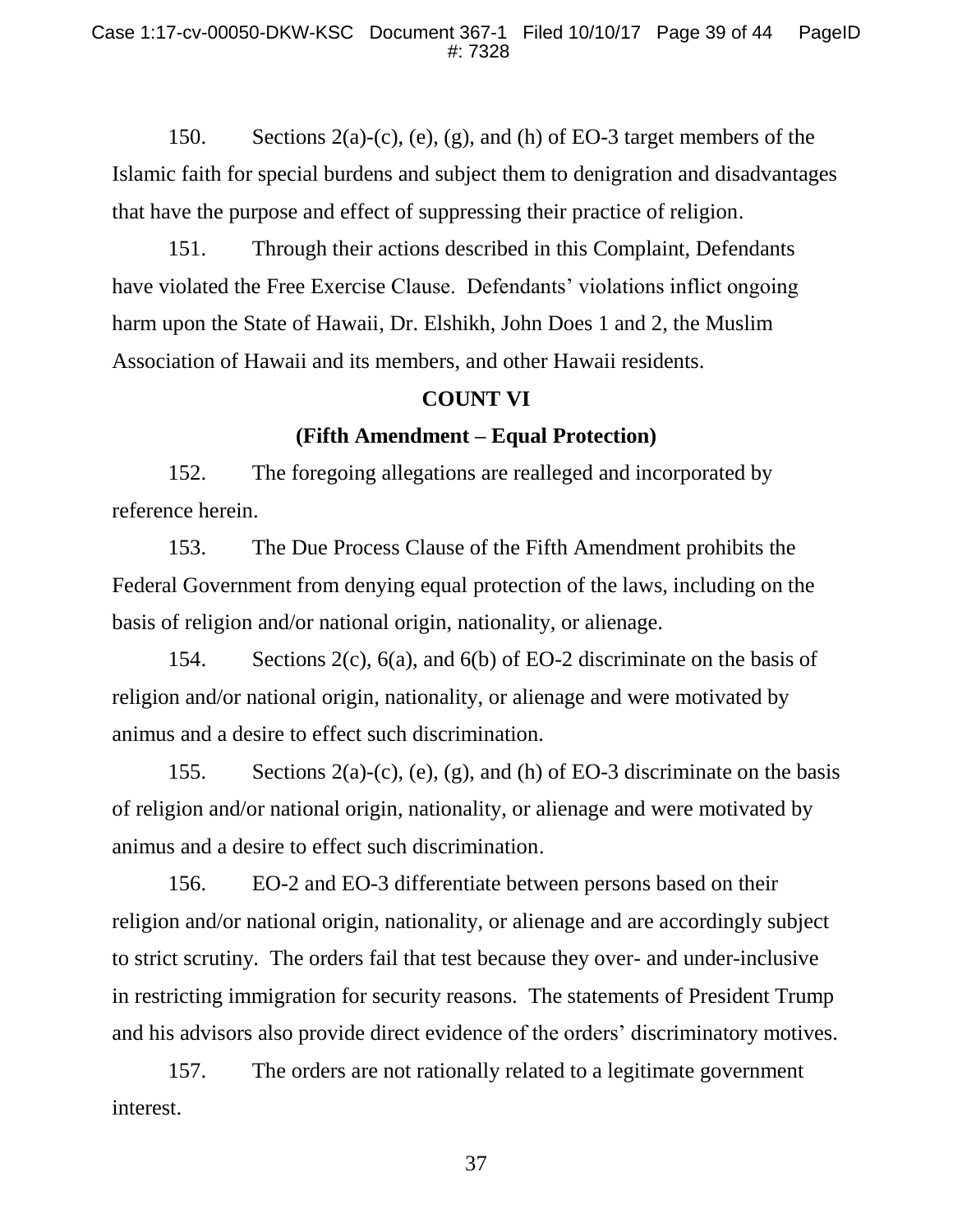158. Through their actions described in this Complaint, Defendants have violated the equal protection guarantee of the Due Process Clause. Defendants' violations inflicts ongoing harm upon the State of Hawaii, Dr. Elshikh, John Does 1 and 2, the Muslim Association of Hawaii and its members, and other Hawaii residents.

### **COUNT VII**

## **(Religious Freedom Restoration Act)**

159. The foregoing allegations are realleged and incorporated by reference herein.

160. The Religious Freedom Restoration Act ("RFRA"), 42 U.S.C. § 2000bb-1(a), prohibits the Federal Government from substantially burdening the exercise of religion, even if the burden results from a rule of general applicability.

161. Sections 2(c), 6(a), and 6(b) of EO-2 and Defendants' actions to implement them impose a substantial burden on the exercise of religion.

162. Sections  $2(a)-(c)$ ,  $(e)$ ,  $(g)$ , and  $(h)$  of EO-3 and Defendants' actions to implement it impose a substantial burden on the exercise of religion.

163. Among other injuries, some non-citizens currently outside the United States cannot enter the United States to reunite with their families or religious communities. Religious communities in the United States cannot welcome visitors, including religious workers, from designated countries. And some non-citizens currently in the United States may be prevented from travelling abroad on religious trips, including pilgrimages or trips to attend religious ceremonies overseas, if they do not have the requisite travel documents or multiple-entry visas.

164. Through their actions described in this Complaint, Defendants have violated the RFRA. Defendants' violations inflict ongoing harm upon the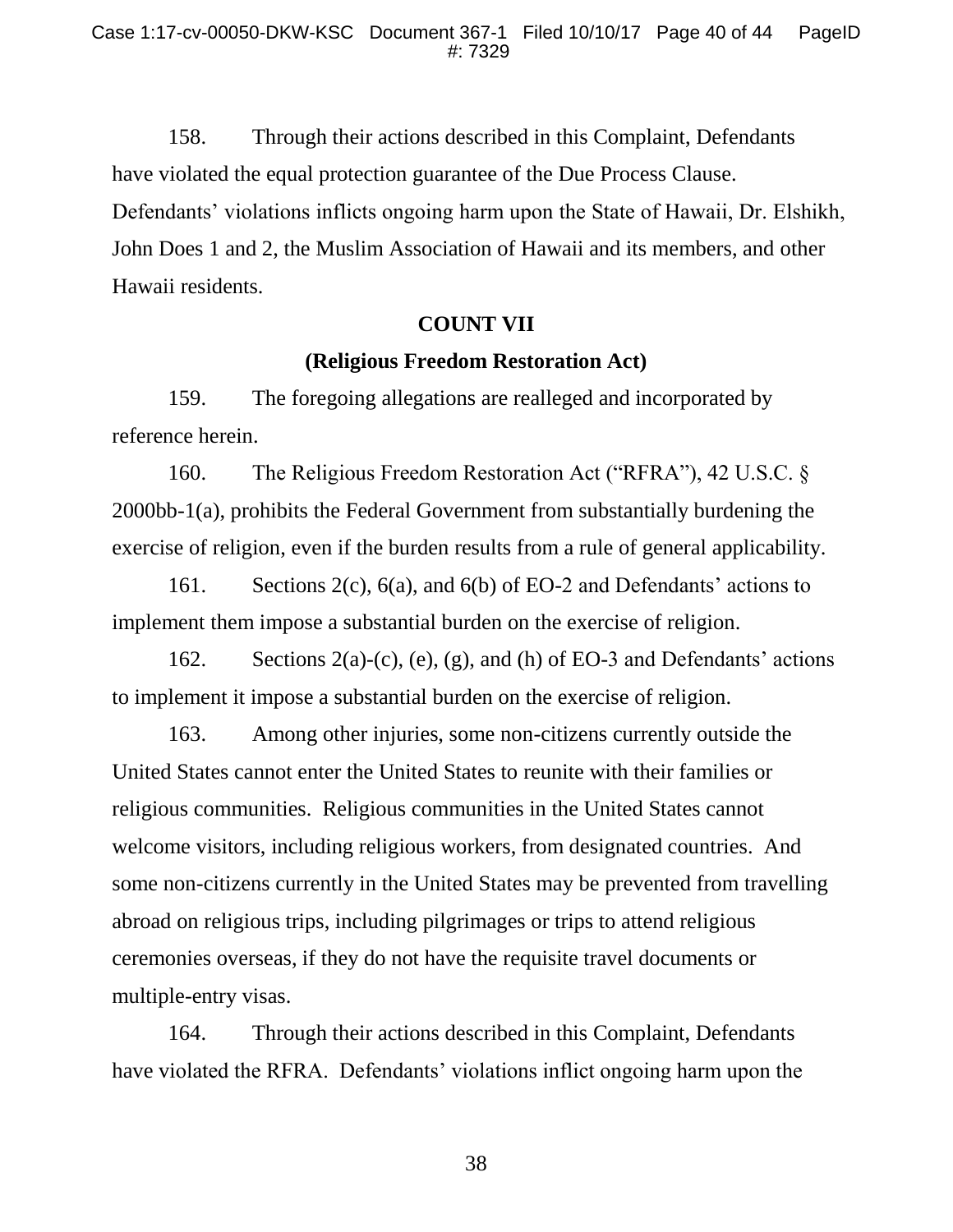State of Hawaii, Dr. Elshikh, John Does 1 and 2, the Muslim Association of Hawaii and its members, and other Hawaii residents.

## **COUNT VIII**

# **(Substantive Violation of the Administrative Procedure Act through Violations of the Constitution, Immigration and Nationality Act, and Religious Freedom Restoration Act, and Arbitrary and Capricious Action)**

165. The foregoing allegations are realleged and incorporated by reference herein.

166. The APA requires courts to hold unlawful and set aside any agency action that is "arbitrary, capricious, an abuse of discretion, or otherwise not in accordance with law"; "contrary to constitutional right, power, privilege, or immunity"; or "in excess of statutory jurisdiction, authority, or limitations, or short of statutory right."  $5 \text{ U.S.C.} \$   $706(2)(\text{A})$ -(C).

167. In enacting and implementing Sections 2(c), 6(a), and 6(b) of EO-2, and Sections 2(a)-(c), (e), (g), and (h) of EO-3, Defendants have acted contrary to the Establishment Clause and Fifth Amendment of the United States Constitution, the INA, and RFRA. Defendants have exceeded their constitutional and statutory authority, engaged in nationality- and religion-based discrimination, and failed to vindicate statutory rights guaranteed by the INA.

168. Further, in enacting and implementing Sections 2(c), 6(a), and 6(b) of EO-2, and Sections 2(a)-(c), (e), (g), and (h) of EO-3, Defendants have acted arbitrarily and capriciously. Among other arbitrary actions and omissions, Defendants have not offered a satisfactory explanation for the countries that are and are not included within the scope of the orders.

169. Through their actions described in this Complaint, Defendants have violated the substantive requirements of the APA. Defendants' violations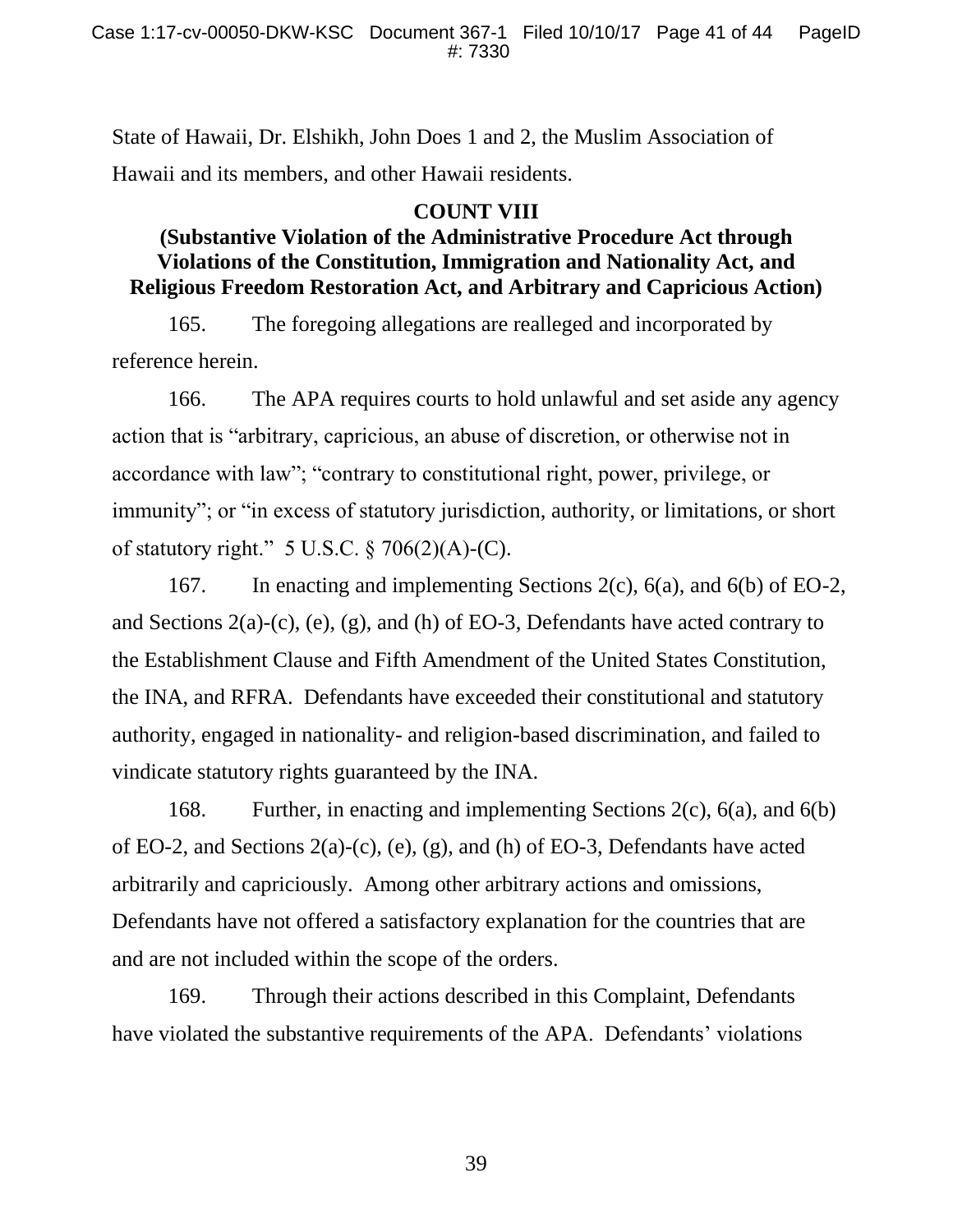inflict ongoing harm upon the State of Hawaii, Dr. Elshikh, John Does 1 and 2, the Muslim Association of Hawaii and its members, and other Hawaii residents.

# **COUNT IX**

# **(Procedural Violation of the Administrative Procedure Act)**

170. The foregoing allegations are realleged and incorporated by reference herein.

171. The APA requires courts to hold unlawful and set aside any agency action taken "without observance of procedure required by law." 5 U.S.C. § 706(2)(D).

172. The Departments of State and Homeland Security are "agencies" under the APA. *See* 5 U.S.C. § 551(1).

173. The APA requires that agencies follow rulemaking procedures before engaging in action that impacts substantive rights. *See* 5 U.S.C. § 553.

174. In enacting and implementing Sections 2(c), 6(a), and 6(b) of EO-2, and Sections 2(a)-(c), (e), (g), and (h) of EO-3, Defendants have changed the substantive criteria by which individuals from the designated countries may enter the United States. This, among other actions by Defendants, impacts substantive rights.

175. Defendants did not follow the rulemaking procedures required by the APA in enacting and implementing the orders.

176. Through their actions described in this Complaint, Defendants have violated the procedural requirements of the APA. Defendants' violations inflict ongoing harm upon the State of Hawaii, Dr. Elshikh, John Does 1 and 2, the Muslim Association of Hawaii and its members, and other Hawaii residents.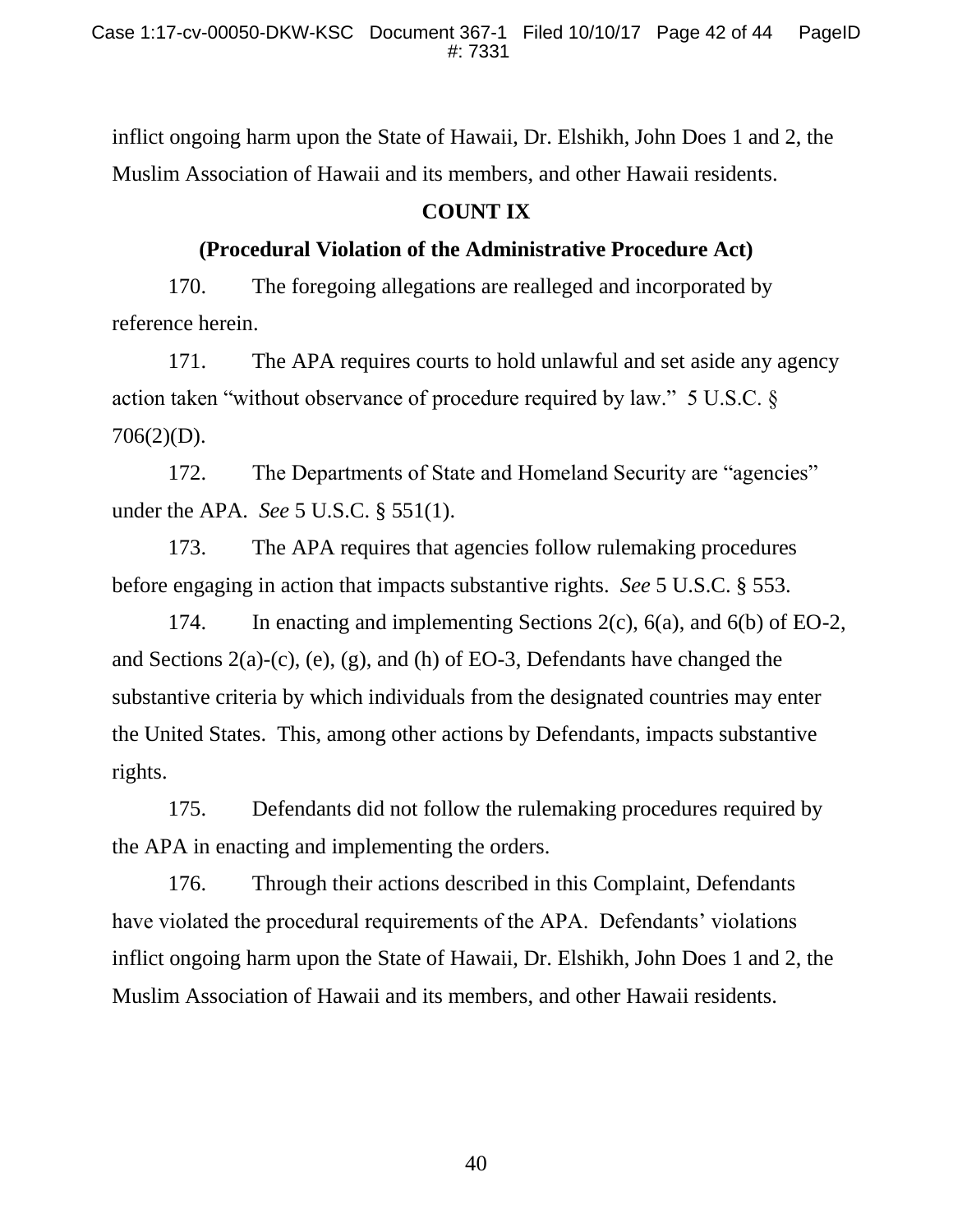## **PRAYER FOR RELIEF**

WHEREFORE, Plaintiffs pray that the Court:

- a. Declare that Sections 2(c), 6(a), and 6(b) of EO-2 are unauthorized by, and contrary to, the Constitution and laws of the United States;
- b. Declare that Sections  $2(a)-(c)$ ,  $(e)$ ,  $(g)$ , and  $(h)$  of EO-3 are unauthorized by, and contrary to, the Constitution and laws of the United States;
- c. Enjoin Defendants from implementing or enforcing Sections  $2(c)$ ,  $6(a)$ , and  $6(b)$  of EO-2 across the nation;
- d. Enjoin Defendants from implementing or enforcing Section  $2(a)-(c)$ , (e), (g), and (h) of EO-3 across the nation;
- e. Pursuant to Federal Rule of Civil Procedure 65(b)(2), set an expedited hearing within fourteen (14) days to determine whether the Temporary Restraining Order should be extended; and
- f. Award damages, attorney's fees, and such additional relief as the interests of justice may require.
- DATED: Washington, DC, October 10, 2017.